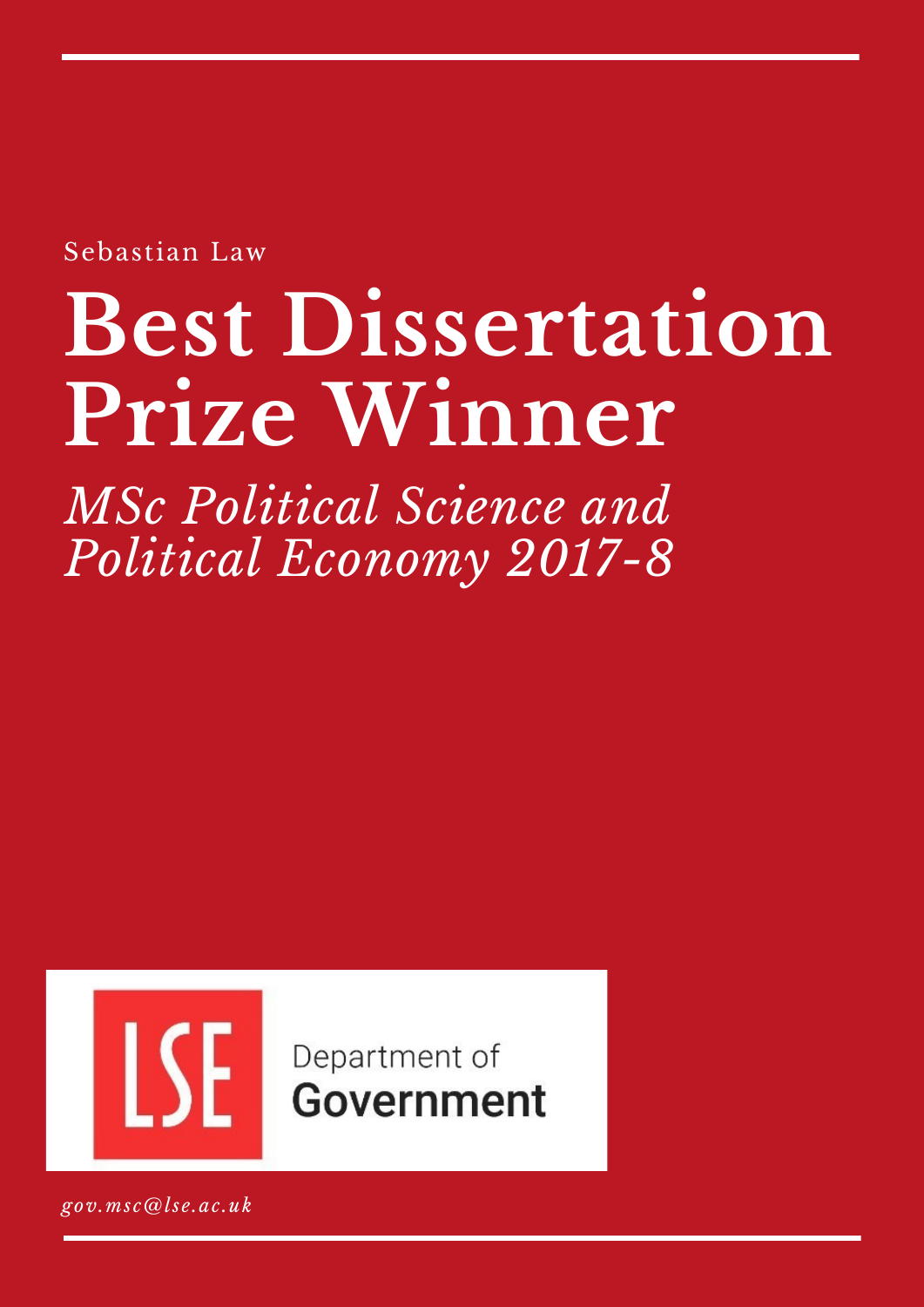## Ballot-Structure and Corruption:

## A Natural Experiment from French Municipal Elections

A dissertation submitted to the Department of Gov-ernment, the London School of Economics and Political Sci-ence, in part completion of the requirements for the MSc in Po-litical Science and Political Economy

> August, 2018 Word count: 9,932



THE LONDON SCHOOL OF ECONOMICS AND<br>POLITICAL SCIENCE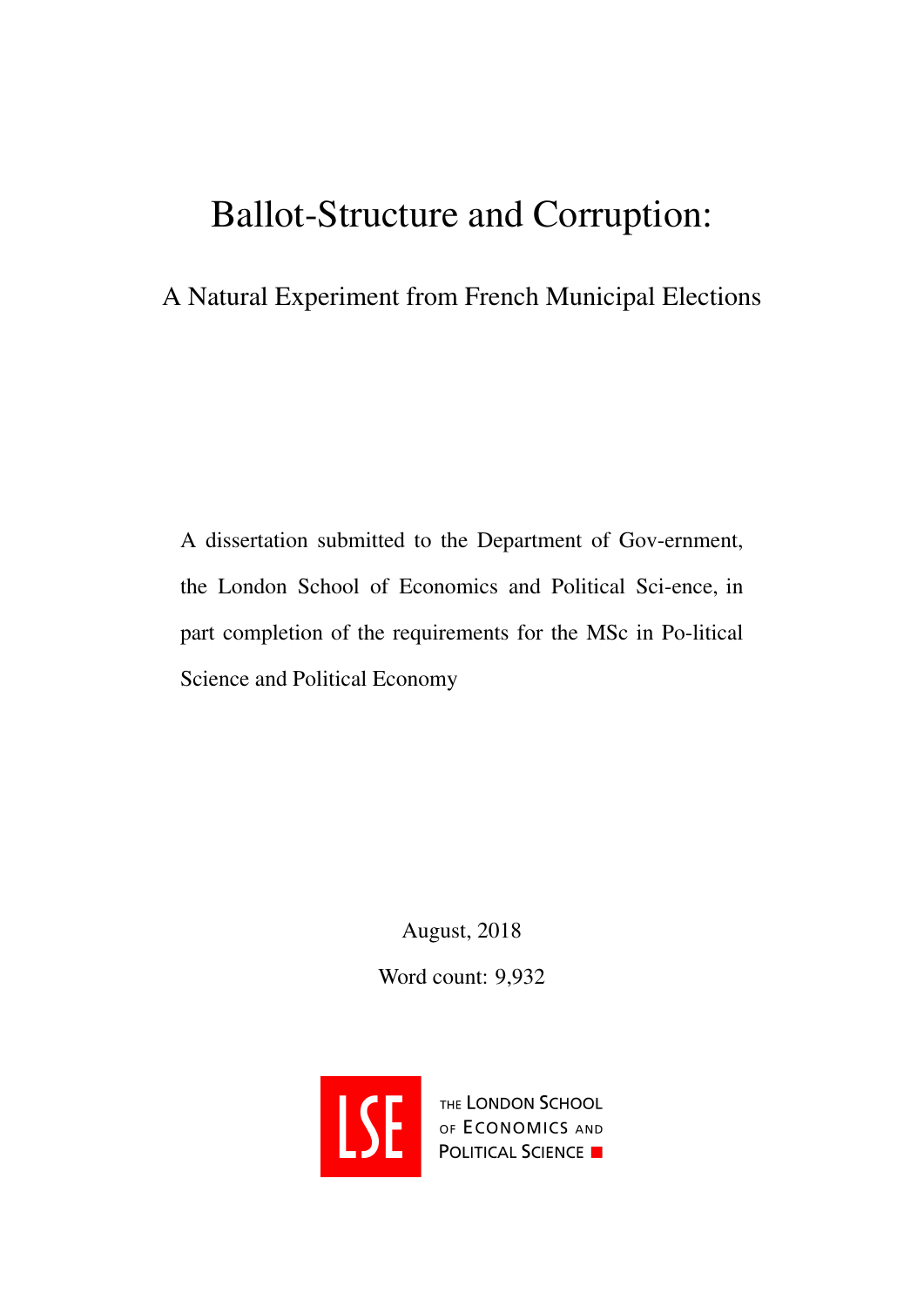#### Abstract

Electoral reforms continue to be a highly debated topic in many democracies. However, although great progress has been made in recent years, our knowledge of the effects of various institutional specifications remain unsatisfactory. Importantly, there is a lacuna to be bridged with regards to our knowledge of the specific causal mechanisms through which electoral systems influence levels of corruption. This paper contributes to the literature by utilising a rare natural experiment in small French municipalities. It uses a regression discontinuity design and examines the effect of closed- and open-list ballots in local elections on the probability of corruption in municipal councils in France. Municipalities with populations equal to or larger than 3,500 are required to use a closed-list proportionalrepresentation (PR) system, while municipalities with less than 3,500 inhabitants are prescribed an open-list plurality system. I take advantage of this population threshold to test the theoretical prediction made by Persson and Tabellini [\(2000\)](#page-41-0) that voting for a closed lists rather than an open list should attenuate incumbents' incentives to signal competence and so increase rent extraction relative to open-list elections. The results of the analysis suggest that closed-list elections cause the probability that local politicians are convicted of corruption to rise markedly. The finding might have implications for the cost-benefit calculation of those seeking to reform local elections.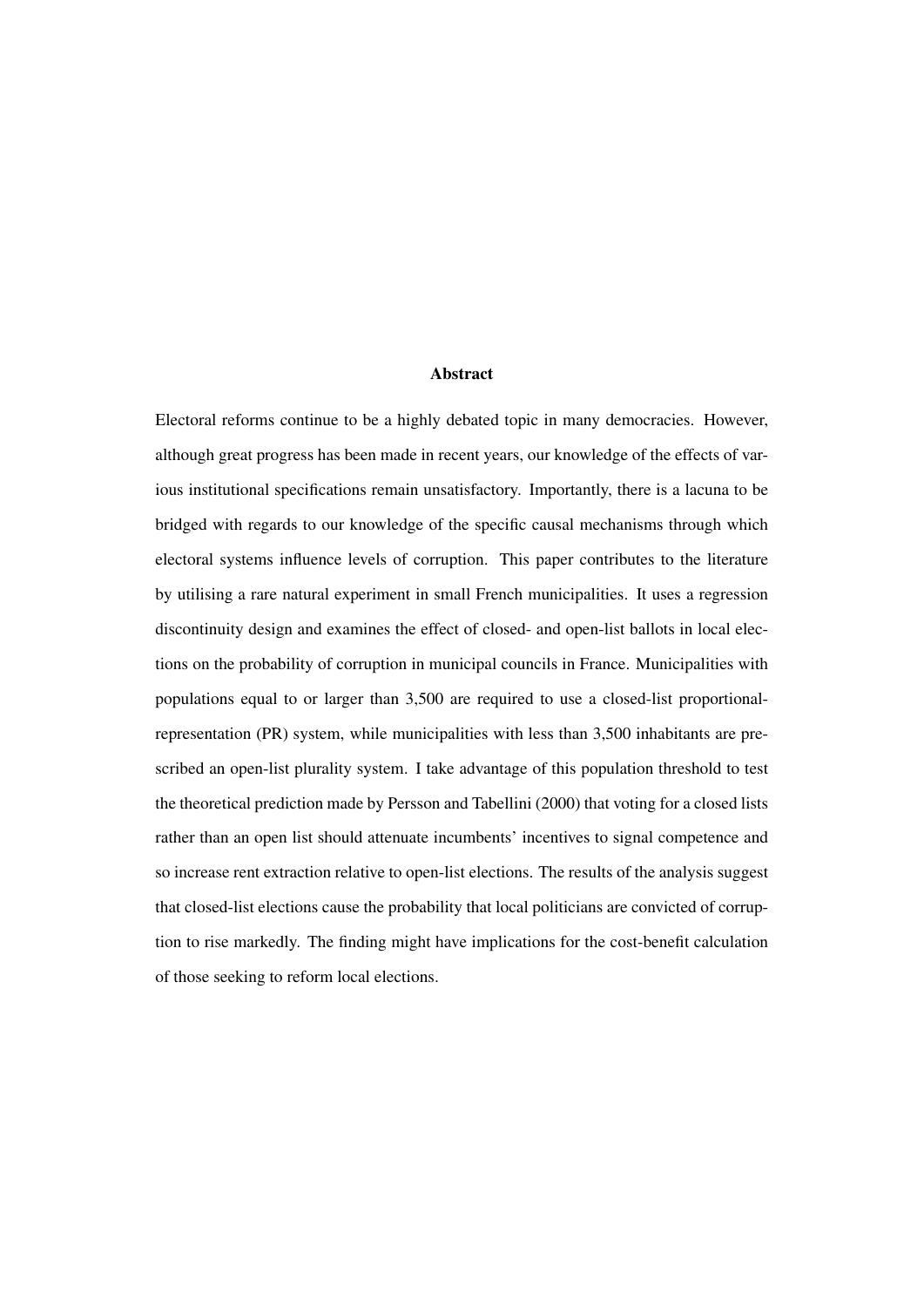## **Contents**

|                | 1 Introduction                          | $\mathbf{3}$            |
|----------------|-----------------------------------------|-------------------------|
|                | 2 Literature Review                     | $\overline{\mathbf{4}}$ |
|                | <b>3</b> Theoretical Framework          | $\boldsymbol{9}$        |
|                | 4 Elections and Corruption in France    | 14                      |
| 5 <sup>1</sup> | <b>Data</b>                             | 16                      |
|                | <b>6</b> Empirical Strategy             | 18                      |
| 7 <sup>1</sup> | <b>Results</b>                          | 22                      |
| 8              | <b>Discussion and Robustness Checks</b> | 25                      |
| 9              | Conclusion                              | 35                      |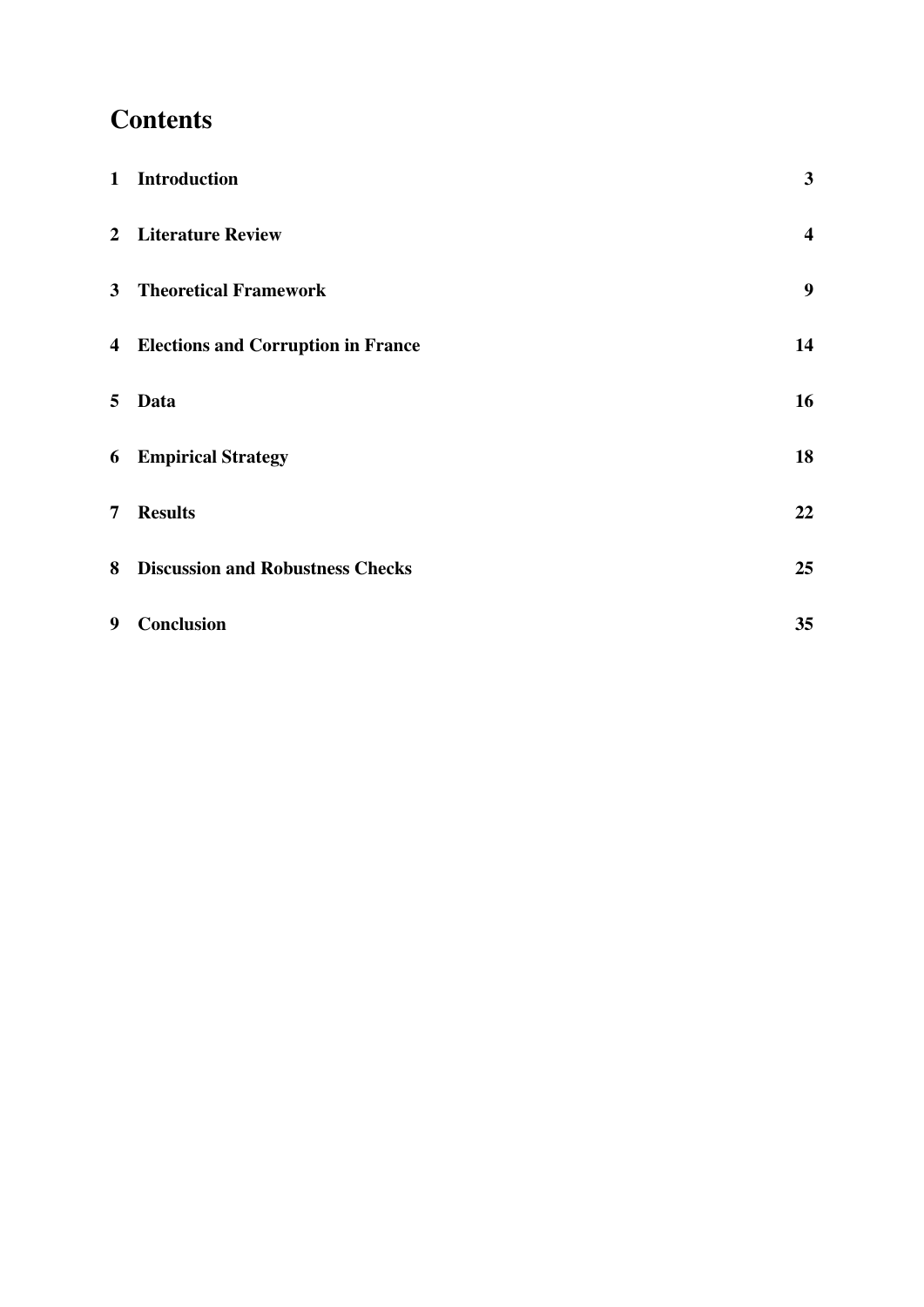## <span id="page-4-0"></span>1 Introduction

Corruption is not only a significant issue in the developing world. On the contrary, the cost of corruption in the EU, for instance, is estimated to lie between  $\epsilon$ 179 and  $\epsilon$ 990 billion annually (Hafner et al., [2016\)](#page-39-0). Hence, learning more about the causes of corruption in these developed countries is potentially highly beneficial.

One of the factors that have been identified as an important determinant of corruption is political institutions. Yet, although empirical research abound, our understanding of which causal mechanisms play important roles remains poor. A recurring issue is the difficulty of isolating the causal effects of particular institutions. However, recently, a promising strand of research has emerged that tests model predictions by utilizing natural experiments that occur at subnational levels where institutional rules are often arbitrarily set and more frequently changed.

This study aims to contribute to this strand of research. It focuses on political corruption and asks whether different electoral rules are more or less successful in stifling political corruption by holding incumbent politicians accountable at the polls. More specifically, it empirically tests the relationship between ballot-structure and corruption using a natural experiment in France. French law stipulates that municipalities with 3,500 inhabitants or more must use a proportional closed-list system, while municipalities with less than 3,500 inhabitants must use a block vote open-list system. Utilizing this exogenous and arbitrary population threshold, I use a regression discontinuity design (RDD) to identify the causal effect of going from open to closed lists in small French municipalities. The dependent variable is an objective corruption measure based on reported cases of corruption in France.

I find evidence that municipalities with closed-list elections have a markedly higher probability of corruption than they would have had, had they held open-list elections. The finding is consistent with empirical findings elsewhere and theoretical predictions. However, other institutional rules also change at the threshold. While it is impossible to control for these directly, robustness checks indicate that the estimated effect is not caused by another policy-change.

In the following sections, I review the current literature and present the theoretical framework that links corruption to ballot structure, before turning to the empirical investigation.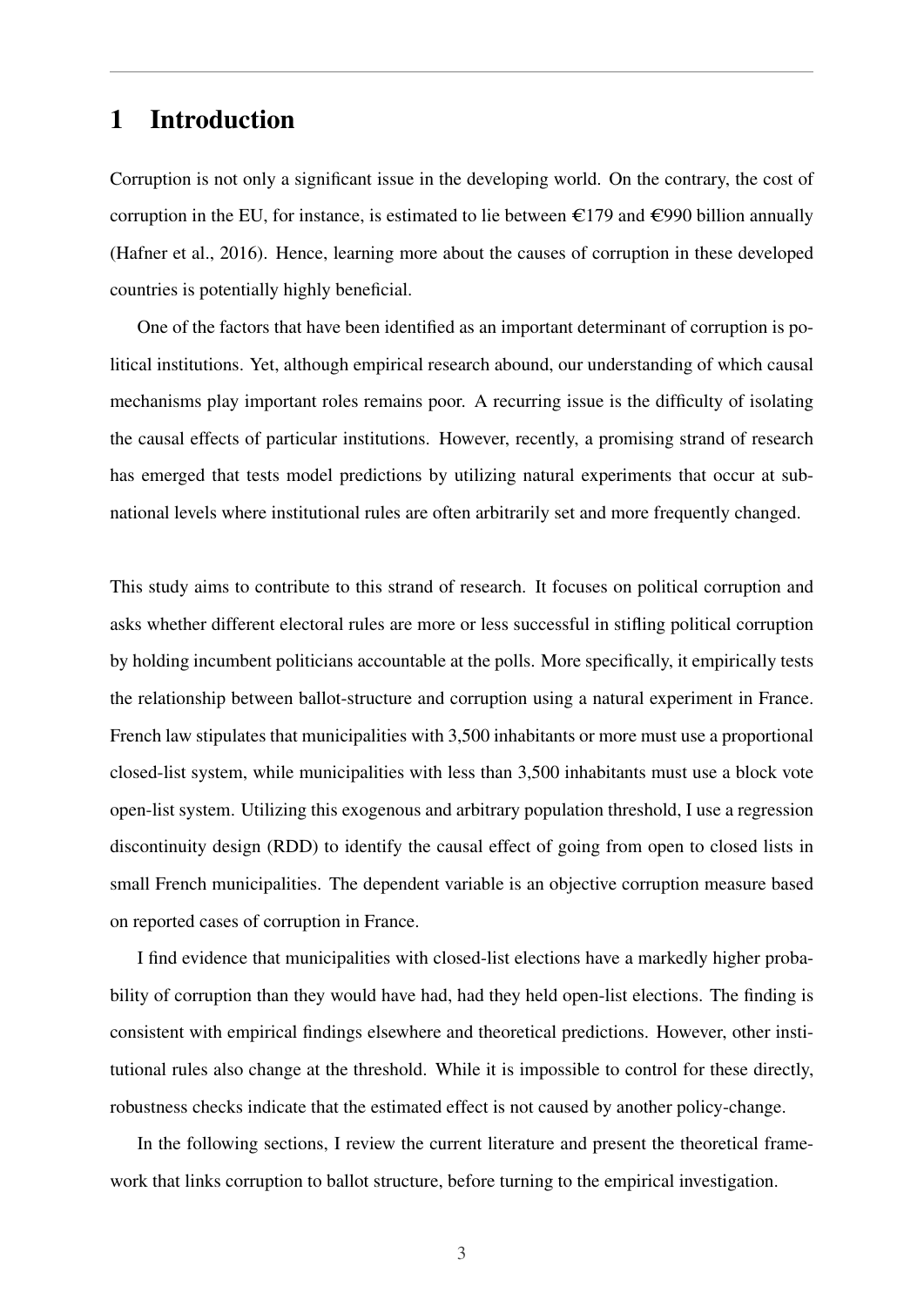## <span id="page-5-0"></span>2 Literature Review

How do political institutions affect corruption? While this question has been of academic investigation for a while, only more recently have the effects of electoral rules been explicitly linked with corruption, and many questions still remain unanswered. This section reviews a selection of this literature. Following a quick summary of early research on corruption, I first look at the major cross-country studies linking the electoral rules and corruption literatures. I then highlight important limitations of previous studies. Finally, I discuss studies using natural experiments to identify causal mechanisms through which institutional features might affect corruption.

Due to the elusive nature of corruption and thus lack of data, early corruption literature was mainly theoretical (see, e.g. Huntington, [1968/2006\)](#page-39-1). However, in response to multinational companies' growing reliability on information about corruption internationally, various consulting firms developed multiple corruption indices. Most popular are those published by International Country Risk Guide and Business International, the World Bank Institute, and Transparency International's (TI) Corruption Perception Index (CPI). These have transformed the study of corruption by enabling empirical investigations of causes of corruption, and since the late 1990s, a vast literature has emerged correlating corruption indices with historical and institutional factors.

Initially, most research focused on cultural, religious, and historical factors. The main lessons from these studies are that corruption is robustly correlated with income (Mauro, [1995;](#page-40-0) Knack & Keefer, [1995;](#page-40-1) Ades & Di Tella, [1999;](#page-37-0) La Porta, Lopez-de-Silanes, Shleifer, & Vishny, [1999;](#page-40-2) Treisman, [2000\)](#page-42-0), and that perceived corruption is lower in established, developed democracies with a free press, high openness to trade, and more gender equality in politics (Ades & Di Tella, [1999;](#page-37-0) Dollar, Fisman, & Gatti, [2001;](#page-38-0) Swamy, Knack, Lee, & Azfar, [2001;](#page-42-1) Treisman, [2000;](#page-42-0) Brunetti & Weder, [2003;](#page-37-1) Djankov, McLiesh, Nenova, & Shleifer, [2003;](#page-38-1) Treisman, [2007\)](#page-42-2). Additionally, corruption is higher in countries that have intrusive business regulations or economies that rely heavily on fuel export (Ades & Di Tella, [1999;](#page-37-0) La Porta et al., [1999;](#page-40-2) Treisman, [2007\)](#page-42-2). Although interesting for many reasons, these observations are purely correla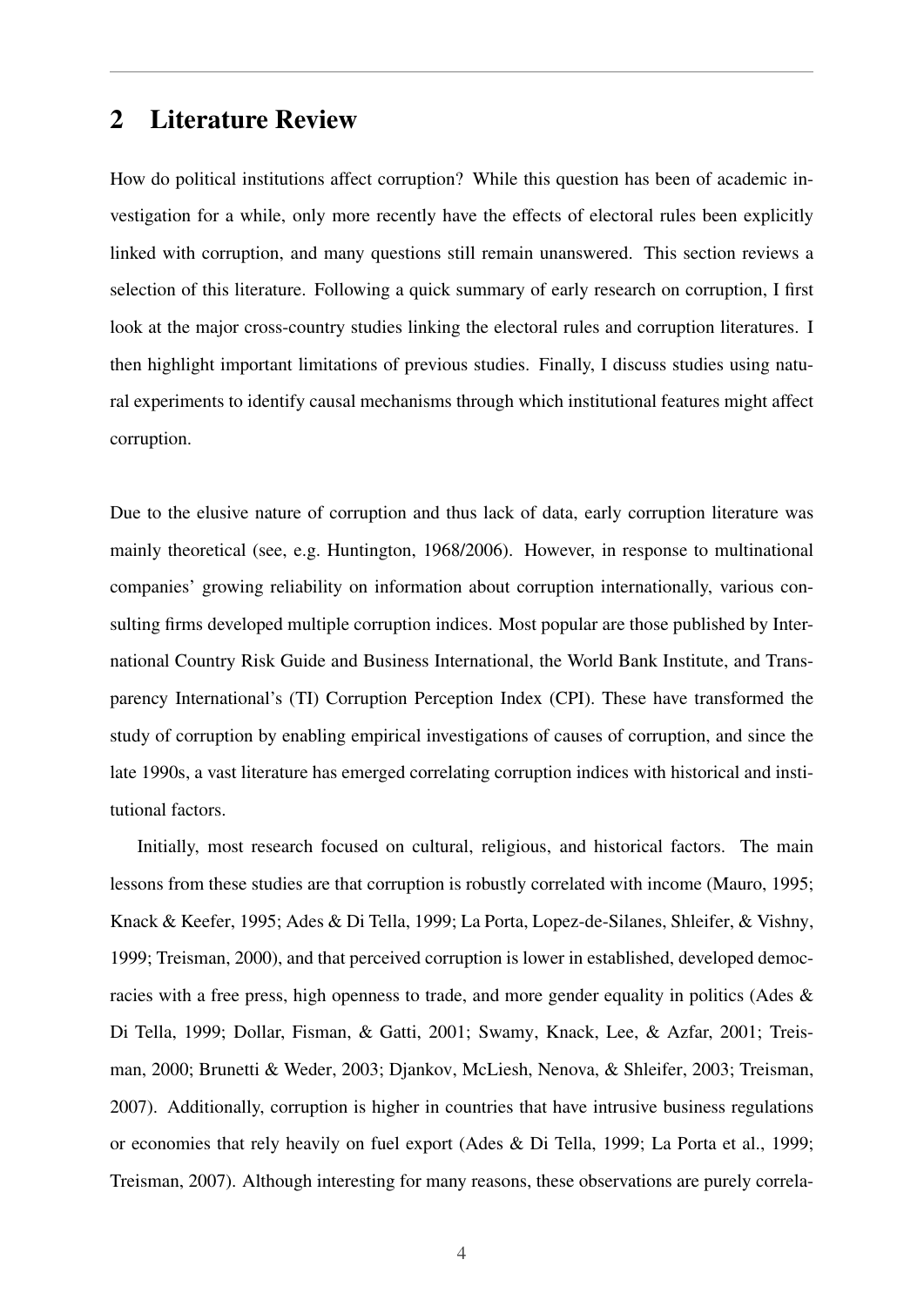tional and (with the exception of female participation) of limited policy interest as they identify variables largely out of societies' control.

As the incidence of corruption varies substantially among countries with similar socioeconomic characteristics, political institutions have naturally always occupied a central position in the corruption literature. For instance, Gerring and Thacker [\(2004\)](#page-39-2) look at the effect of unitarism and parliamentarism on corruption and conclude that unitary parliamentary states have less corruption, and Fisman and Gatti [\(2002\)](#page-39-3) find a negative association between fiscal decentralization and corruption. Treisman [\(2000\)](#page-42-0) investigated the relationship between democracy and corruption. Yet, although the role of specific political accountability mechanisms have been extensively theoretically discussed in this context (e.g. Fackler & Lin, [1995;](#page-38-2) Linz & Stepan, [1996;](#page-40-3) Bailey & Valenzuela, [1997;](#page-37-2) Persson, Roland, & Tabellini, [1997;](#page-41-1) Rose-Ackerman, [1999;](#page-42-3) Besley, [2006\)](#page-37-3), it has only received cursory empirical treatment. It is to these studies, bridging the literature on electoral rules and corruption, I now turn.

Persson, Tabellini, and Trebbi [\(2003\)](#page-41-2) empirically test three arguments, developed by Myerson [\(1993\)](#page-41-3); Persson, Roland, and Tabellini [\(2000\)](#page-41-4); Persson and Tabellini [\(1998\)](#page-41-5), respectively: (1) larger district magnitude and lower thresholds for representation generate more political competition and thus less corruption; (2) a larger fraction of representatives elected on an openrather than closed-list ballot generates a stronger link of accountability and thus less corruption; and (3) relative to PR in large districts, plurality rule in small districts are associated with less corruption. They find that switching from a party list PR system to a system where all candidates are elected by plurality as individuals, reduce perceptions of corruption. Moreover, they argue that although electoral system has observable partial effects on corruption, the total effect of changing from one electoral system to another is zero. The reason is that institutions that usually come together have opposite effects on corruption: open-list elections usually go with smaller districts, which they argue raise entry-barriers for competitors and therefore corruption, so the net effect is zero.

Covering similar ground, Kunicová and Rose-Ackerman [\(2005\)](#page-40-4) investigate the relationship between corruption, electoral formula, and ballot structure. Although agreeing with Persson et

5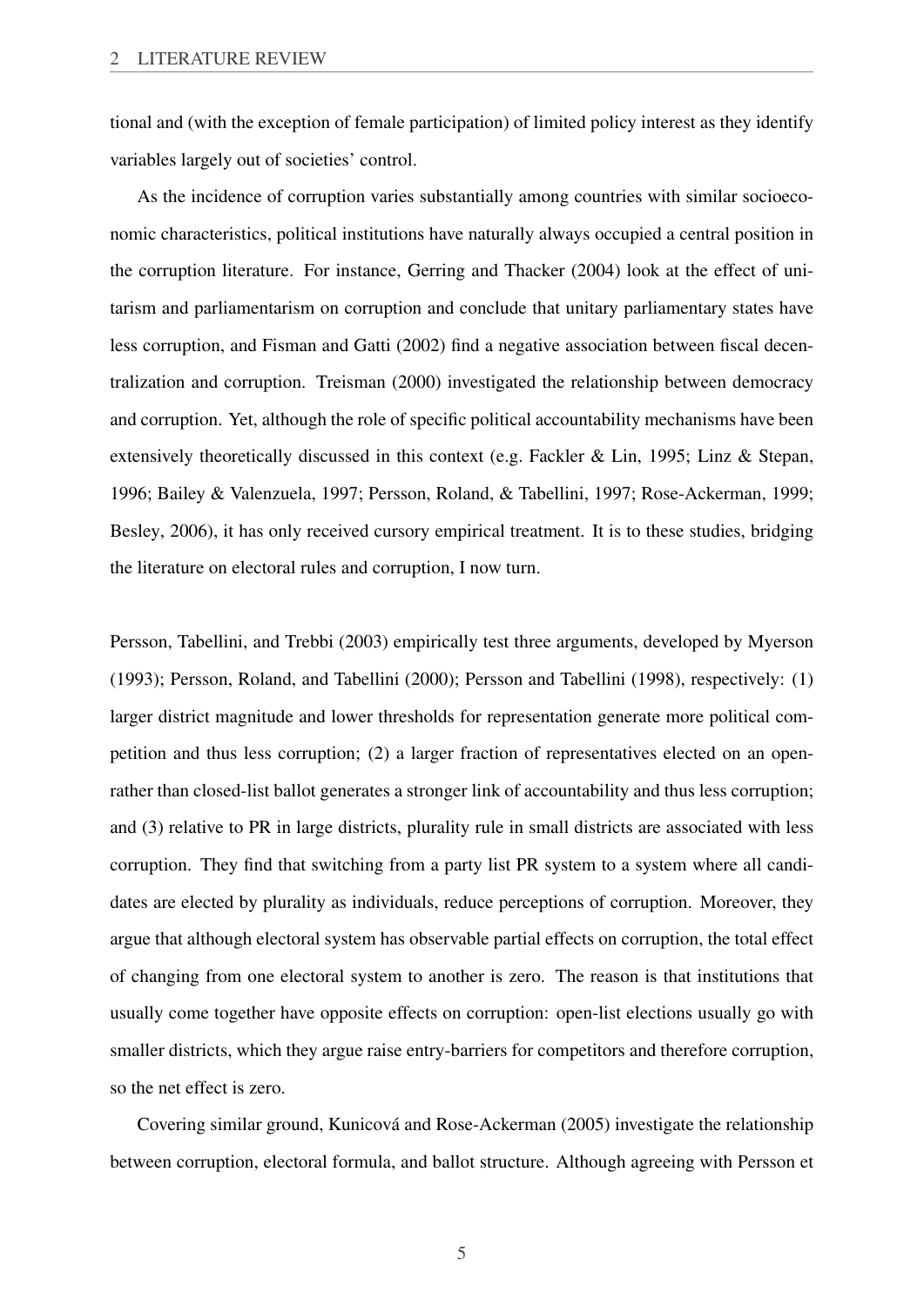al. [\(2003\)](#page-41-2) that closed-list ballot structure raises corruption, concerning district magnitude they argue that although entry-barriers are higher in small districts, political opponents' incentives to monitor each other are stronger. They find that countries with PR, federalism and presidentialism have higher corruption. This contradicts Persson et al. [\(2003\)](#page-41-2) who report that electoral rules alone have no influence on corruption levels, and Persson and Tabellini [\(2003\)](#page-41-6), who argue that presidentialist systems should be less corrupt.

Another major study finds that more years under democratic rule lowers corruption, and that transitioning from parliamentarism to presidentialism increases the probability of having high levels of corruption (Lederman, Loayza, & Soares, [2005\)](#page-40-5). However, freedom of press, common law, and openness to trade are not statistically significant when institutional covariates are controlled for. The authors argue that political institutions themselves determine these factors so that these institutions have no independent effect. The study seemingly provides evidence that some correlations noticed in the early literature might be driven by underlying political institutions, which might play an even larger role than initially imagined.

Some key conclusions to draw from this literature are that, firstly, political institutions matter, and secondly, there is no consensus about the causal mechanisms accounting for the observed associations, nor about the overall effects of different electoral formulas and ballot structures.

Although providing important lessons, the literature reviewed above generally suffers from some serious shortcomings that raise questions about the credibility of their findings altogether. I highlight the two most severe: (1) omitted variables and sample selection bias, and (2) problems associated with the corruption perception indices.

(1) The inability of multiple regression on cross-country data to account for the full set of institutional configurations that determine corruption, has meant that causal identification has been impossible and findings less practically interesting. Furthermore, another limitation is that cross-national studies often suffered from data shortages that may lead to sample bias: in some regressions, La Porta et al. [\(1999\)](#page-40-2), Treisman [\(2000\)](#page-42-0), and Persson et al. [\(2003\)](#page-41-2) use as few as 47, 81, 80 and often fewer observations, respectively.

(2) Another problem is that the dependent variable has been perceived rather than actual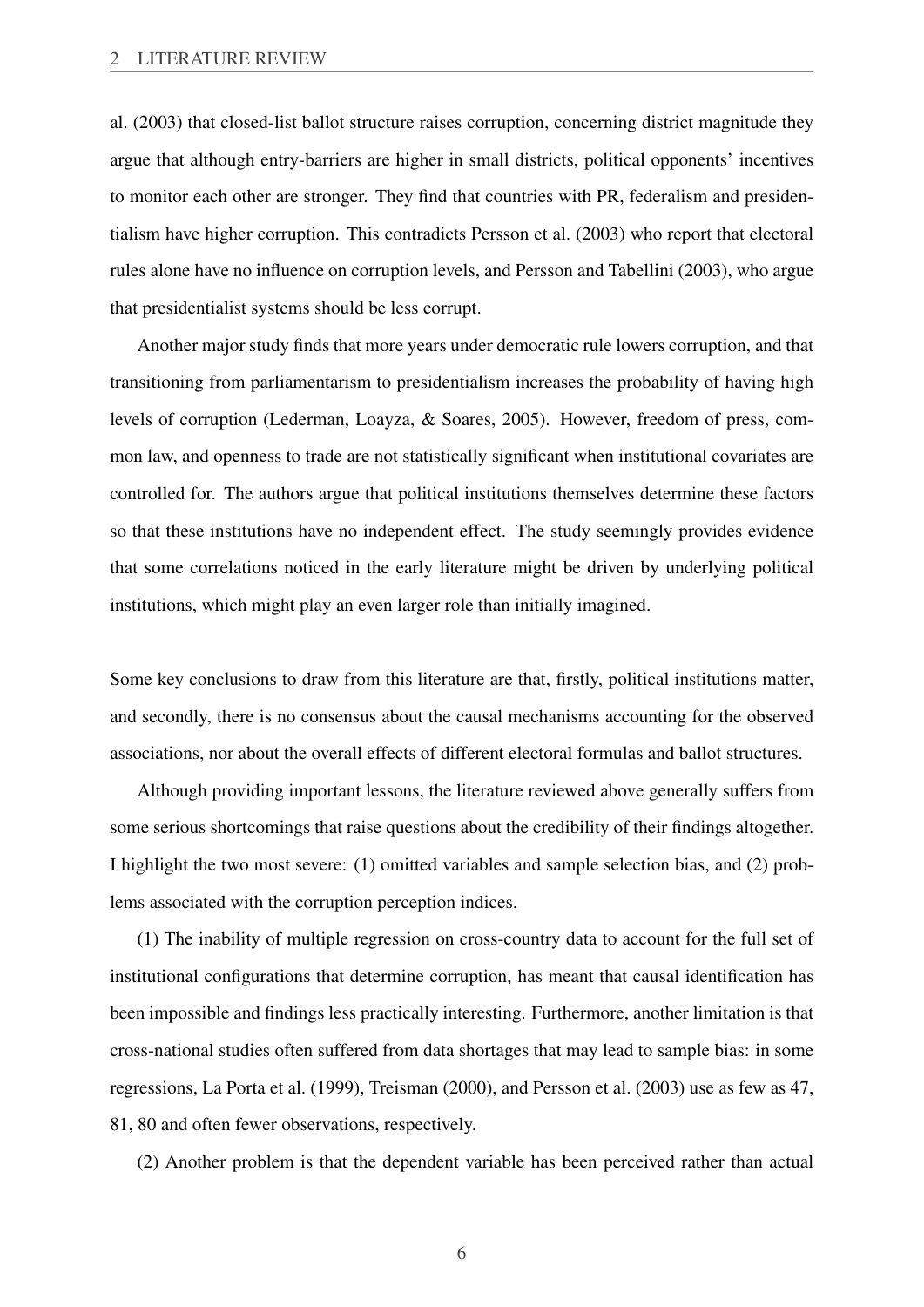*experienced* corruption. Worryingly, the subjective measure of corruption that is based on the perception of businessmen and citizens is the measure that actually corroborate the commonly held hypotheses; once objective measures are used, most of the associations disappear (Treisman, [2007\)](#page-42-2). This is worrying since perceptions are inherently unreliable. No empirical evidence robustly links experts' opinions about corruption with experienced levels of corruption. Quite to the contrary, Razafindrakoto and Roubaud [\(2005\)](#page-42-4) find that there is no statistically significant correlation between expert judgement of corruption and the extent to which the general population actually experience corruption (the coefficient is even negative). However, they do find that the experts' opinions were correlated with the corruption ratings of Kaufmann, Kraay, and Zoido-Lobatón [\(1999\)](#page-39-4). Might TI's CPI provide a better proxy, since it only includes countries for which at least one survey based on the population is available, as claimed by Lipset and Lenz [\(2000\)](#page-40-6)? It seems not. Abramo [\(2008\)](#page-37-4) finds that the general public are likely to be as poor at judging actual corruption as experts are: the public's judgements about the pervasiveness of corruption correlates with the World Bank's index but not their household's experience with corruption.

Furthermore, it is questionable whether measurements can meaningfully be compared across countries. The sources of the frequently used indices change over time and across countries (Knack, [2007\)](#page-39-5), and it is tough to define corruption in the abstract (Tanzi, [1998\)](#page-42-5). Thus, not only might there be problems relating to different surveys using different implicit definitions of corruption for different purposes (e.g., the ICRG treats corruption primarily as a threat to foreign investment while the World Development Report treats corruption as an obstacle to business in general) 'corruption' might be an inherently culture conditional concept (e.g. Johnston, [1986\)](#page-39-6).

Finally, some studies and indices weigh correlated sources more, assuming that agreement indicates accuracy. Yet, these weighing schemes may exacerbate measurement error as the agreement may result from experts consulting each other and relying on the same information.

All these considerations make the cross-national empirical literature dubious. Albeit, one would have to be an obstinate sceptic to dismiss all the conclusions reached in the literature above. The findings are probably best viewed as interesting correlations that draw an informative picture of what corrupt and non-corrupt countries look like. The findings so far are essen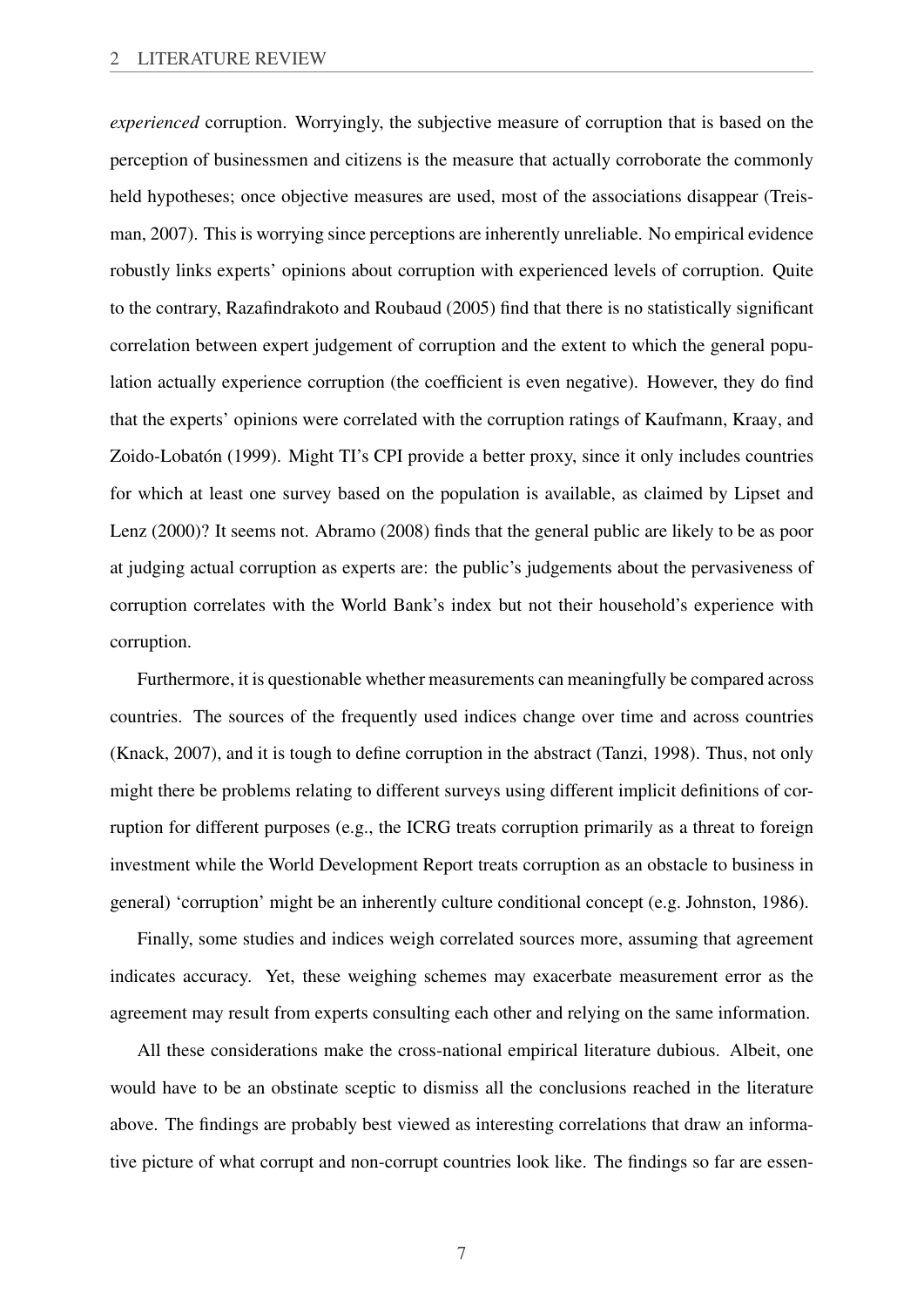tially reduced-form econometric results demonstrating that there exist systematic associations consistent with underlying theoretical predictions. As stated by Kunicová and Rose-Ackerman [\(2005\)](#page-40-4), the natural next step is to explore empirically the underlying causal mechanisms to decide between conflicting causal stories.

A more recent study by Ferraz and Finan [\(2011\)](#page-39-7) has been a step in that direction. They use audit reports in Brazil and an RDD to identify the effect of term-limits on corruption. They compare municipalities in which the mayor barely won or barely lost elections. Effective term limit is among these politicians as-good-as randomly distributed. They find that corruption is higher among politicians that do not face re-election. Although their research explicitly tests the model developed by Besley [\(2006\)](#page-37-3), it is an encouraging observation for other theories that suggest that politicians consider the electoral rules and make strategic choices that determine levels of corruption.

In addition to using a natural experiment, by using an objective measure of corruption, many of the concerns raised in the previous paragraphs are settled. While there are studies that utilize objective data to identify the causes and effects of rent-seeking and corruption (e.g. Fisman, [2001;](#page-39-8) Duggan & Levitt, [2002;](#page-38-3) Svensson, [2003;](#page-42-6) Di Tella & Schargrodsky, [2003;](#page-38-4) Reinikka & Svensson, [2004;](#page-42-7) Fisman & Wei, [2004;](#page-39-9) Olken, [2007;](#page-41-7) Vicente, [2010\)](#page-42-8) such studies investigating the effect of democratic institutions on corruption are scant.

In sum, although previous literature provides interesting correlational insights into the nature of corruption, there is a gap to be filled with regards to which causal mechanisms produce the observed outcomes. Hence, the future of this literature consists in accruing more narrow and well-identified analyses from various different contexts to draw a more comprehensive picture of the causal determinants of rent-seeking. A first step has been taken by Ferraz and Finan [\(2011\)](#page-39-7), and it is as a continuation of this research agenda that the current study positions itself.

As will be detailed in ensuing sections, this study exploits a natural experiment in small French municipalities that has made it possible to analyse the causal effect of closed- versus open-list ballots on corruption. An exogenously set rule stipulates that municipalities below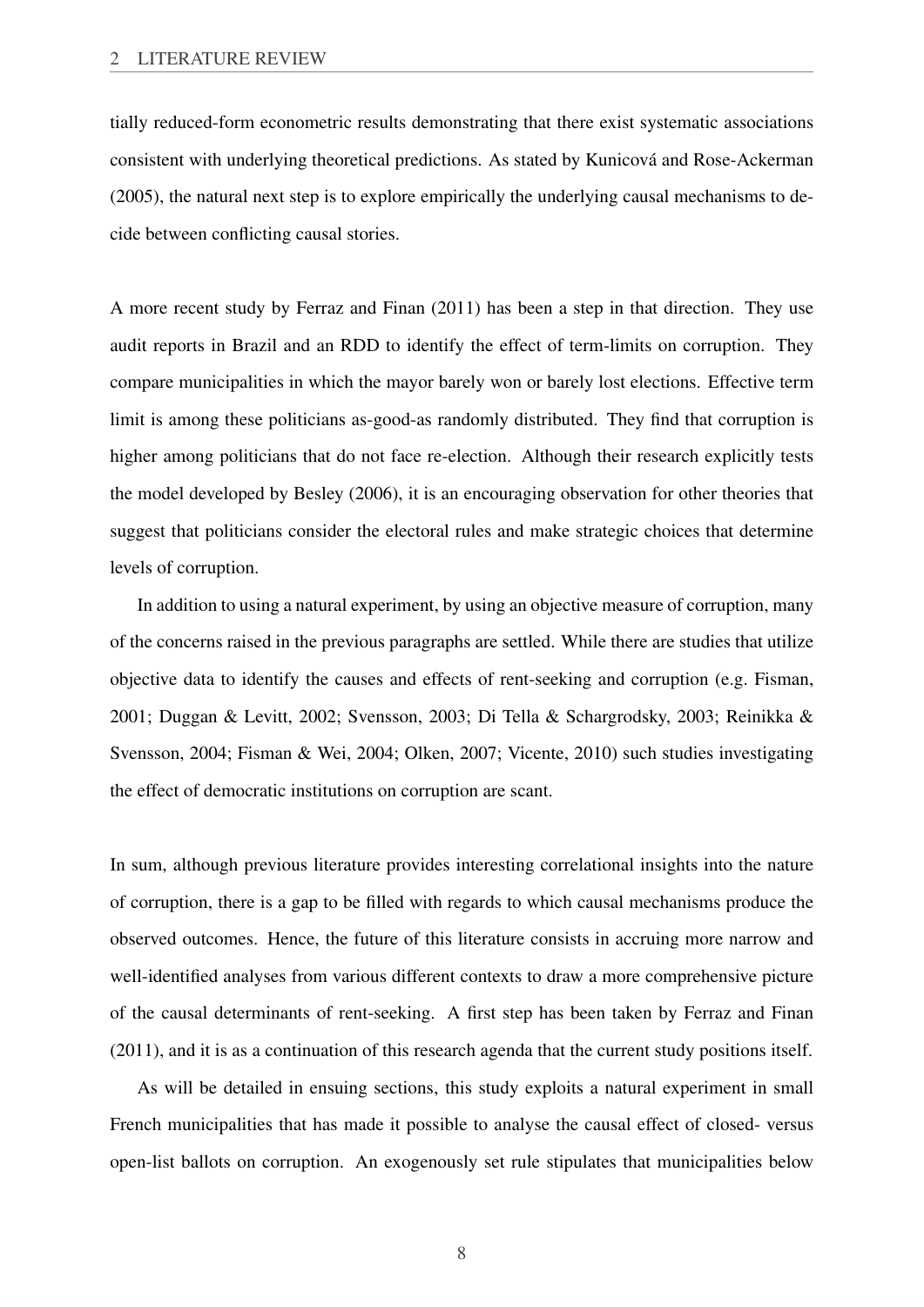a certain population threshold must use en open-list majoritarian system while those above must use a closed-list PR system. Comparing observations just below and above this arbitrary threshold, the present study aims to discern the causal effect of closed- versus open-list ballots on rent-seeking behaviour by elected politicians. In the next section, I present the theoretical framework that will be used to interpret the empirical findings.

## <span id="page-10-0"></span>3 Theoretical Framework

To inform the interpretation of the empirical findings, I utilize the simple *career-concern* model of Persson and Tabellini [\(2000\)](#page-41-0), but modified slightly to fit the current single-district case. The model focuses on elections as a means for voters to select the most competent politicians, and correspondingly incumbency as a means for politicians to signal competence. The model is specified as follows.

There are two periods. Assume that taxes are fixed at  $\bar{\tau}$  and that the government budget must be balanced in the two periods. Throughout this exposition, I assume that there are 3 incumbents,  $J = \{1, 2, 3\}$ . Moreover, suppose that *J* also corresponds to a given policy area and that there are *J* groups of voters (for simplicity, each group is equally large) that vote based on  $g_t^J$ . Persson and Tabellini [\(2000\)](#page-41-0) imagines that there are *J* localities where voters in locality *J* care only about public goods local to *J*. However, in the local context, it is equally likely that there are different types of voters that vote on the basis of different things. Voters form preferences over candidates as follows:

$$
w_t^J = y(1 - \bar{\tau}) + \alpha g_t^J \tag{1}
$$

where  $\alpha \geq 1$  is an exogenous parameter,  $g_t$  denotes the public good provided by incumbent *J* at time *t* (where  $\partial w_t / \partial g_t$  is a constant), and *y* denotes income. Hence, voters judge politicians only according to how much income they can keep and how much public goods the politician provides. A separate budget constraint applies to each politician and in each period. Each politician chooses how to allocate tax revenues between public goods and rents for themselves.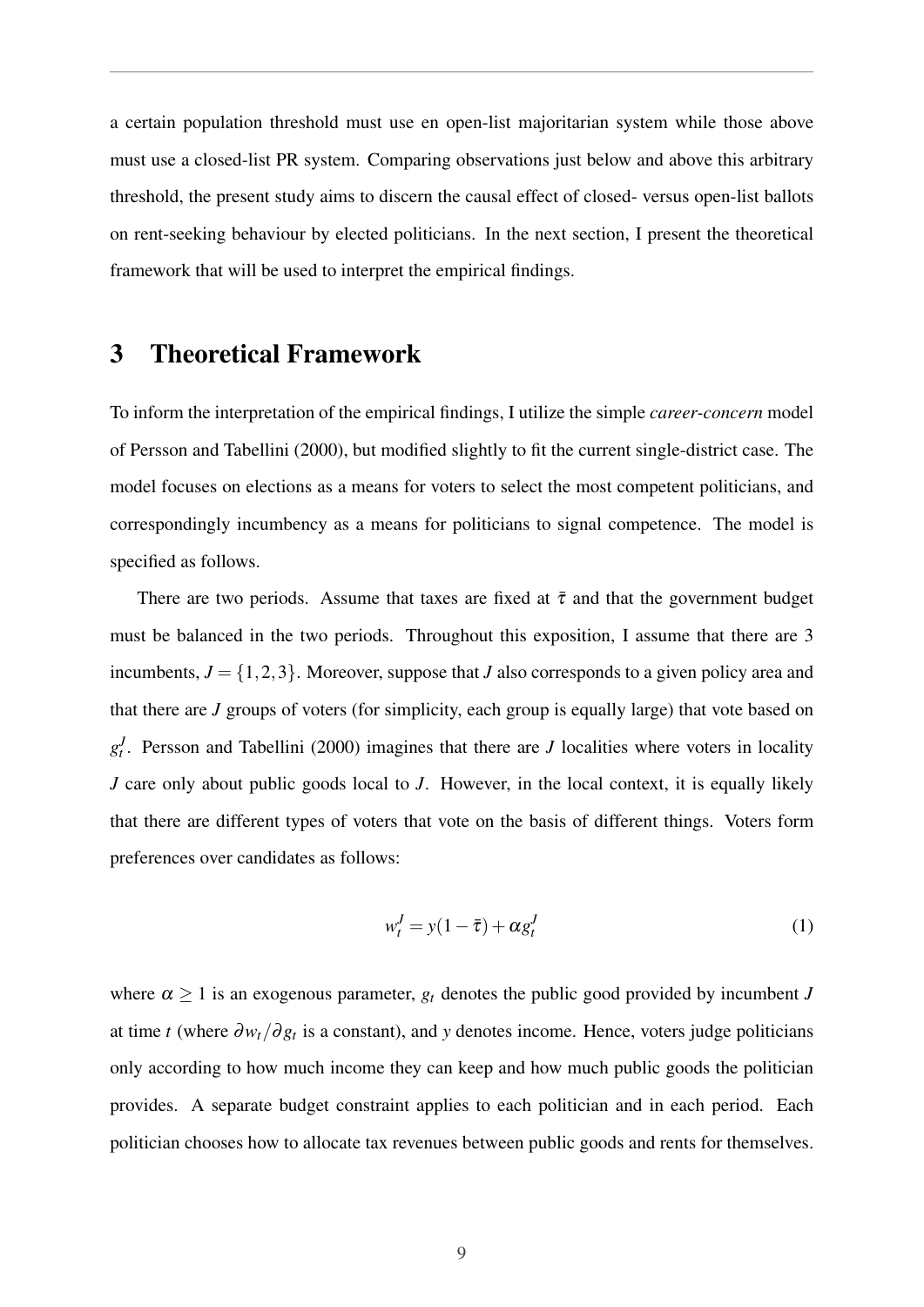The amount of public goods provided by politician *J* is given by

<span id="page-11-0"></span>
$$
g_t^J = \eta^J(\bar{\tau}^J - r_t^J) \tag{2}
$$

The parameter  $\eta^J$  denotes politician *J*'s competence and  $r_t^J$  denotes rents extracted by politician *J*. For all politicians,  $\eta^J$  is randomly distributed over  $[1 - 1/2\xi, 1 + 1/2\xi]$  (so that,  $E[\eta^J] = 1$ and its density is  $\xi$ ). Every politician has the same competence,  $\eta^J$  across periods. Rents must be non-negative and less than or equal to  $\bar{r}$ , which must be less than  $\bar{\tau}$ *y* to ensure (as will become evident) that voters have an incentive to vote for the most competent politicians. Assume that  $\bar{r}$ is the same for all incumbents.

The incumbent politicians' period 1 objective is

$$
v_J = r_1^J + p_J \beta (R + r_2^J) \tag{3}
$$

where  $0 < \beta < 1$  is a discount factor and  $p_j$  is the probability that the incumbent is re-elected. The quantity *r<sup>t</sup>* denotes rents appropriated in period *t*, and *R* denotes the exogenous rents from holding office. The timing of this game is as follows. All incumbent politicians in office in period 1 simultaneously choose rents for that period,  $r_1^J$  $\frac{J}{1}$ , without knowing their competence,  $\eta^J$ . After rents are determined, the values of  $\eta^J$  are realised and public good provisions,  $g_1^J$  $\frac{J}{1}$ , are residually determined to satisfy the budget constraint. Voters then observe their own utility, but neither  $r_1^J$  $\nabla_1^J$  nor  $\eta^J$ . After voters have observed their utility, elections are held. If an incumbent wins, his competence remains  $\eta^J$ . If he loses, an opponent is elected with competence drawn at random from the same distribution distribution of  $\eta<sup>J</sup>$  described above. Lastly, the elected politicians set period 2 rents,  $r_2^J$  $\frac{1}{2}$ , and public goods are residually determined again to satisfy the budget constraint.

The sub-game perfect Nash equilibrium of this game requires that each politician behave optimally in each period, given the decision rule of the voters. As the game ends in period 2, period 2 politicians have no incentives to behave in the interest of the voters; that is, they always ap-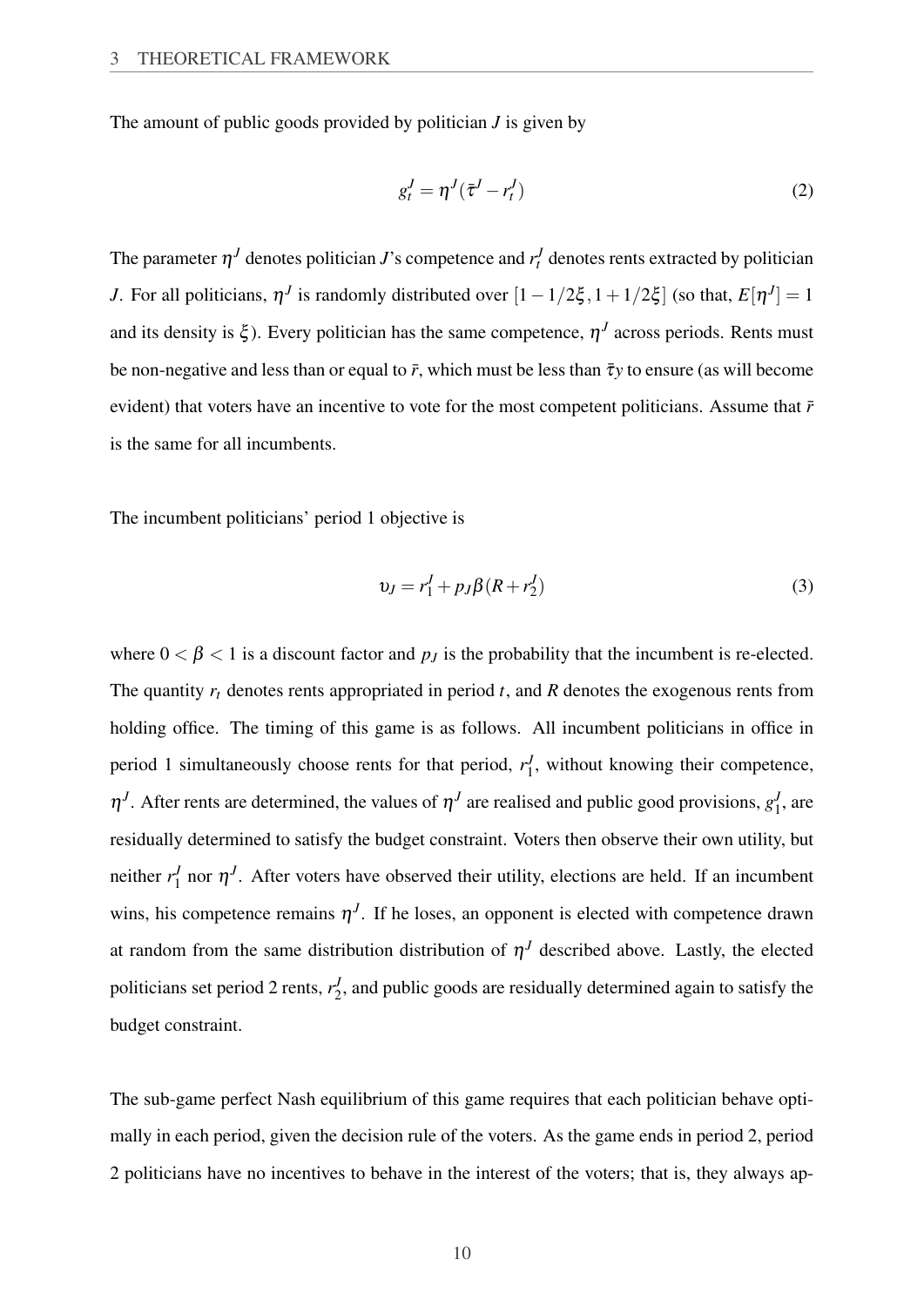propriate maximum rents,  $r_2^J = \bar{r}$ , which implies public spending at  $g_2^J = \eta^J(\bar{\tau}y - \bar{r})$  for all *J*. Since, by assumption  $\bar{\tau}y-\bar{r}\neq 0$ , voters are better off with more competent politicians. Hence, they use the elections to reappoint competent politicians and remove incompetent ones from office, taking into account their observed utility in period 1 and knowing that the opponent's expected value at the elections is  $E[\eta^J] = 1$ .

The period 2 sub-game Nash equilibrium is trivial. However, period 1 equilibrium behaviour yields interesting insights into how ballot structure influences how the incumbents' actions influence the probability of victory and consequently equilibrium rents. First, consider the openlist set-up.

Since each candidate is held accountable individually, the voters consider each candidate separately. Voters may allocate 3 votes and for each incumbent judges whether it is best to re-elect the incumbent or elect a challenger. Consider the equilibrium behaviour from the perspective of one of the candidates.

At the time of the election, voters know that the incumbent maximizes  $v_J = r_1^J + p_J\beta(R +$ *r J*  $Z_2$ ). The rent extraction of politician *J* is thus associated with specific public goods provided by *J*. Let  $\tilde{r}_1$  denote the solution to the incumbent's optimisation problem in period 1,  $\tilde{r}_1^J$  =  $\bar{\tau}y-\xi\beta(R+\bar{r})$ . At the time of the election, voters know  $g_1^J$  $\frac{J}{1}$  and  $\bar{\tau}$  and, knowing  $\xi$ ,  $\beta$ ,  $R$ , and  $\bar{r}$ , can compute  $\tilde{r}_1^J$ . Hence, from  $g_t^J = \eta^J(\bar{\tau}y - r_t^J)$ ,

<span id="page-12-0"></span>
$$
\tilde{\eta}^J = \frac{g_1^J}{\bar{\tau}y - \tilde{r}_1^J},\tag{4}
$$

where  $\tilde{\eta}^J$  is the voters' estimate of incumbent *J*'s competence. Since voters are better off with a more competent politician, they vote for each candidate *J* if and only if  $\tilde{\eta}^J \ge E[\eta^J] = 1$ . This means that  $\tilde{p}_J = 1$  if and only if  $\tilde{\eta}^J \ge 1$  and 0 otherwise.

From the perspective of the incumbent, since he does not know his own competence, his probability of re-election,  $p_J$ , is given by  $Pr(p_J = 1) = Pr(\tilde{\eta}^J \ge 1)$ . Knowing this and knowing that  $g_1^J$  $\frac{1}{1}$  is residually determined from the government budget constraint, the incumbent chooses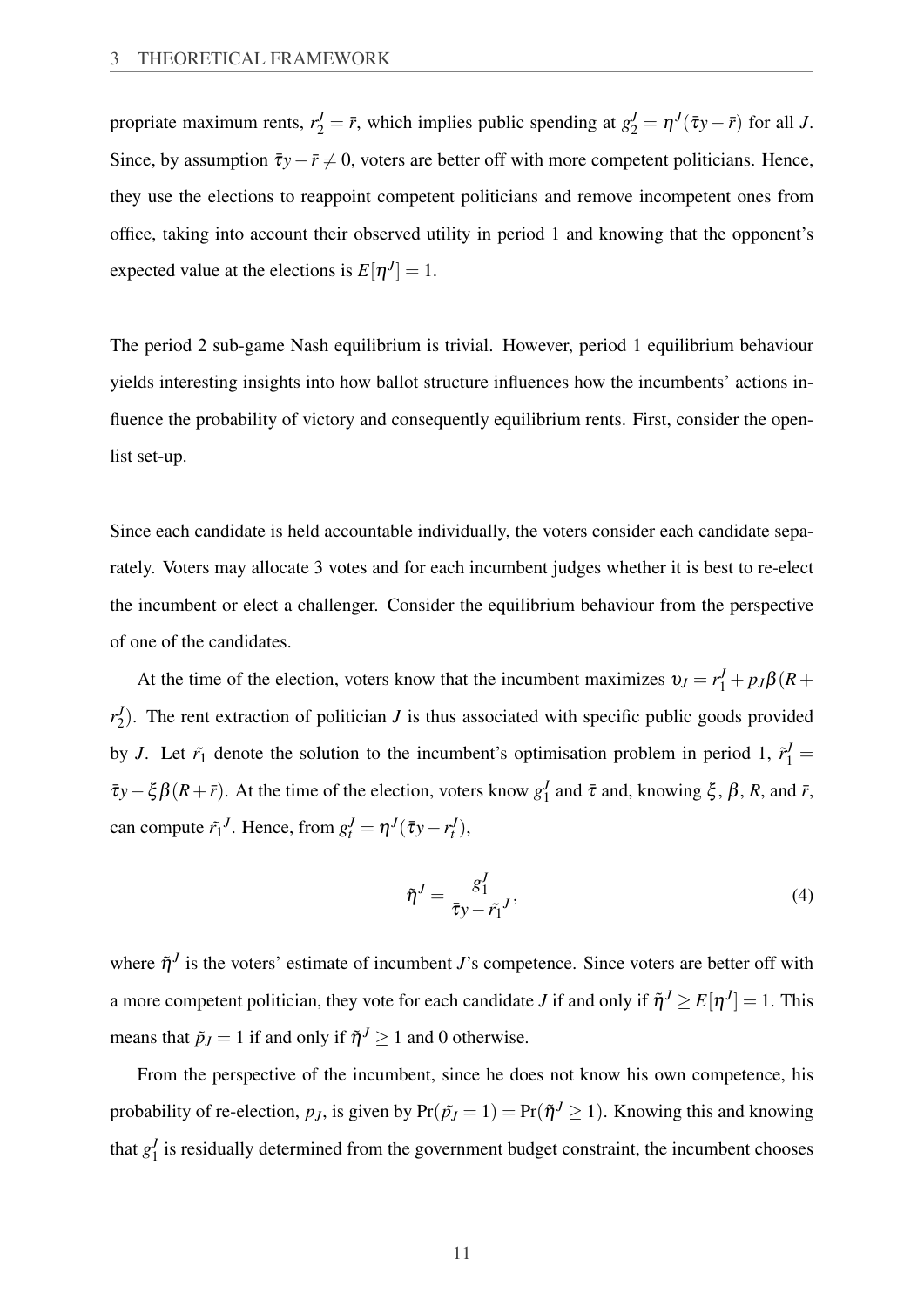*r J* <sup>*J*</sup>. In equilibrium,  $\tilde{\eta}^J = \eta^J$ , so plugging [2](#page-11-0) into [4,](#page-12-0) we have

<span id="page-13-0"></span>
$$
\frac{\bar{\tau}y - \tilde{r_1}^J}{\bar{\tau}y - r_1^J} = 1
$$

which, since we have that the event  $\tilde{\eta}^J \geq 1$ , entails that

$$
Pr(\tilde{p}_J = 1) = Pr\left(\eta^J \ge \frac{\bar{\tau}y - \tilde{r}_1^J}{\bar{\tau}y - r_1^J}\right)
$$

Under our assumption that the distribution of  $\eta^J$  is uniform, the incumbents objective is to choose  $r_1^J$  $\frac{J}{1}$  such that,

max 
$$
v_J = r_1^J + p_J \beta (R + r_2^J)
$$
, s.t.  $p_J = \frac{1}{2} + \xi \left[ 1 - \frac{\bar{\tau}_y - \tilde{r}_1^J}{\bar{\tau}_y - r_1^J} \right]$ 

The resulting first-order condition is

$$
\frac{\partial v_I}{\partial r_1} = 1 - \frac{\xi(\bar{\tau}y - \tilde{r}_1^J)}{(\bar{\tau}y - r_1^J)^2} \beta(R + \bar{r}) = 0
$$

In equilibrium,  $\tilde{r}_1 = r_1^J$  $I_1$ , hence solving for  $r_1^J$  $\frac{J}{1}$ , we have

$$
r_1^J = \bar{\tau} - \xi \beta (R + \bar{r})
$$
 for all J

and total rents  $r_1 = \sum_J r_1^J$  $\frac{1}{1}$  under majoritarian elections are given by

$$
r_1 = 3\bar{\tau} - 3\xi\beta(R + \bar{r})\tag{5}
$$

Next, consider closed-list elections. Suppose all three incumbents belong to the same list. The order of candidates on the party list corresponds to the number of their policy-areas. Voters either vote for the incumbents' list or the opposition's list. Assume for simplicity that the electoral system is perfectly proportional. In this set-up, voters of type *J* vote for incumbent *J*'s list if the incumbent setting policy in area *J* performed well in period 1, in the sense that voters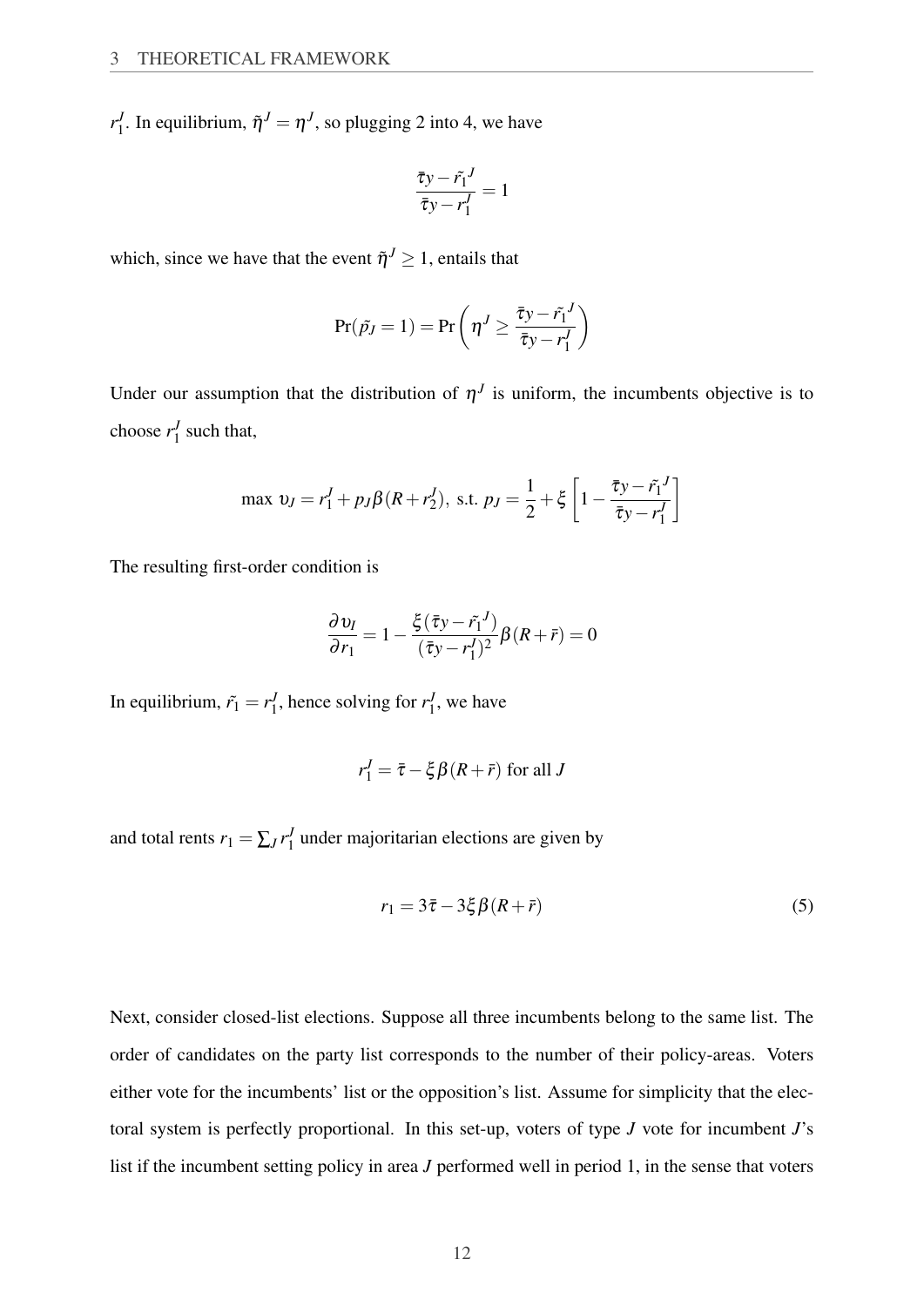infer that  $\tilde{\eta}^J \geq 1$ . If the incumbent's inferred competence is lower than 1, however, voters vote for the challenger. Thus, voters' optimal behaviour has not changed from the open-list scenario.

The incumbents' behaviour does change, however. In the closed-list scenario, re-election is not purely reliant on the incumbent's receiving the blessing of his supporters. The re-election chances of one incumbent are now also partially determined by the electoral support of his party colleagues. In equilibrium, each incumbent has a 50 percent chance of pleasing his voters, so that  $p_{-J} = 1/2$ , where  $-J$  denotes all other incumbents except for the one from whose perspective we take,  $J^*$ . Hence, we can write  $p_J^*$  as

$$
p_1^* = p_1[(1 - p_2)(1 - p_3)] + [p_2p_3 + p_3(1 - p_2) + p_2(1 - p_3)] = p_1\frac{1}{4} + \frac{3}{4}
$$
  
\n
$$
p_2^* = p_2[p_1(1 - p_3) + p_3(1 - p_1)] + p_1p_3 = p_2\frac{1}{2} + \frac{1}{4}
$$
  
\n
$$
p_3^* = p_1p_2p_3 = p_3\frac{1}{4}
$$

In words, the first incumbent, since he ranks the highest on the list, needs only 1/3 of the voters to vote for his list and therefore only that at least one of his party colleagues is competent, to be re-elected. This means that, from his perspective, only in 1 election out of 4 is his own performance pivotal for his own re-election. The second ranking incumbent needs either that both of his colleagues are perceived as competent or that one of his colleagues are so perceived and that he himself is so perceived to win. Hence, sometimes his perceived competence does not matter because both his colleagues are perceived as competent, and sometimes his perceived competence does not matter because neither of his colleagues are perceived as competent. For incumbent number 3, re-election prospects are even bleaker. Only when both colleagues are perceived as competent and he himself is perceived as competent will he be re-elected. Thus, in 3 in 4 elections, he loses anyway so that his own efforts to seem competent are in vain.

In sum, the highest ranking incumbent free-rides on the effort of his colleagues and so has weak incentives to appear competent; the lowest ranking incumbent has a low probability of being re-elected anyway and so has weak incentives to appear competent; and the middle ranking incumbent has stronger incentives than his colleagues to appear competent, but they are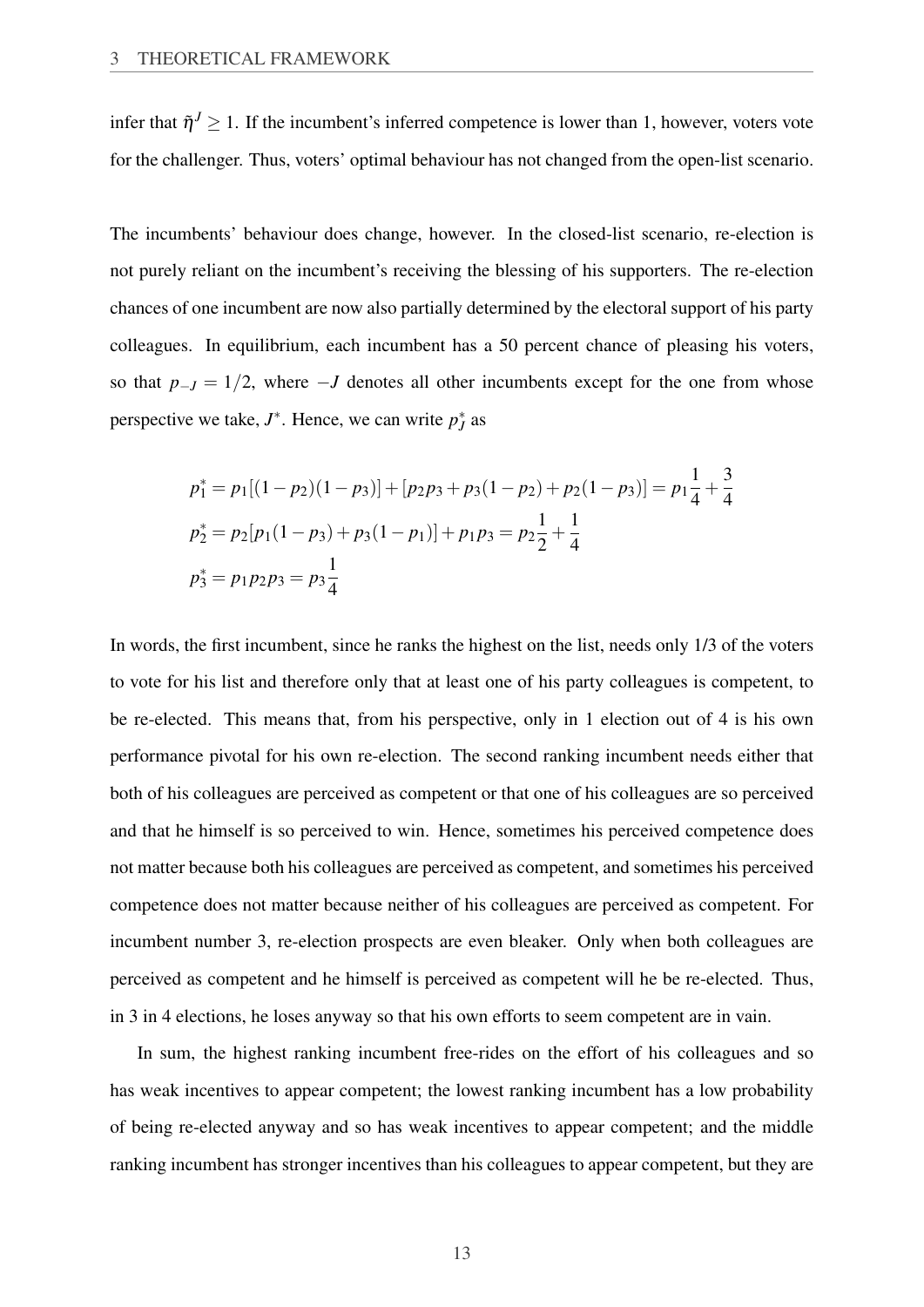still weaker than under majoritarian election.

Repeating the analysis of optimal period 1 rents but with closed-list ballots, yields that total period 1 rents are given by

<span id="page-15-1"></span>
$$
r_1 = 3\bar{\tau} - \xi \beta (R + \bar{r})
$$
\n<sup>(6)</sup>

Comparing [6](#page-15-1) and [5](#page-13-0) it is evident that, in equilibrium, total period 1 rents are higher under closedlist elections. In open-list elections, a candidate can guarantee his re-election by satisfying his voters. In closed-list elections, however, re-election is partially determined by party colleagues and so there are incentives to rely on good luck and extract higher rents.

In sum, because politicians depend less on appearing competent to be re-elected, the risk of corruption should be higher in closed-list than open-list elections. Thus, one can formulate a research hypothesis: Everything else equal, rent-seeking should be higher in municipalities holding closed-list elections than in municipalities holding open-list elections.

## <span id="page-15-0"></span>4 Municipal Elections and Political Corruption in France

French local governments have important responsibilities. Municipalities manage local development, build and maintain libraries, museums, and sports and tourist facilities; are in charge of pre-elementary and elementary schools, maintain roads and local public order through the police power of the mayor, and implements some social welfare functions (Loughlin, [2007;](#page-40-7) Arkwright et al., [2018\)](#page-37-5). Municipalities are governed by the municipal council, which elects a mayor among its members. Normally, elections are held every sixth year. The four previous elections were held in 2014, 2008, 2001, and 1995.

Between 1982 and 2013, France's *Code Électoral* stipulated that municipalities with less than 3,500 inhabitants use a two-round block vote system with panachage. The threshold was changed to 1,000 in 2013. The system works as follows. If the municipality has *n* municipal council seats, voters can vote for up to *n* different candidates. In the first round, candidates are elected if they obtain an absolute majority and at least 25 percent of registered voters voted for them. In the second round, the *n* highest vote-getters receive seats. Voters can vote for any combination of candidates regardless of list. Thus, although candidates often run as groups, the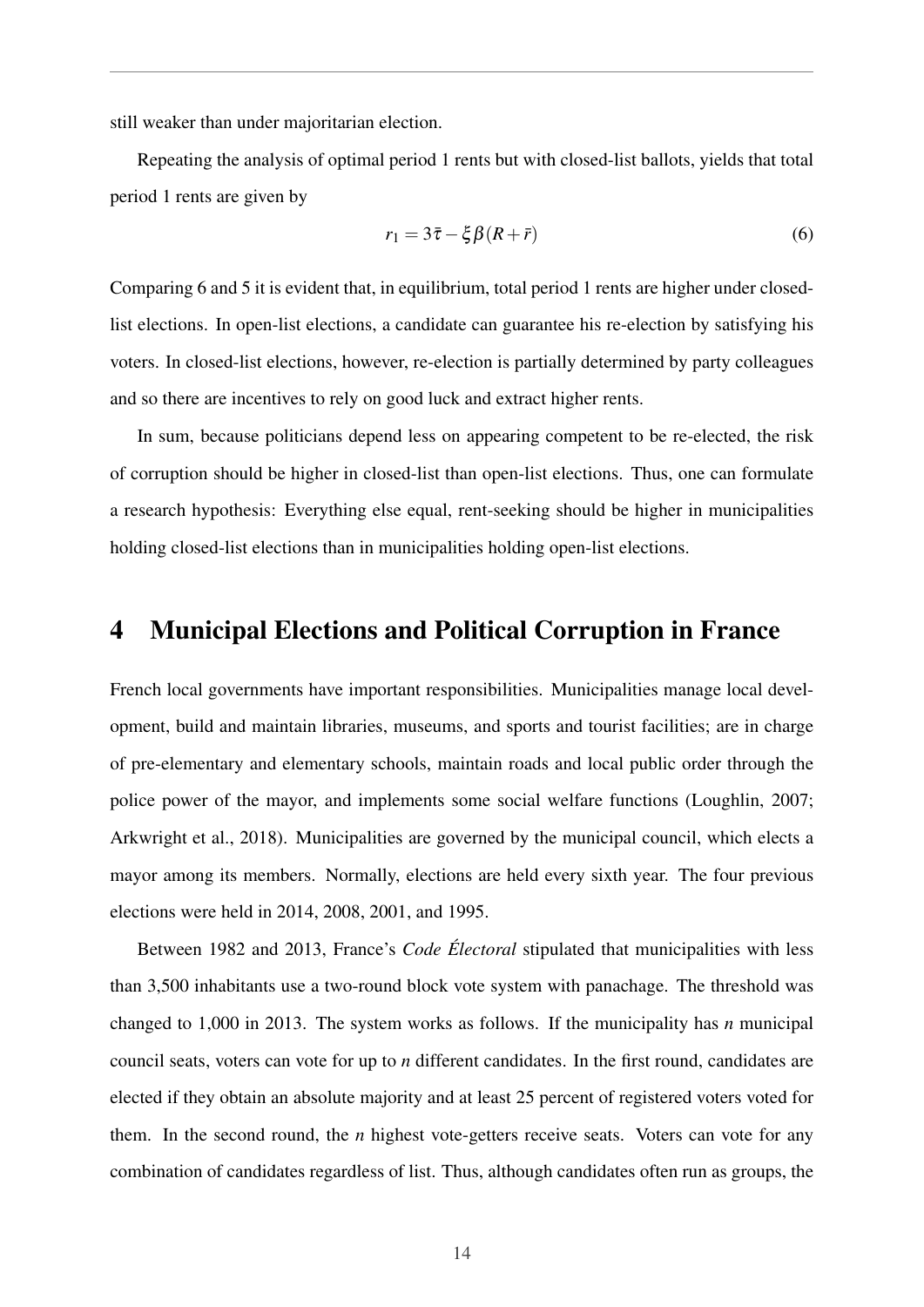ballots represent candidate-level preferences.

Contrarily, municipalities with 3,500 inhabitants or more use a two-round, closed-list PR system with a 50 percent winner's bonus. Presented with lists, voters may vote for one only. If one list receives more than 50 percent of votes, that party receives half the seats and the remaining seats are allocated proportionally between the qualified lists — including the winning list. If no one party receives more than 50 percent of the votes, a second round ensues where the list with the most votes is awarded half of the seats while the remaining seats are distributed proportionally among all of the qualified lists — again, including the winning list. With regards to ballot structure, the important point is that voters are allowed to express list-level, but not candidate-level, preferences, and the Code stipulates that seats are allocated to candidates according to their ranking on their list ("Code Électoral - Article L264", [1983\)](#page-38-5).

While praised for combining minority representation and effective government (e.g. by Alliès, [1995\)](#page-37-6), the system has its critics. The electoral system and the practice of holding multiple offices (the system of *cumul des mandats*) have been blamed for enabling political corruption (Mény, [1992\)](#page-41-8). Mény [\(1992\)](#page-41-8) argues that, in local elections in municipalities with 3,500 inhabitants or more, due to weakly organized parties, parliamentarism is reversed so that the mayor co-opts the council rather than vice versa. This means that the mayor's party colleagues at the council are effectively discretionary selected lacqueys who will do the bidding of the mayor in return for favours and rewards. Making matters worse, the requirements of transparency towards the council on the part of the mayors executive team are arguably too lenient. For instance, the mayor may authorize the demolition of buildings or allocate building permits without the council knowing until the projects have commenced. Amplifying the discretionary powers of the executive, the largest party is often without real opposition. The 50 percent winner's bonus means that minority parties have very limited powers to meaningfully influence policy. In conclusion, it is a widespread opinion among observers of the French electoral system that the closed-lists PR system presents ample opportunities for abuse of power.

Given these observations and the fact that France has almost 1 elected local politician per 100 citizens according to the data used in this study, it is perhaps unsurprising that more than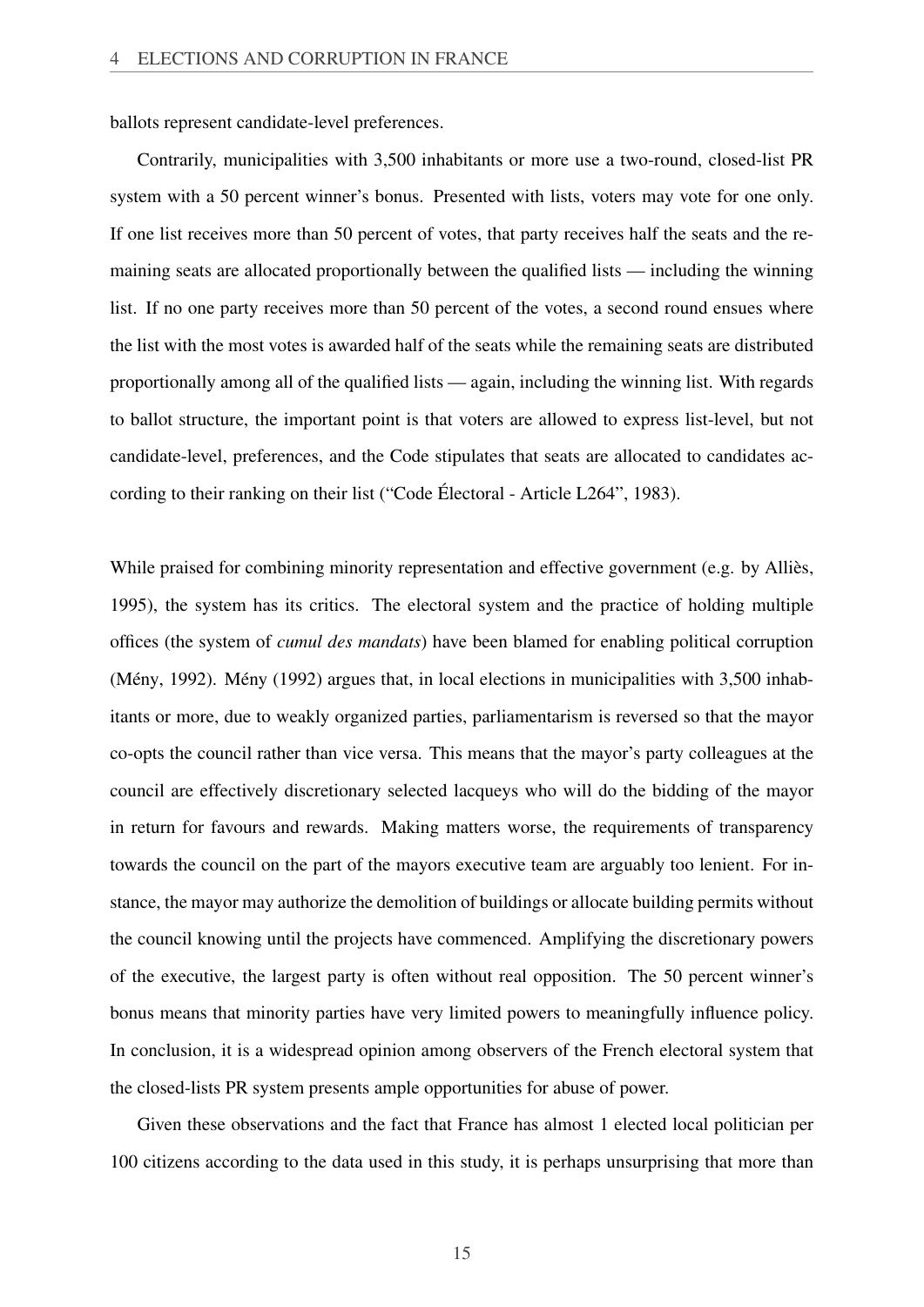40 percent of all French corruption cases involve local politicians. While the cost of corruption is impossible to estimate precisely, some speculate that corruption costs the French  $\epsilon$ 30 billion annually (Lenglet & Touly,  $2013$ ) — it is not unrealistic to suppose that a significant proportion of this cost is due to political corruption at local levels. Common types of corruption are favoritism, accepting bribes and embezzlement. Generally, the most recurring crimes committed are highly visible abuses of power such as awarding contracts or selling and regulating properties for personal gain or the enrichment of friends and family.

Nevertheless, the fight against corruption has not become a political priority, and, while legal systems are in place, the law is poorly enforced (Phélippeau, Bastard, Lalevée, Le Berre, & Belle, [2011\)](#page-41-9). Due to these adverse incentives that operate within local governments, an important way to constrain local corruption would presumably be through the ballot box. The efficiency of this constraint, as argued in section [3,](#page-10-0) depends on the precise ballot structure which changes above and below the 3,500 population threshold.

### <span id="page-17-0"></span>5 Data

To date, there exists no public database of corruption convictions in France. However, TI's French branch has created a database listing cases where individuals or organizations have been convicted of corruption by the French courts. Their sources of information have been national and regional newspapers, and the Internet sites of newspapers, radio, and television stations. They have also utilized the work of Pascot and Riou Harchaoui [\(2014\)](#page-41-10) to enrich their data. Moreover, the information was cross-checked wherever possible, using multiple articles for the same case. The result is a detailed dataset documenting 763 corruption cases between 1995- 2013. The dataset includes information about the parties involved, the crimes committed, the punishments' severity, the politicians' municipality and department, the date of the crimes, and the date of sentencing. This information made it possible to filter out the cases that involved mayors or municipal councillors and locate the case in time and space.

Appealingly, this data provides an objective measure of corruption. As argued in section [2,](#page-5-0) perceptions of corruption is an unreliable proxy for actual corruption. Moreover, by allowing the French judicial system to decide what constitutes corruption, the measure is comparable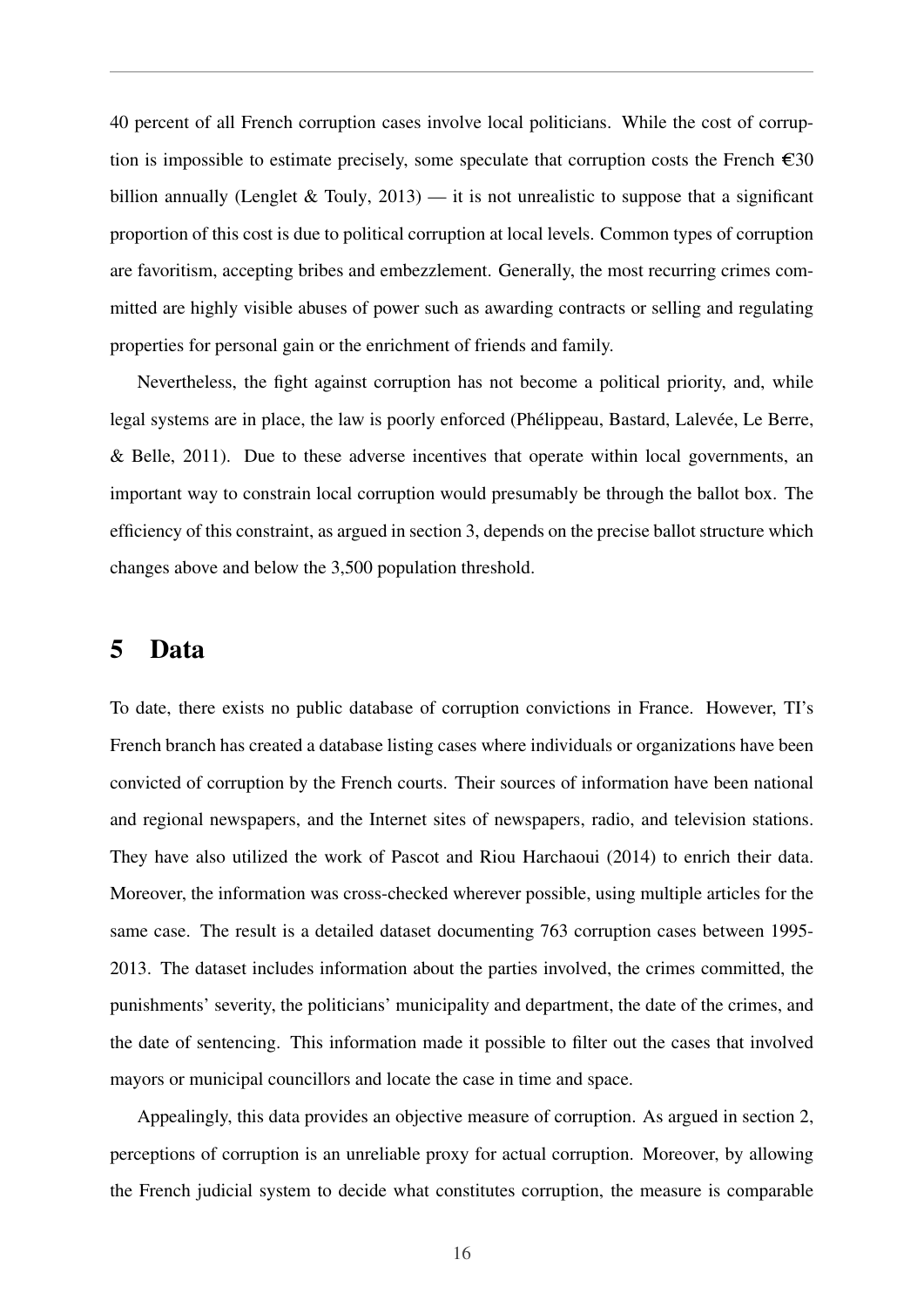across treatment and control groups.

Yet, the obvious shortcoming is that the data almost definitely only covers the tip of the iceberg. Although sub-optimal for my purposes, this limitation might not be that severe. The main reason is that the type of corruption that most likely escapes media attention, or prosecution altogether, are the less visible types of corruption, as these are less likely sensitive to electoral incentives. Ferraz and Finan [\(2011\)](#page-39-7) test this argument in the context of term limits and find that, indeed, re-election incentives only affect *visible* forms of corruption, but not invisible corruption nor corruption that does not affect voters' welfare. Thus, the proportion of corruption cases covered in the subset that feature in voters' utility functions (and thus matter for electoral outcomes) is likely to be significantly higher than the proportion of corruption cases covered overall. Another reason the data limitations might be mitigated is that the unusually high number of observations (France's more than 36,000 municipalities, more than the old EU15 combined) will mean that even small effect sizes may be detected. Thus, although the absolute values of the probability of corruption (and so also the absolute value of the effect) will be small, the risk of a type II error is smaller than what the data-shortage would indicate.

Population, income, profession, and immigration data are provided by *Institut national de la statistique et des études économiques* (INSEE). An important benefit of using INSEE's population data is that INSEE also determines whether a municipality is above or below the population threshold. Thus, the risk that population counts are inaccurate is mitigated. Used as a proxy for religious affiliation, data on the existence of an active protestant community is provided by *L'Observatoire du patrimoine religieux*. The presence of an active protestant community is admittedly a rather crude measure and the dataset is somewhat incomplete — religious buildings in all departments are enumerated except for Moselle, Haute-Saone, Doubus, and Loire, which are currently being enumerated. However, due to French law prohibiting the collection of detailed data on ethnicity and religion, this data must suffice.

With regards to coding the variables, due to the number of subjects in this study (the 36,000 municipalities) and the relatively low number of corruption cases (no small- or medium-sized municipality ever experienced more than one corruption case in the duration of one electoral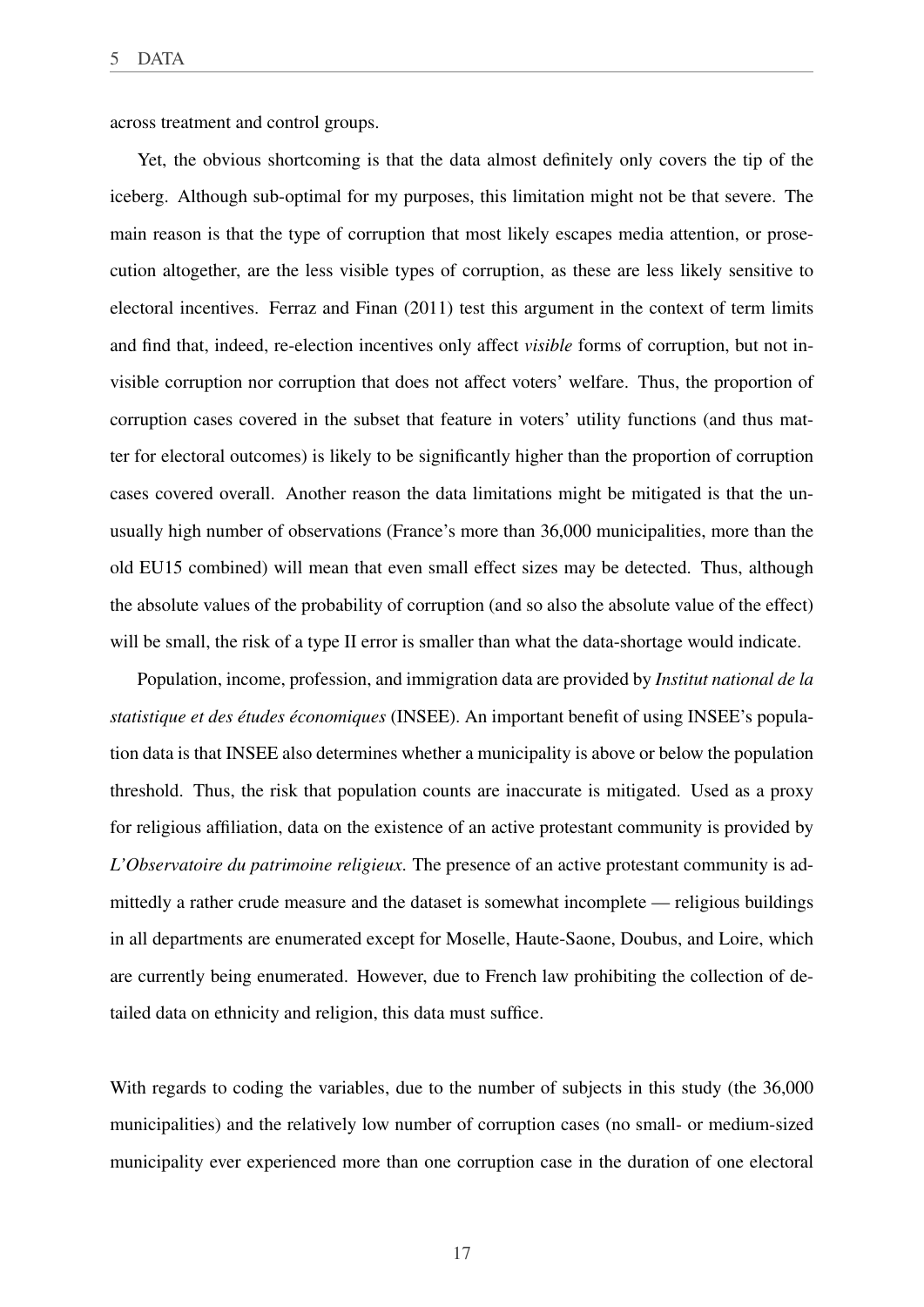cycle) the most natural way to code the dependent variable is as a dummy variable that takes on the value of 1 if the municipality has experienced corruption during electoral cycle *t*, and 0 otherwise. Thus, I define the outcome of interest as the *probability of visible corruption*. While this data is far from as detailed as that of for instance Ferraz and Finan [\(2011\)](#page-39-7) and so will no allow me to explore more deeply the character of corruption in France, it suffices for the purpose of testing my research hypothesis.

I divide the data into 3 periods: 1995-2001, 2002-2008, 2008-2013, corresponding to the municipal election cycles. If a municipality experienced corruption at any time during an electoral cycle, the variable *corruption* is coded 1 for that municipality in that electoral cycle. For each electoral cycle, I record the population at the year of the election at the end of the cycle. The reasoning behind this is that during that election cycle, politicians form expectations about how they will be held accountable at the next election and act accordingly. It is likely that local politicians have quite accurate information about whether they will be held collectively or individually accountable in the upcoming election during their time in office. Whenever possible, the other covariates are from the same years as the population data, but if not, they are as temporally proximate as possible — erring on the side of staying within the same electoral cycle.

As mentioned, the population threshold was moved in 2013. Thus, 2014 is not included in the third electoral cycle. However, I include the time up until then, since, in the years after 2008 before the law was passed, local politicians should have acted as if the threshold were 3,500.

I have excluded the period before 1995 and after 2013 since there are very few corruption cases recorded. While it would have been interesting to examine the 1,000 population threshold post-2013 since fewer other policy-changes take place there, at the present, there is not enough data. If local corruption data quality improves, this could be an interesting avenue for future research.

## <span id="page-19-0"></span>6 Empirical Strategy

To measure the effect of the ballot structure on corruption in small French municipalities, I apply a regression discontinuity design (Angrist & Pischke, [2009;](#page-37-7) Cattaneo, Idrobo, & Titiu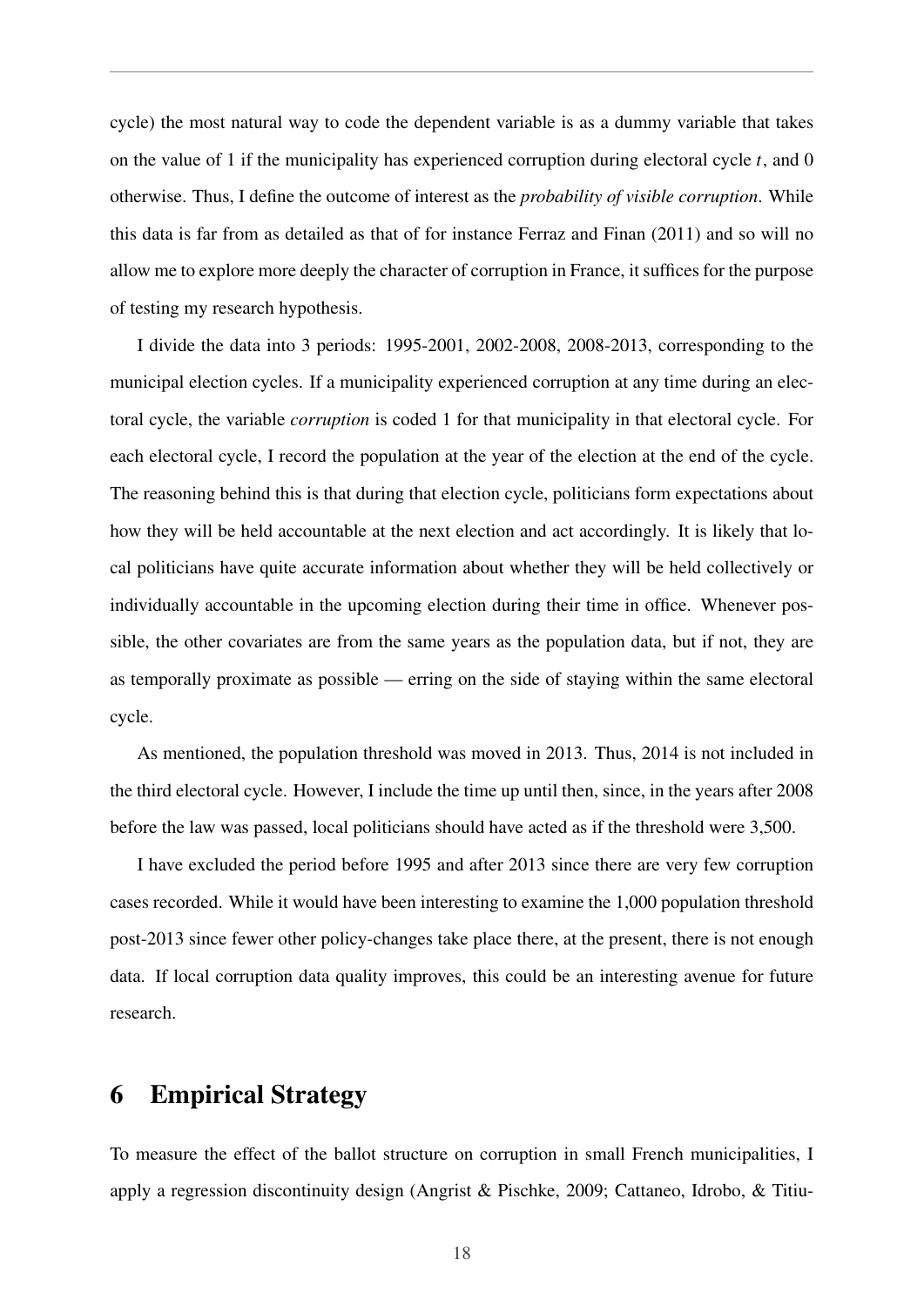nik, [2018a,](#page-38-6) [2018b;](#page-38-7) Calonico, Cattaneo, Farrell, & Titiunik, [2018;](#page-37-8) Thistlethwaite & Campbell, [1960\)](#page-42-9), utilizing the fact that the electoral system is determined at a population threshold. I use the local, non-parametric, linear regression and examine whether the results are robust to various modelling choices.

For point estimation of the treatment effect at the 3,500 threshold, I define a sample of municipalities close to the threshold and regress the dependent variable on the threshold-centred population interacted with an indicator for whether the municipality is above the threshold. I use the triangular kernel function so that observations close to the threshold are weighted more. In some specifications, I include social and economic factors as covariates. Since municipalities in the neighbourhood of the 3,500 threshold should be similar on average in these and other dimensions, covariates are included primarily to increase precision rather than to control for confounding factors.

I estimate the local average treatment effect,  $\hat{\alpha}_{\text{LATE}}$  using the following specification:

$$
Pr(Corruption)_{it} = \beta_0 + \alpha_{LATE} T_{it} + \beta_1 Pop_{it} + \beta_2 T_{it} Pop_{it} + \eta_{it}
$$

Where  $T_{it} = \mathbb{1}{P \text{op}_{it} \geq 3,500}$ , and  $\mathbb{1}{\cdot}$  is the indicator function, which takes on the value 1 if and only if the population in municipality *i* at the end of electoral cycle *t* is greater or equal to 3,500 and 0 otherwise. Pop<sub>it</sub> denotes the population of municipality *i* at the end of electoral cycle  $t$ .  $\alpha_{\text{LATE}}$  is the local average treatment (main) effect.

As pointed out by Lee and Lemieux [\(2010\)](#page-40-9), since the treatment is purely predetermined exogenously and thus does not correlate with covariates, fixed-effects are unnecessary for causal identification in RDD. Robust standard errors are clustered at municipality level.

In addition to model-specification, another crucial parameter is the width of the neighbourhood around the threshold within which one conducts the local linear regression. As empirical results are usually sensitive to bandwidth choice, it is important that it is conducted in a data-driven, automatic manner. This will reduce the ability of the researcher to select bandwidths in an ad hoc manner that might be influenced by biases and render the research hard to replicate.

As a preliminary analysis, although it provides a poor local approximation of the underlying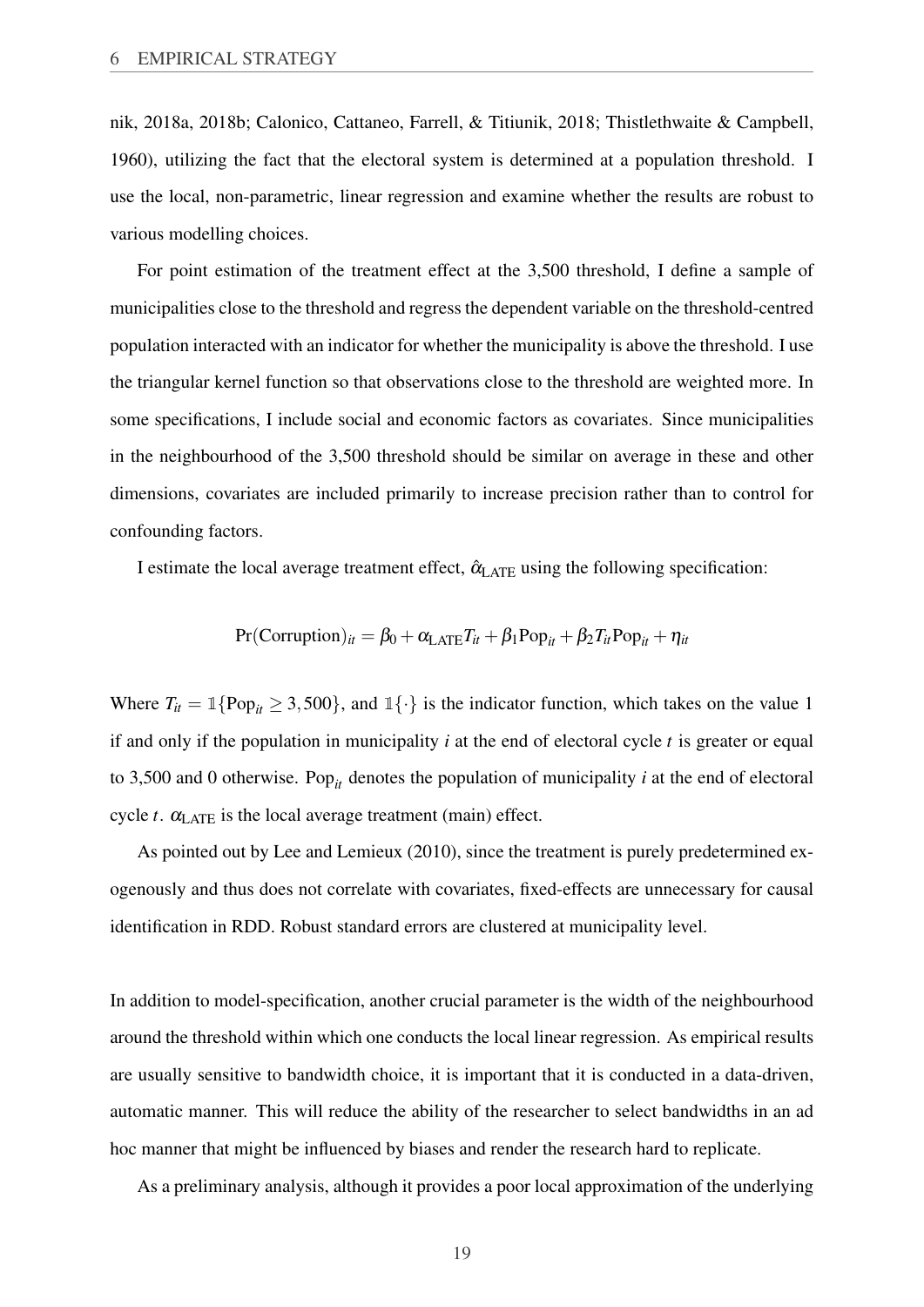model, figure [1](#page-21-0) gives an overview of the data by displaying the binned data and including a global polynomial approximation. Encouragingly, the plot reveals a positive jump at the threshold. Three additional things can be noted. Firstly, there are a lot more observations in the control than treated group (100,621 versus 8,610). Secondly, the variance is larger in the treatment group. Lastly, the probability of corruption is quite linear with respect to population between 3,500 and approximately 7,000 inhabitants.

FIGURE 1: OVERVIEW OF SMALL AND MEDIUM SIZED MUNICIPALITIES

<span id="page-21-0"></span>

*Note:* The lines are fourth degree polynomial approximation of the underlying regression function, fitted individually above and below the threshold on the original data — ie., not the binned data. The points mark quantile-spaced binned averages where bins have been chosen to have approximately equal numbers of observations and minimize integrated mean-squared error. Municipalities with populations greater than 40,000 are excluded to make the plot more informative. The vertical solid line marks the 3,500 population threshold.

I implement the MSE-optimal bandwidth selector (Imbens & Lemieux, [2008;](#page-39-10) Calonico et al., [2018\)](#page-37-8). As the variances in the treatment and control groups differ considerably (*var*(Corruption| Population  $> 3500$  = 0.017 while *var*(Corruption|Population  $<$  3500) = 0.001) the optimal bandwidths are estimated separately on each side of the threshold (Calonico, Cattaneo, & Titiunik, [2014;](#page-37-9) Cattaneo et al., [2018a\)](#page-38-6). Another solution to the problem would be to use the logarithmic transformation of population as the running variable. However, to keep the model as parsimonious as possible, and because, according to my analysis, corruption does not increase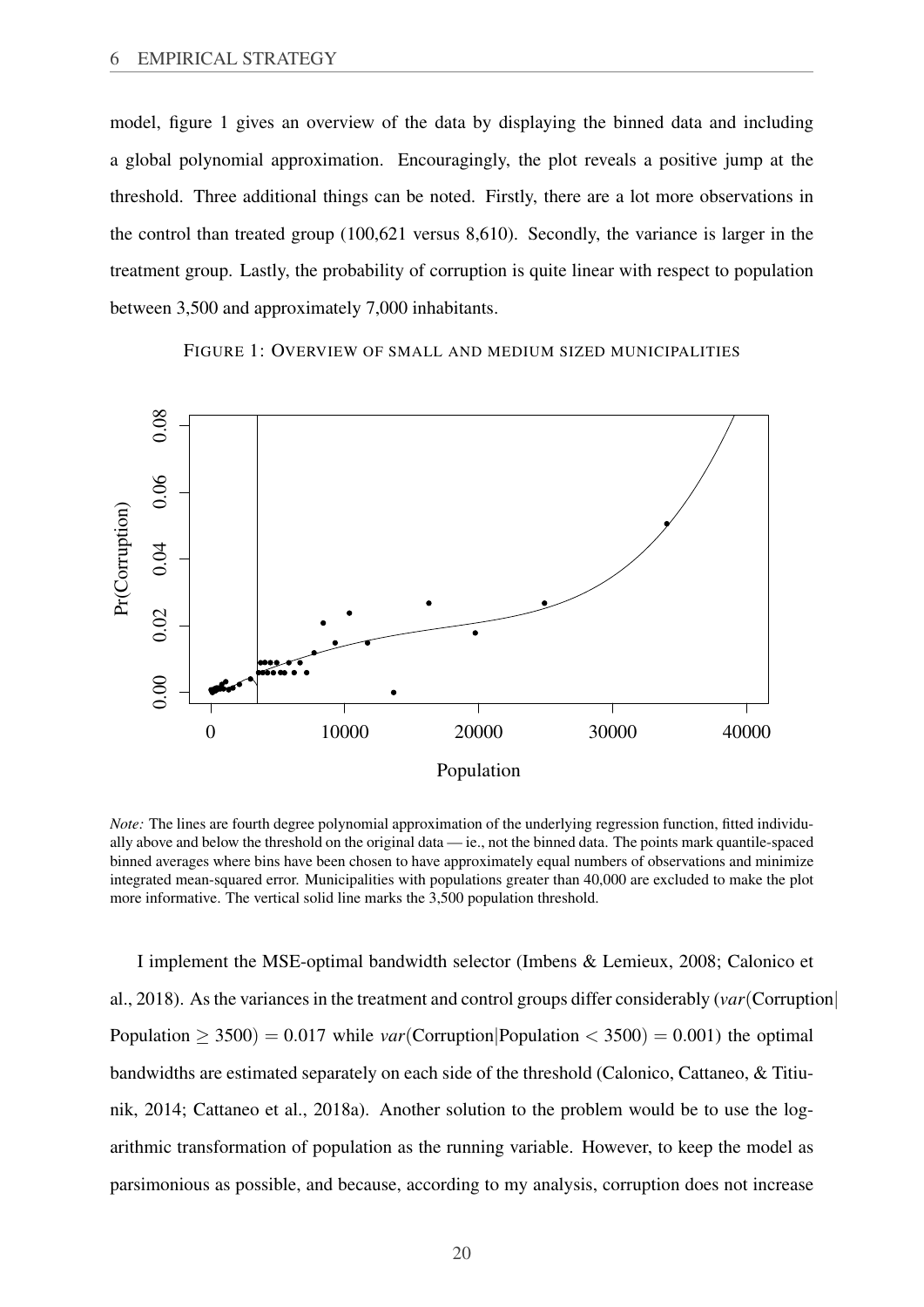linearly in log population, I have chosen not to do so. Symmetrical bandwidths are reported for completeness. Using this procedure, I obtain a substantially larger bandwidth above the threshold than below. The reason why the optimal bandwidth is so large above the threshold appears to be that most of the outcomes examined are rather linear in population — which is hinted at in figure [1.](#page-21-0) Therefore, the bias resulting from using a larger bandwidth is minimal.

RDD depends on the treatment being exogenous and so would be invalid if politicians were somehow able to manipulate the population numbers in their municipality and effectively choose electoral system. Two tests are utilized to verify whether such bundling at the threshold takes place. If there is no self-selection in the vicinity of the threshold, the distribution of treated and untreated should follow a binomial distribution with  $Pr(D = 1) = 0.5$  (Cattaneo, Titiunik, & Vazquez-Bare, [2017\)](#page-38-8). The results of running the binomial test within various windows around the threshold are displayed in table [1.](#page-24-0) The null hypothesis that the distribution is binomial is not rejected around the threshold, indicating no bundling.

Another falsification test involves examining whether, near the threshold, treated and control units are similar in observable characteristics. That is, if there is no selection into treatment, the null hypothesis of no treatment effect on predetermined covariates should not be rejected. I analyse every covariate as I do the variable of interest, and in each case, the treatment effect (not reported) was close to 0 and non-significant.

As a final falsification test, I test for a jump in the density around the threshold (McCrary, [2008\)](#page-41-11). The results are displayed in table [2.](#page-24-1) Again, the results indicate that there is no discontinuity in the density of the running variable around the threshold, and that populations are not manipulated to self-select into treatment.

As a complement and robustness check to the continuity-based analysis, I implement the localized randomization framework. This framework is not based on approximation by regression functions and extrapolation at the threshold, but instead on the idea that the exogenous discontinuity of treatment status can lead to a situation that, in the immediate vicinity of the threshold, mimics a randomized experiment. For the implementation of the localized randomization, I use a uniform kernel and estimate the difference in means. The falsification tests in table [1](#page-24-0) indicate

21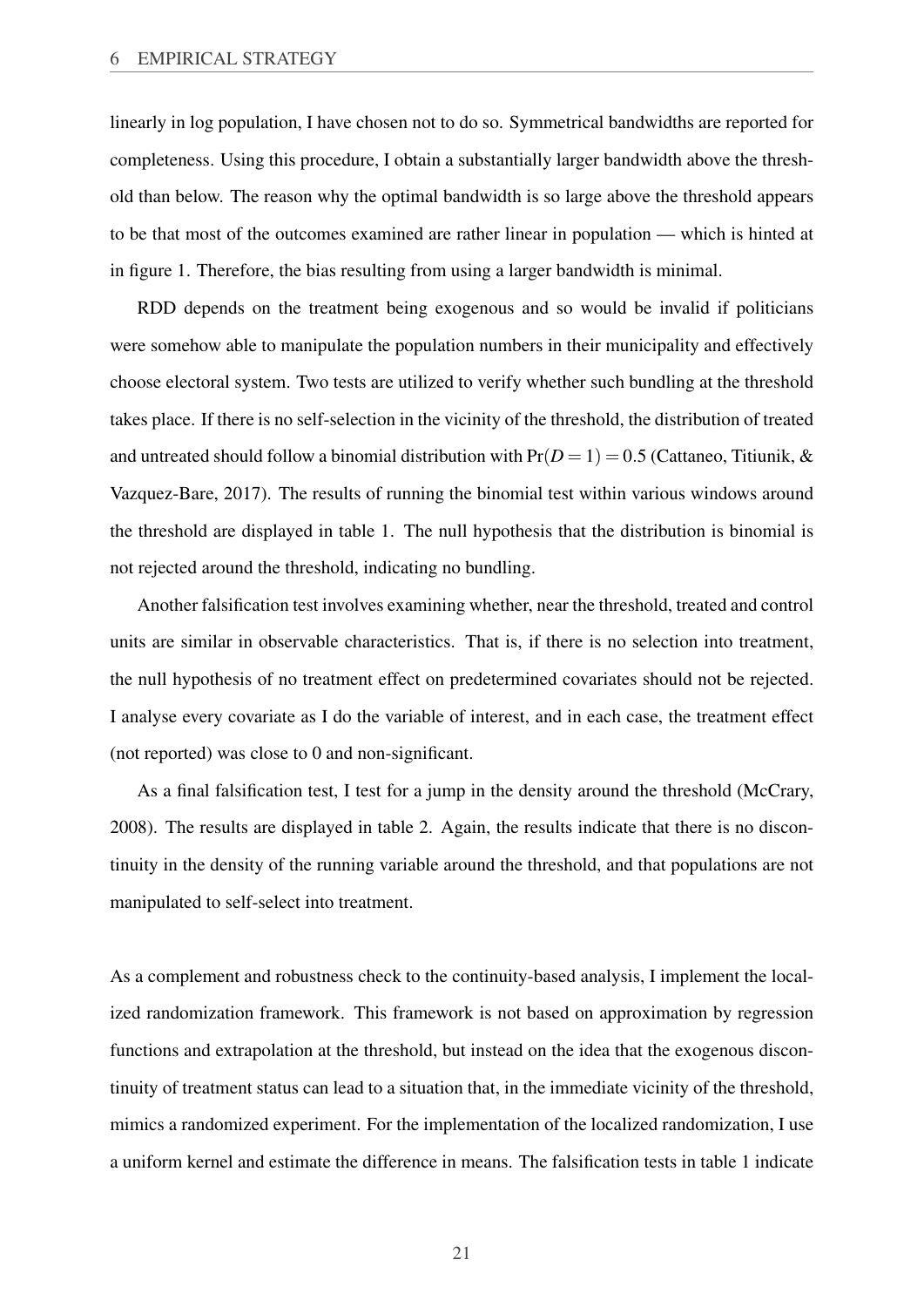that the treatment is as-good-as randomly distributed up until the bandwidths are approximately 200.

## <span id="page-23-0"></span>7 Results

Table [3](#page-25-0) reports the estimated coefficient  $\hat{\alpha}_{LATE}$ ; i.e., how much the probability of corruption increases at the threshold. Column 1 displays the results for the bandwidths chosen by the MSE-optimal procedure. Columns 2 and 3 show the results when the bandwidths have been decreased to 50 and 75 percent, respectively, of the MSE-optimal. Columns 4-6 include covariates. Column 7 fits the symmetrical MSE-optimal bandwidths. Lastly, column 8 reports the results for the analysis in the local randomization framework.

The coefficients are of the expected sign and consistently statistically significant at the 5 percent level when covariates are included. When covariates are not included, the estimate is statistically significant at the 10 or 5 percent level. Unsurprisingly, the estimated effect within the symmetrical bandwidths is non-significant. The analysis (not reported) shows that as the symmetrical bandwidths increase, the point estimate converges on the same estimate that was obtained using asymmetrical bandwidths, but the standard errors are much larger and the estimate is never statistically significant at conventional levels. This is probably because it picks a right-side bandwidth that is too small given that the variance is much larger in the treated group so that more observations are necessary to form precise estimates. The results indicate an effect of crossing the threshold on the probability of corruption that ranges between 0.004 and 0.008. Overall, the results indicate that changing from open- to closed-list ballots causes about a threefold increase in the probability of corruption measured as the probability of a local politician being convicted of corruption.

Figure [2](#page-27-0) panel (A) shows the local linear regression line, and panel (B) shows the nonparametric relationship between population and the estimated jump in corruption as a function of bandwidths. In panel (B), it emerges that the finding is not especially sensitive to the particular width of the bandwidths.

Since there is always a danger of the local linear regression being a poor approximation of the underlying model, I fit a local cubic regression on the same sample displayed in figure [3.](#page-28-0)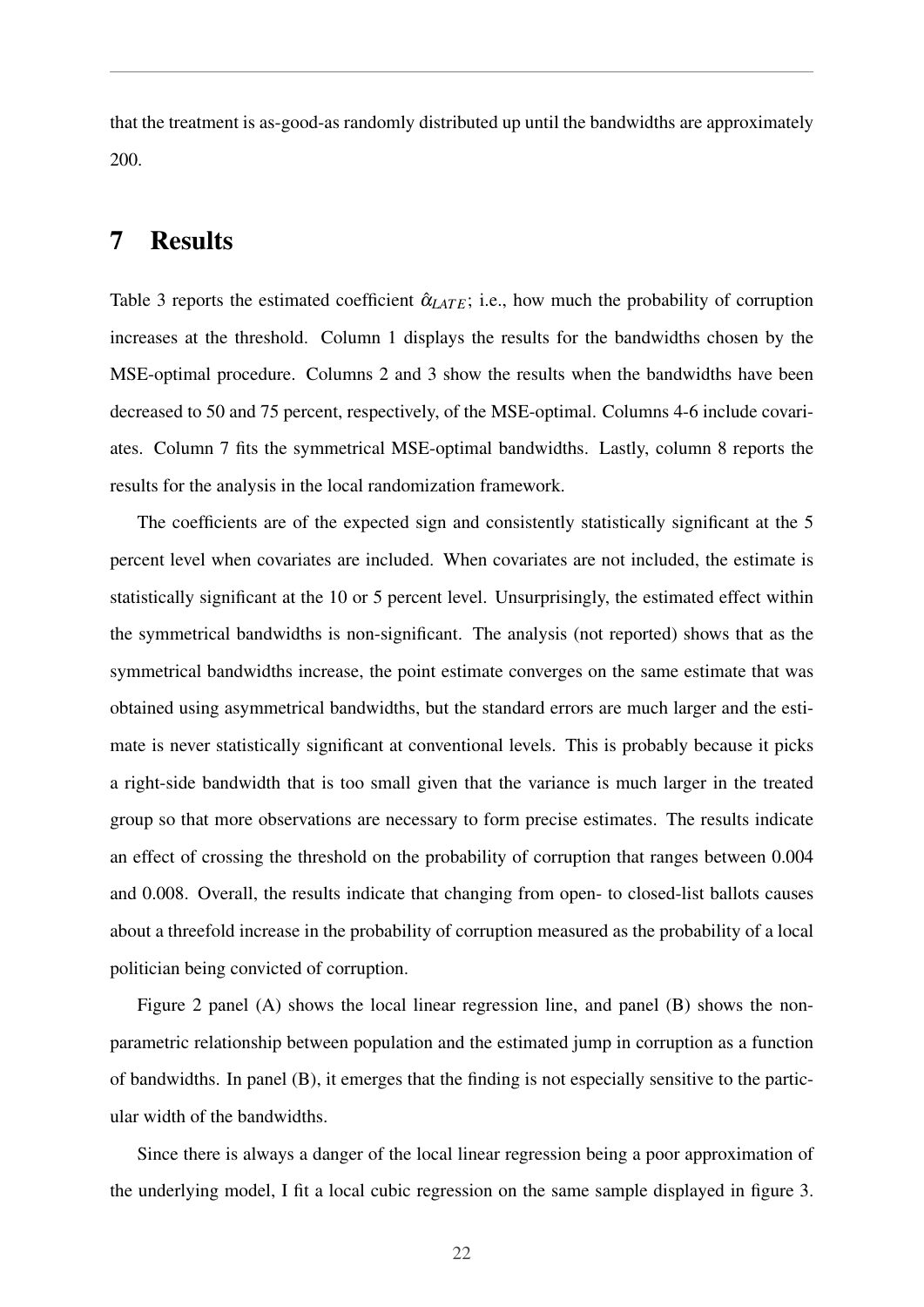|                  |         | <b>Binomial</b> tests |             |
|------------------|---------|-----------------------|-------------|
| $\boldsymbol{h}$ | $N_{-}$ | $N_{+}$               | $p$ -value  |
| 1                | 1       | 1                     | $\approx 1$ |
| 10               | 21      | 26                    | 0.56        |
| 50               | 113     | 119                   | 0.74        |
| 100              | 252     | 236                   | 0.50        |
| 150              | 374     | 359                   | 0.58        |
| 200              | 519     | 479                   | 0.22        |

#### <span id="page-24-0"></span>TABLE 1: BINOMIAL TESTS AT THE 3,500 INHABITANTS THRESHOLD

*Note:* Binomial tests testing the probability of obtaining the populations around the threshold if population was randomly distributed with a binomial distribution with  $q = 0.5$ . *h* denotes the window within which the test is implemented.

#### <span id="page-24-1"></span>TABLE 2: DENSITY TESTS AT THE 3,500 INHABITANTS THRESHOLD

|                                   |     | Density tests |     |                                                |
|-----------------------------------|-----|---------------|-----|------------------------------------------------|
|                                   |     |               |     | $h_-\quad h_+\quad N_-\quad N_+\quad p$ -value |
| Method                            |     |               |     |                                                |
| Unrestricted, 2-h 125 125 301 298 |     |               |     | 0.31                                           |
| Unrestricted, $1-h$ 125 125 301   |     |               | 293 | 0.31                                           |
| Restricted                        | 254 | 254 673 571   |     | 0.75                                           |

*Note:* The density tests implemented are unrestricted density estimation (i.e. estimation not assuming equal c.d.f.s nor equal higher-order derivatives) for both symmetrical and asymmetrical bandwidths, and restricted density estimation. (Cattaneo, Jansson, & Ma, [2017\)](#page-37-10)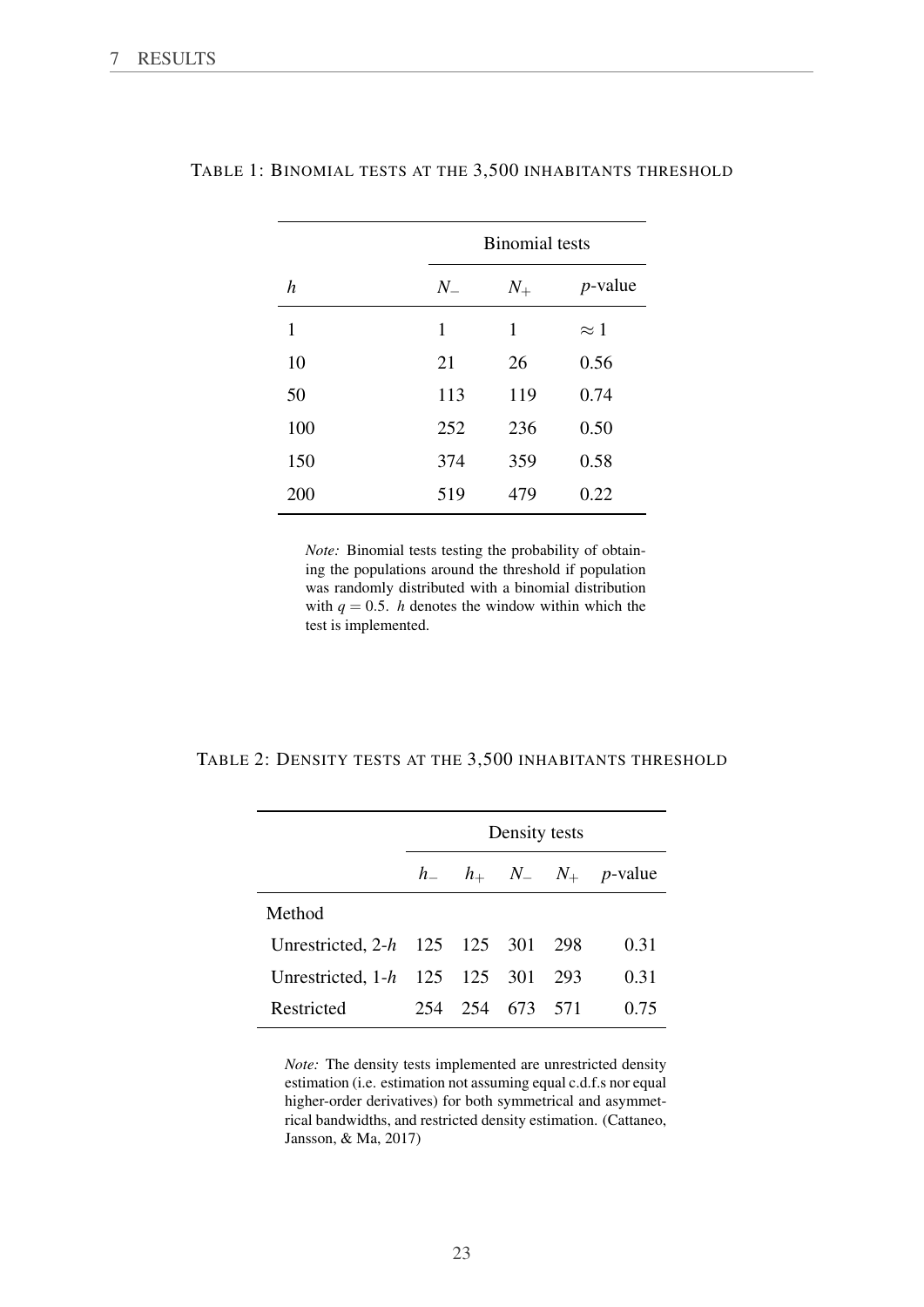<span id="page-25-0"></span>

| . The second of the second state of the second of the district of the second research in the second second second second second second in the second second second second second second second second second second second se<br>)<br> }<br> }<br>. |  |
|-----------------------------------------------------------------------------------------------------------------------------------------------------------------------------------------------------------------------------------------------------|--|
| ;<br>;<br>;                                                                                                                                                                                                                                         |  |
| )<br>)<br>1<br>.<br>.<br>.<br>.                                                                                                                                                                                                                     |  |
| c 」 ……<br>.<br> <br> <br> <br>                                                                                                                                                                                                                      |  |

|                    |                         |                      |                     |                      | Model                |                      |                         |                                                                                                                                                                                                                          |
|--------------------|-------------------------|----------------------|---------------------|----------------------|----------------------|----------------------|-------------------------|--------------------------------------------------------------------------------------------------------------------------------------------------------------------------------------------------------------------------|
|                    | $\widehat{\Xi}$         | $\widehat{c}$        | $\odot$             | $\bigoplus$          | $\widehat{c}$        | $\widehat{\circ}$    | $\widehat{C}$           | $\circledS$                                                                                                                                                                                                              |
| Estimate           | $0.006*$<br>$(0.003)$   | $0.007**$<br>(0.003) | $0.006*$<br>(0.003) | $0.005**$<br>(0.002) | $0.007**$<br>(0.003) | $0.005**$<br>(0.002) | $0.004$ (0.004)         | $0.008*$<br>0.005                                                                                                                                                                                                        |
| Ż                  | 6,906                   | 4,623                | 6,008               | 5,910                | 3,889                | 5,036                | 2,689                   | 998                                                                                                                                                                                                                      |
| $N_- N_+$ :        | 1,457 5,449             | 727 3,896            | $1,167$   4, 841    | 857 5,053            | 388 3,501            | 634 4,402            | $1,554$   1,135         | 519 479                                                                                                                                                                                                                  |
| $\frac{1}{2}h_{+}$ | 498 5,488               | 272 2,764            | 409 4, 147          | 324 4,740            | 162 2, 370           | 243 3,555            | 528 528                 | 200 200                                                                                                                                                                                                                  |
| Covariates:        | $\overline{a}$          | $\overline{a}$       | $\overline{a}$      | yes                  | yes                  | yes                  | $\overline{\mathbf{a}}$ | $\overline{\mathbf{a}}$                                                                                                                                                                                                  |
|                    | Bandwidths: MSE-optimal | $50\%$               | 75%                 | MSE-optimal          | 50%                  | 75%                  |                         | MSE-optimal Local randomization                                                                                                                                                                                          |
|                    |                         |                      |                     |                      |                      |                      |                         | $N_{\rm tot}$ , $\gamma \sim 0$ () () () () () ) $\Gamma$ Doluct clustered stranglering temper are reasonably in anothoses $h$ . In , indicate the host displayer in $N_{\rm tot}$ and $\gamma$ and along the throughold |

*Note*: \*  $p < 0.10$ ; \*\*\*  $p < 0.05$ ; \*\*\*  $p < 0.01$ . Robust clustered standard errors are reported in parentheses.  $h - |h_+|$  indicate the bandwidth below and above the threshold.  $N_-$  and  $N_+$  denote the number of observat *Note:* \* *p* < 0.10; \*\*\* *p* < 0.05; \*\*\* *p* < 0.01. Robust clustered standard errors are reported in parentheses. *h*−|*h*+ indicate the bandwidth below and above the threshold. *N*− and *N*<sub>+</sub> denote the number of observations in the control and treatment group respectively.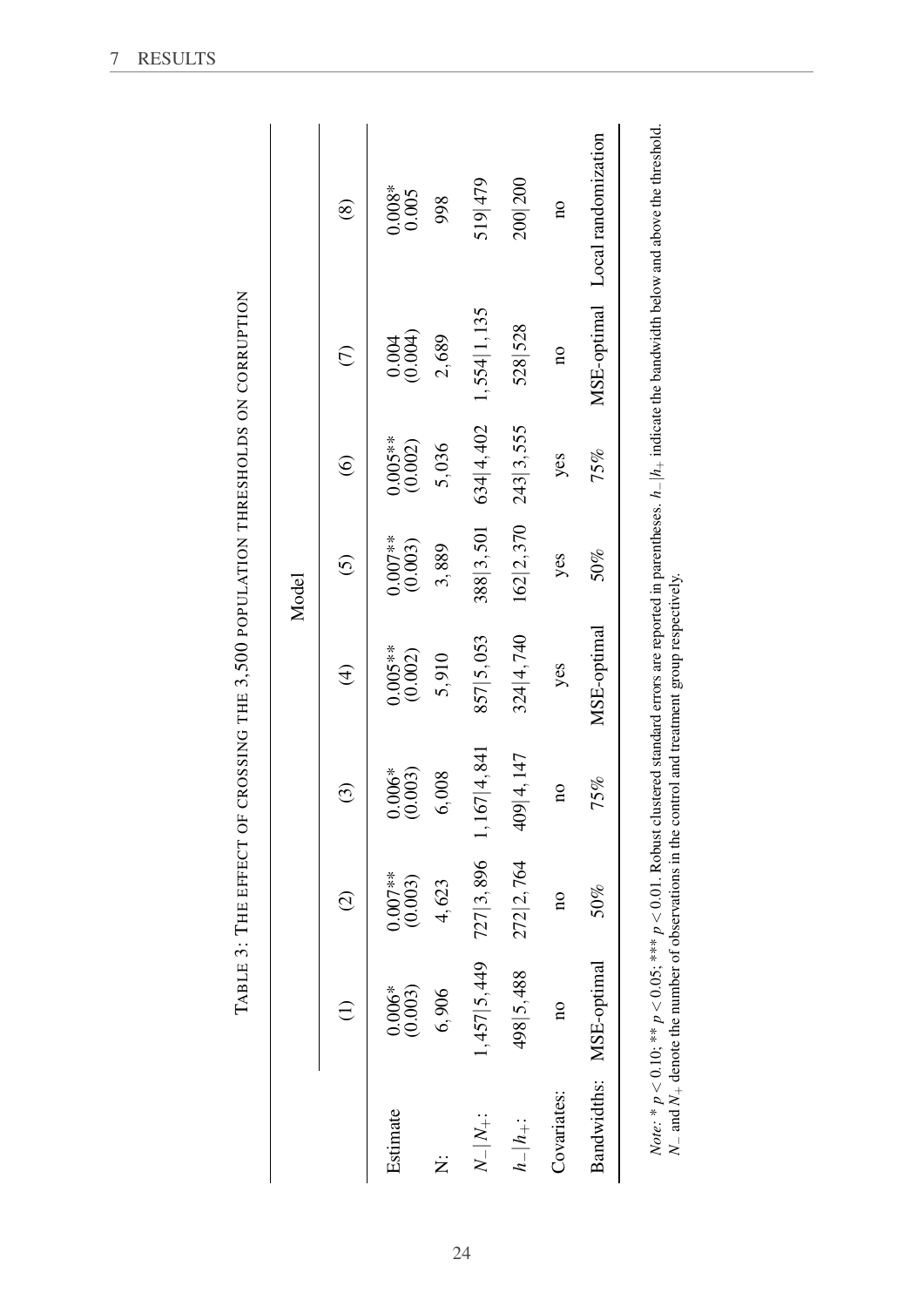Changing the functional form, while the local regression seems to fit better, does not alter the substantive conclusion: the estimate is now  $\hat{\alpha}_{LATE} = 0.007$ , and it is significant at the 5 percent level. In terms of sensitivity to bandwidth size, the pattern that emerges is very similar to when the local linear specification is used, and so is not reported. Thus, the finding is not sensitive to model specification.

Figure [4](#page-28-1) shows how the estimate and standard errors change as bandwidths change when covariates are included. The same pattern emerges but with a more efficient estimator.

Lastly, figure [5](#page-29-0) reveals that when the different bandwidths are used within the window where population is as-good-as random, the estimate is usually significant at the 10 percent level, but when the bandwidths dips below a bit less than 170, the estimates fall and are non-significant.

## <span id="page-26-0"></span>8 Discussion and Robustness Checks

Theory suggests that closed-list ballots weaken the incentives for incumbents to appear competent before the electorate and so produce an equilibrium outcome where rent-seeking (specifically here the probability of corruption) is higher relative to when incumbents' perceived competence directly influences re-election chances. Although not overwhelmingly robust, the finding from the sample of small French municipalities is broadly consistent with this theory: municipalities using closed-list ballots have a higher probability of at least one of its local politicians being convicted of corruption than the comparable control group of municipalities using open-list ballots. It seems that when local politicians can more easily get away with behaving counter to the interests of the voters, they actually do so.

This finding is also consistent with empirical findings discussed in section [2.](#page-5-0) For example, Persson et al. [\(2003\)](#page-41-2) also find that ballot structure matters for perceived corruption, and Kunicová and Rose-Ackerman [\(2005\)](#page-40-4) find that perceived corruption is higher in closed-list PR systems than in majoritarian systems. Hence my findings are in line with previous research.

However, the present study has an issue of compound treatment, and therefore the possibility of alternative explanations. At the 3,500 population threshold, the following changes occur: (1) open versus closed list; (2) council size; (3) maximum number of deputy mayors; (4) mayor and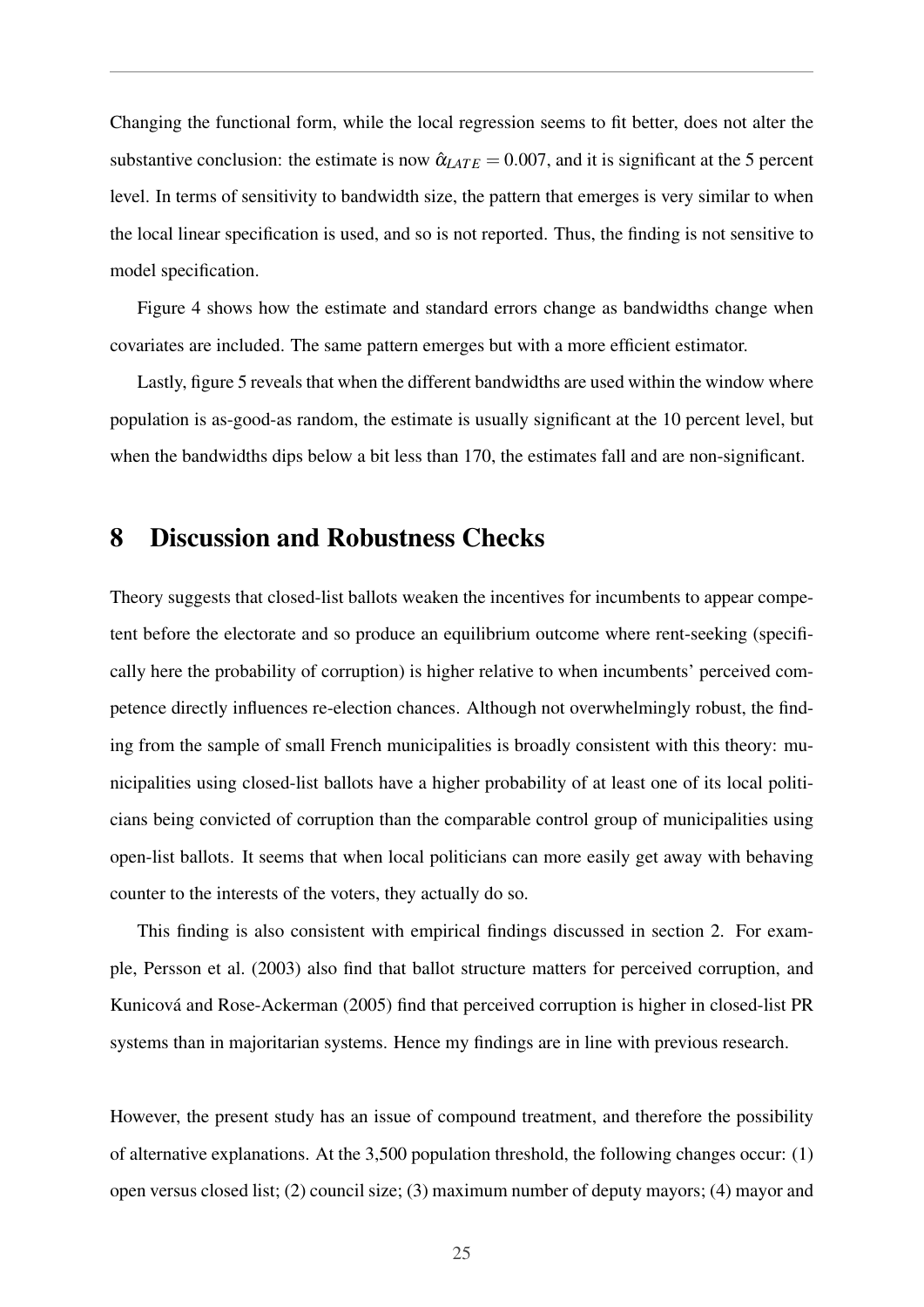#### FIGURE 2: RESULTS FOR THE LOCAL LINEAR REGRESSION

<span id="page-27-0"></span>

(A) THE LOCAL LINEAR REGRESSION

#### (B) ESTIMATES AND CONFIDENCE INTERVALS FOR DIFFERENT CHOICES OF BANDWIDTHS



*Note:* Panel (A) shows the local linear fit. The points indicate binned averages using IMSE-optimal, quantilespaced bins. Panel (B) shows the non-parametric relationship between population and the estimated jump in corruption as a function of bandwidths. The vertical dotted line indicates the MSE-optimal bandwidths. The light grey area marks the 95 percent confidence intervals while the dark grey area marks the 90 percent confidence intervals.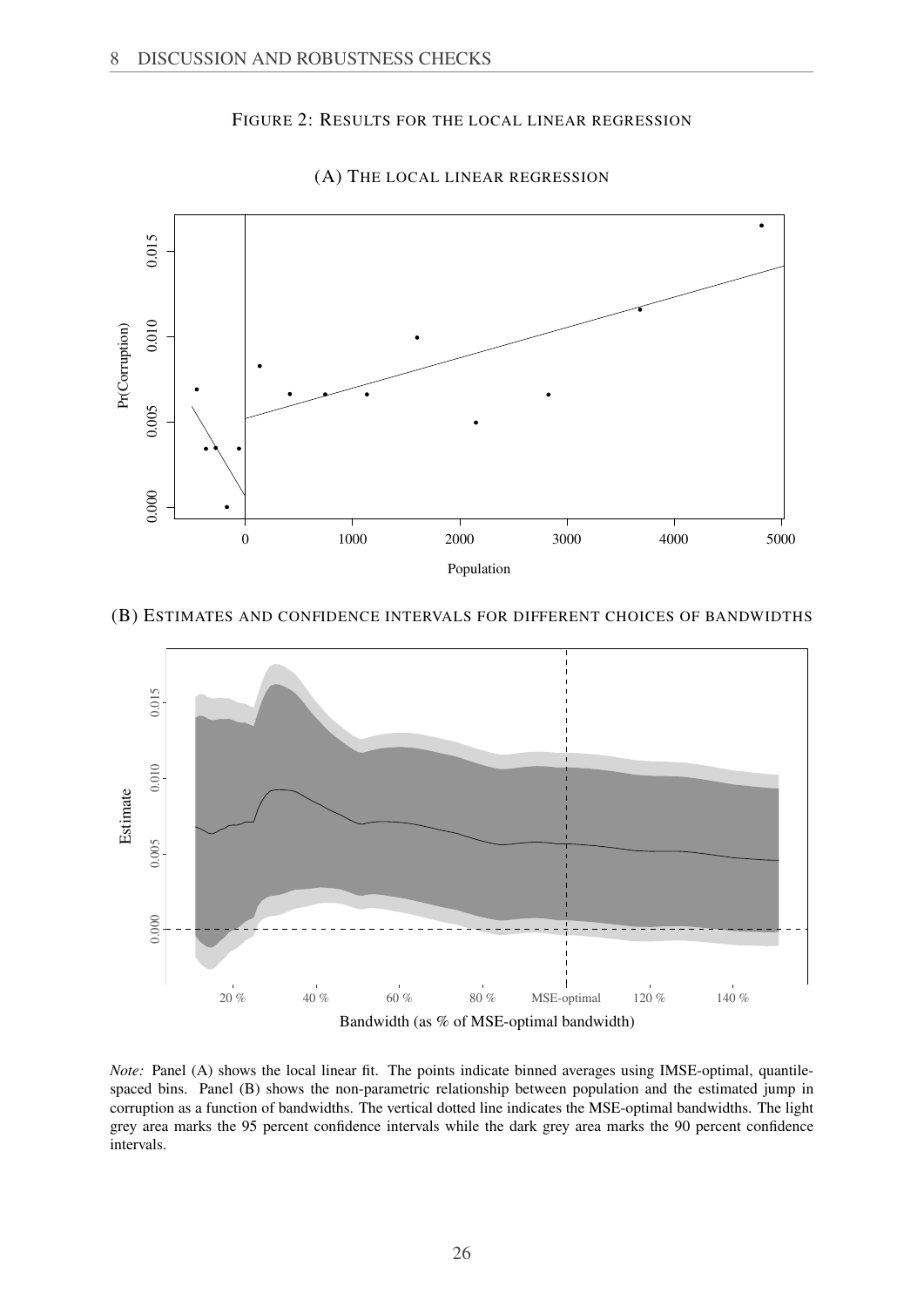<span id="page-28-0"></span>

FIGURE 3: RESULTS FOR THE LOCAL CUBIC REGRESSION

*Note:* The local cubic regression fitted at the same bandwidths as the bandwidths optimised for the local linear regression. The points indicate binned averages using IMSE-optimal, quantile-spaced bins.

<span id="page-28-1"></span>

FIGURE 4: ESTIMATES AND CONFIDENCE INTERVALS FOR DIFFERENT CHOICES OF BANDWIDTHS FOR THE LOCAL LINEAR REGRESSION WITH COVARIATES

*Note:* The line draws the non-parametric relationship between population and the estimated jump in corruption as a function of bandwidths when covariates are added. The vertical dotted line indicates the MSE-optimal bandwidths. The light grey area marks the 95 percent confidence intervals while the dark grey area marks the 90 percent confidence intervals.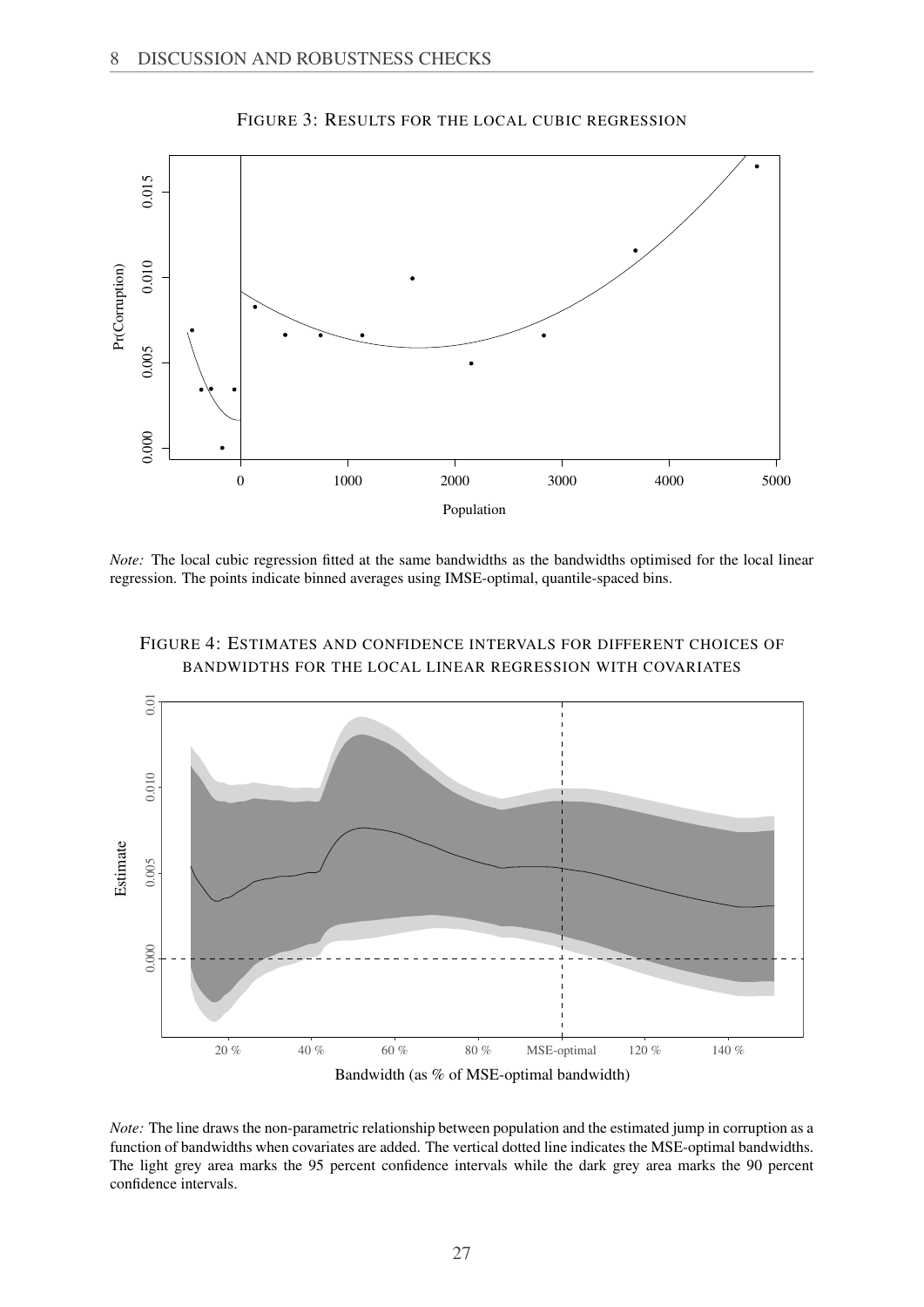#### FIGURE 5: LOCALIZED RANDOMIZATION

<span id="page-29-0"></span>

#### (A) THE LOCAL DIFFERENCE IN MEANS

#### (B) ESTIMATES AND CONFIDENCE INTERVALS FOR DIFFERENT CHOICES OF BANDWIDTHS



*Note:* Panel (A) shows the local difference in means. The points mark binned averages where the bins are IMSEoptimal evenly-spaced. Panel (B) shows the non-parametric relationship between population and the estimated jump in corruption as a function of bandwidths when covariates are added. The vertical dotted line indicates the MSE-optimal bandwidths. The light grey area marks the 95 percent confidence intervals while the dark grey area marks the 90 percent confidence intervals.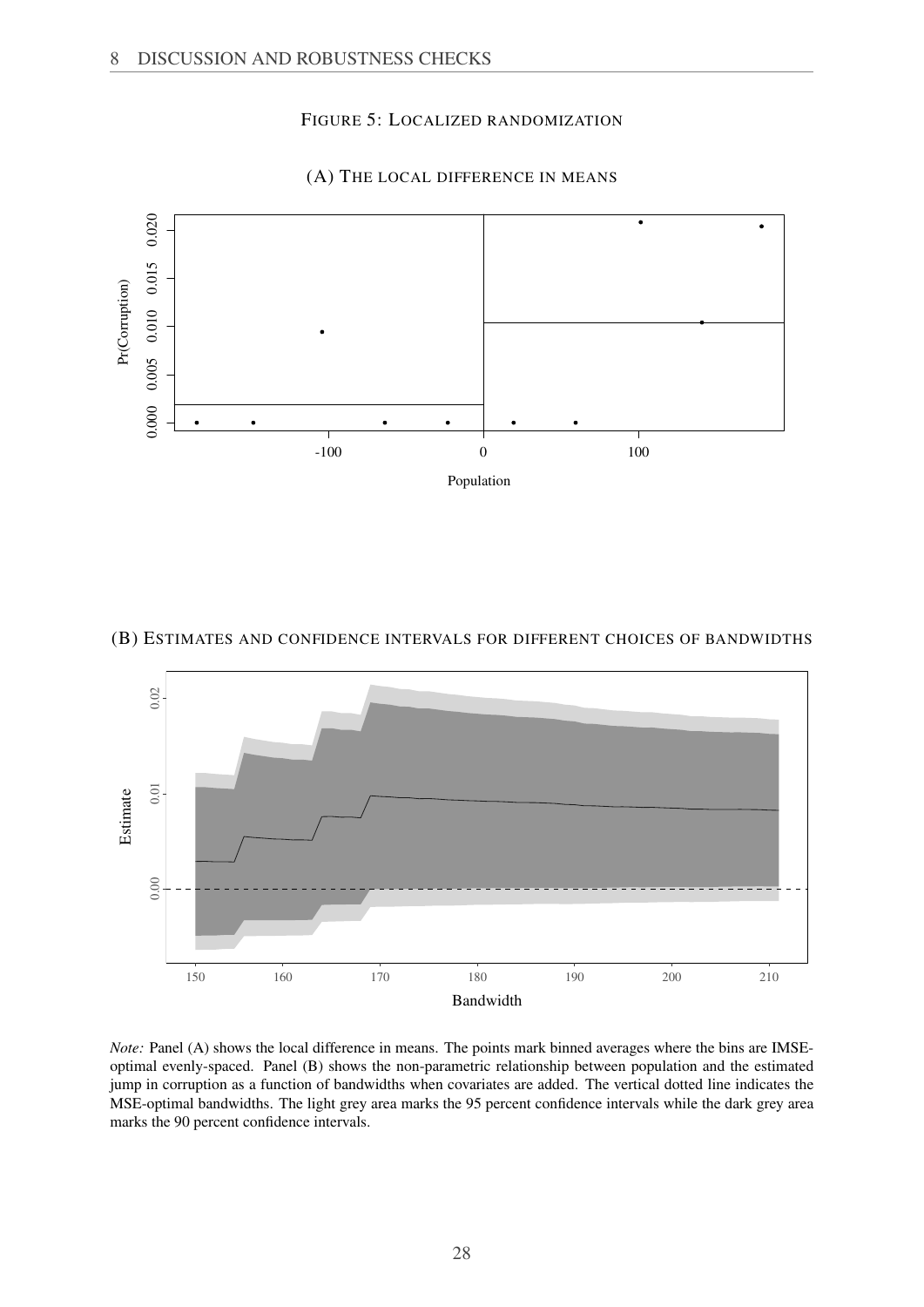deputy mayor salary; (5) majoritarian versus proportional representation; (6) gender parity; (7) outsourcing scrutiny; (8) council must debate budget prior to vote; (9) committees follow PR principle; and (10) amount of paid leave for council work (Eggers, Freier, Grembi, & Nannicini, [2018;](#page-38-9) Lepinard & Lieber, [2015\)](#page-40-10).

Thus, for instance, some models predict that salary should decrease rent-seeking by leading to more competent politicians, or politicians with preferences more congruent to voters' preferences, to be elected (Besley, [2004;](#page-37-11) Mattozzi & Merlo, [2008\)](#page-40-11). Persson et al. [\(2003\)](#page-41-2) argue that higher wage is likely to suppress corruption since voters can exert more control by threatening to oust the politician from a more luxurious position. Lastly, higher wages might increase morale (Gagliarducci & Nannicini, [2013\)](#page-39-11).

Some of these changes' effects may be indirectly tested since they also change on other population thresholds. In table [4,](#page-31-0) I list the different population thresholds and relevant policies that change on those thresholds. I run the same analysis on these thresholds that I did on the 3,500 threshold. Moreover, to verify that the relationship between population and corruption is not fundamentally discontinuous so that the jump at the threshold is contaminated by other factors (i.e. treatment effect is zero when it should be) I also test two placebo thresholds close to the 3,500 threshold.

As can be seen in table [4,](#page-31-0) at none of the thresholds is there an effect on corruption as large and as consistent as the effect of crossing the 3,500 threshold — most thresholds are neither. For instance, the estimate for mayor and deputy mayor salary is zero and non-significant at both the 500 and 1,000 threshold. This indicates that salary does not confound the estimate. Even if it did however, it would downwardly bias the estimate and so not serve as an alternative explanation for the jump. Encouragingly, there is no jump at the placebo thresholds.

Only at 1 of 5 thresholds were the effects of increasing council size and number of deputy mayors distinguishable from zero. This is strong evidence that council size should not matter. Nevertheless, since there is some indication that crossing the 2,500 population threshold increases corruption, this policy change warrants some discussion. The jump suggests that council size or the number of deputy mayors might influence the discontinuity at the 3,500 threshold where council size changes from 23 to 27 and the maximum number of deputy may-

29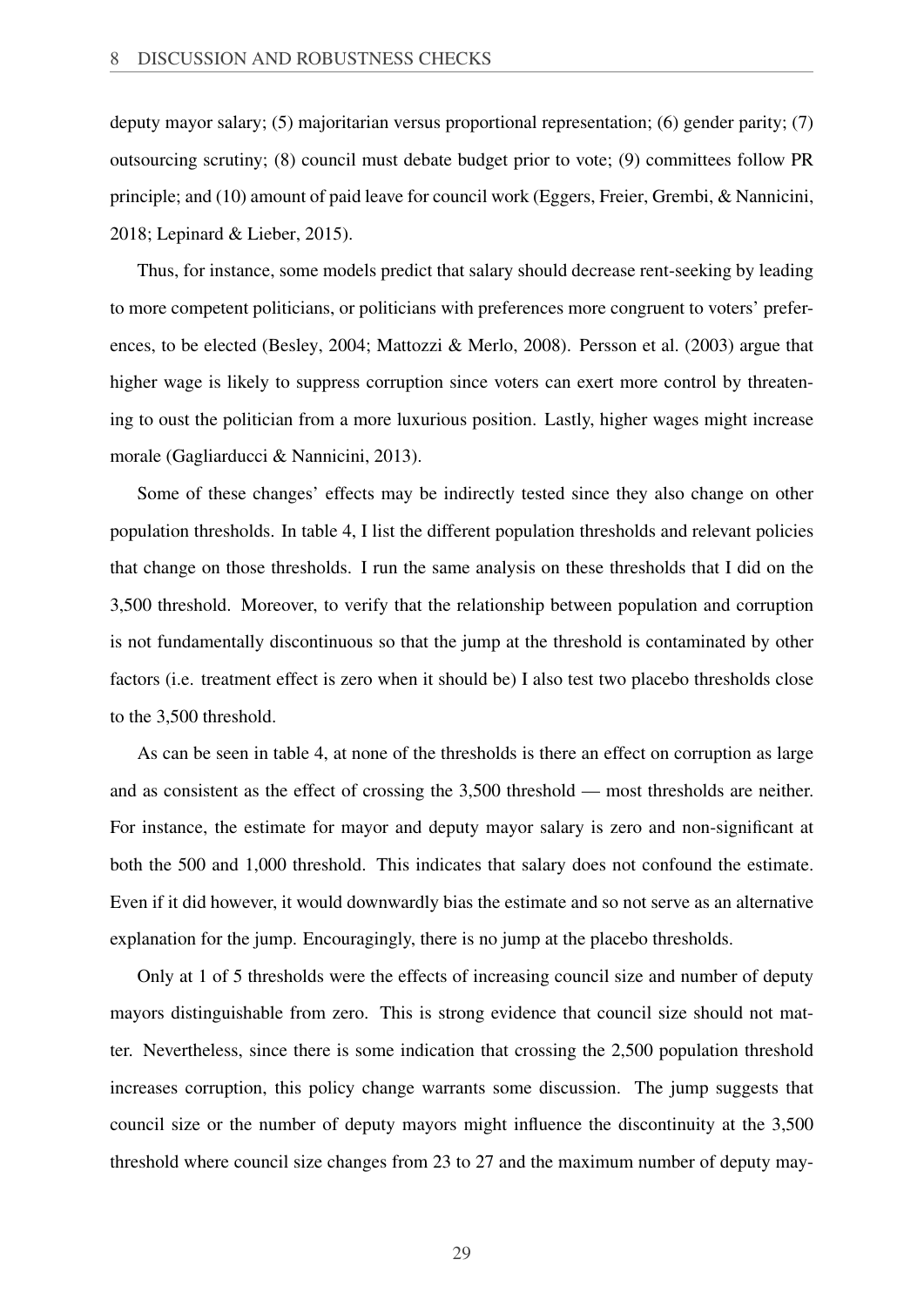<span id="page-31-0"></span>TABLE 4: THE EFFECT ON CORRUPTION OF CROSSING OTHER POPULATION THRESHOLDS TABLE 4: THE EFFECT ON CORRUPTION OF CROSSING OTHER POPULATION THRESHOLDS

|                  |                                                                                                                                    |                                            |                                          | Model                                         |                                               |                                          |                                               |
|------------------|------------------------------------------------------------------------------------------------------------------------------------|--------------------------------------------|------------------------------------------|-----------------------------------------------|-----------------------------------------------|------------------------------------------|-----------------------------------------------|
| Population       | Policy change(s)                                                                                                                   | $\widehat{\Xi}$                            | $\widehat{\odot}$                        | $\widehat{\odot}$                             | $\widehat{\mathfrak{t}}$                      | $\widehat{\odot}$                        | $\circledcirc$                                |
| $\overline{100}$ | CS; MDM                                                                                                                            | $\begin{pmatrix} 0 \\ 0.001 \end{pmatrix}$ | $\begin{matrix} 0 \\ 0.001 \end{matrix}$ | $\begin{pmatrix} 0 \\ 0.001 \end{pmatrix}$    |                                               |                                          |                                               |
| 500              | CS; SM; MDM                                                                                                                        | $\begin{matrix} 0 \\ 0.001 \end{matrix}$   | $\frac{0.001}{0.001}$                    | $\begin{array}{c} 0.001 \\ 0.001 \end{array}$ | $\begin{array}{c} 0.001 \\ 0.001 \end{array}$ | $\begin{matrix} 0 \\ 0.001 \end{matrix}$ | $\begin{array}{c} 0.001 \\ 0.001 \end{array}$ |
| 1,000            | SM; PR                                                                                                                             | (0.001)<br>$\circ$                         | (0.001)                                  | (0.001)                                       | $(0.001)$<br>$(0.001)$                        | (0.001)<br>$\circ$                       | (0.001)                                       |
| 1,500            | CS; MOM                                                                                                                            | 0.0013<br>$-0.001$                         | $-0.002$<br>(0.002)                      | (0.001)                                       | (0.001)<br>$-0.001$                           | $-0.002$<br>(0.001)                      | $\begin{pmatrix} 0 \\ 0.001 \end{pmatrix}$    |
| 2,500            | CS; MDM                                                                                                                            | $0.006*$<br>(0.003)                        | $0.004$<br>$(0.004)$                     | $0.006*$<br>$(0.003)$                         | $0.005*$<br>$(0.003)$                         | (0.005)                                  | $0.006*$<br>(0.003)                           |
| 3,000            |                                                                                                                                    | $-0.002$<br>(0.003)                        | $-0.001$<br>(0.004)                      | $-0.003$<br>(0.003)                           | $-0.001$<br>$(0.003)$                         | $-0.001$<br>(0.004)                      | $-0.002$<br>(0.003)                           |
| 4,000            |                                                                                                                                    | $\begin{pmatrix} 0 \\ 0.002 \end{pmatrix}$ | (0.004)                                  | $-0.001$<br>$(0.003)$                         | $-0.001$<br>(0.003)                           | (0.004)                                  | (0.003)<br>$\circ$                            |
| 5,000            | CS; MDM                                                                                                                            | (0.004)                                    | 0.005                                    | (0.004)<br>$\circ$                            | (100, 0)<br>0.002                             | 0.004<br>0.004                           | 0.004)<br>0.003                               |
| Covariates:      |                                                                                                                                    | $\overline{\mathbf{u}}$                    | $\overline{a}$                           | $\overline{a}$                                | yes                                           | yes                                      | yes                                           |
| Bandwidths:      |                                                                                                                                    | MSE-optimal                                | $50\%$                                   | 75%                                           | MSE-optimal                                   | 50%                                      | 75%                                           |
|                  | Note: * $p < 0.10$ ; ** $p < 0.05$ ; *** $p < 0.01$ . Clustered robust standard errors are reported in parentheses. "CS" indicates |                                            |                                          |                                               |                                               |                                          |                                               |

council size; "SM" indicates salary of mayor and deputy mayor(s); and "MDM" indicates maximum number of deputy mayors. Asymmetrical bandwidths were used wherever computationally possible, if not, symmetrical bandwidths were used

counce are, or manufactor and or the set of the position of the property and the symmetrical bandwidths were used<br>if possible. Regressions where neither were possible have been marked with a dash.<br>if was the Regressions wh

if possible. Regressions where neither were possible have been marked with a dash.

8 DISCUSSION AND ROBUSTNESS CHECKS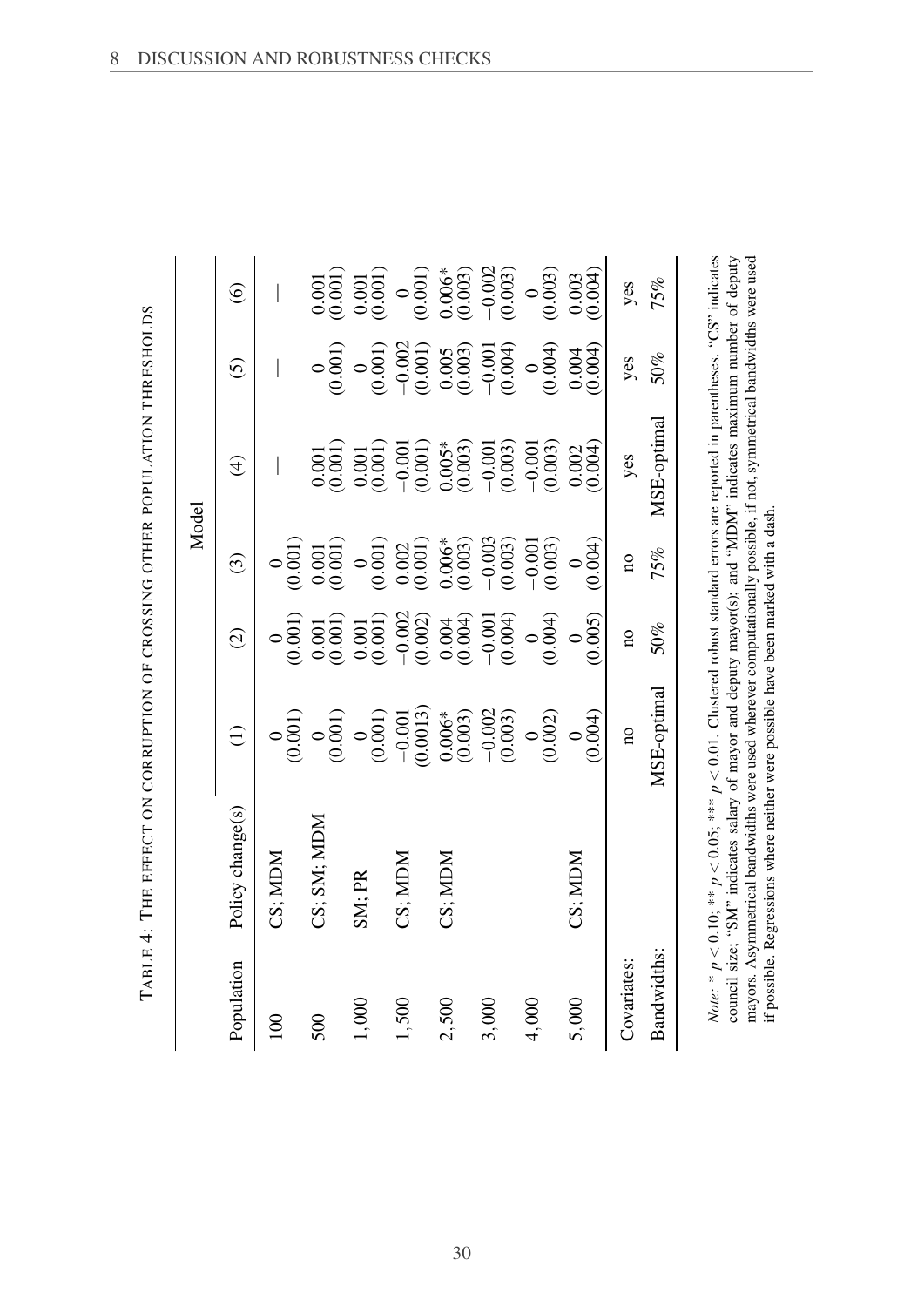ors changes from 7 to 8. Might it be that more potential reprobates with power means more corruption? Details of the data suggest that if this is the case, it should only have a minor effect. Although council sizes range from 7 to 69, almost 80 percent of corruption cases recorded are committed by mayors alone, suggesting the council size matters less. Interestingly, it might be noted that this fact too is consistent with the model of Persson and Tabellini [\(2000\)](#page-41-0), in which the highest-ranking politician on the list has particularly strong incentives to misbehave.

Moreover, theoretical predictions with regards to district magnitude are ambiguous. For instance, on one hand, Persson and Tabellini [\(2003\)](#page-41-6), Persson et al. [\(2003\)](#page-41-2) argue that smaller districts (i.e., fewer elected politicians) increase entry barriers and therefore rent-seeking. On the other hand, Kunicová and Rose-Ackerman [\(2005\)](#page-40-4) argue that although entry barriers are higher in small districts, incentives for political opponents to police each other are stronger.

In sum, while the data does not entirely rule out that council size contributes to the jump at the 3,500 threshold, there are strong reasons to doubt it plays a major part in explaining it.

With regards to the majoritarian versus PR change, it is commonly thought that more proportionality leads to more rent-seeking. More coalition executives means that it is more difficult for voters to assign praise or blame. It is unlikely, however, to be an important factor here. The reason is that, as argued by Eggers [\(2015\)](#page-38-10), the change involves only a small "dose" of increased proportionality. The change involves going from a pure majoritarian system to a system where the largest list receives 50 percent of the seats while the remaining seats are allocated proportionally. Thus, one party will always win 50 percent of the seats plus seats allocated proportionally, and therefore form a majority. This, in turn, means that the accountability-diluting mechanism of PR systems is non-existent in this case.

In fact, Chang and Golden [\(2007\)](#page-38-11) have found evidence that intra-party competition in openlist elections in pre-1994 Italy impelled candidates to corruption to finance their election campaigns. Thus, if the PR element introduced at the 3,500 threshold biases the estimate, it is more likely to downwardly than upwardly bias it.

Regarding gender, a gender parity law took effect in 2000, which stipulates that, for municipalities with 3,500 inhabitants or more, each list must contain an equal number of males and females. The proportion of female politicians might influence corruption levels as there is some

31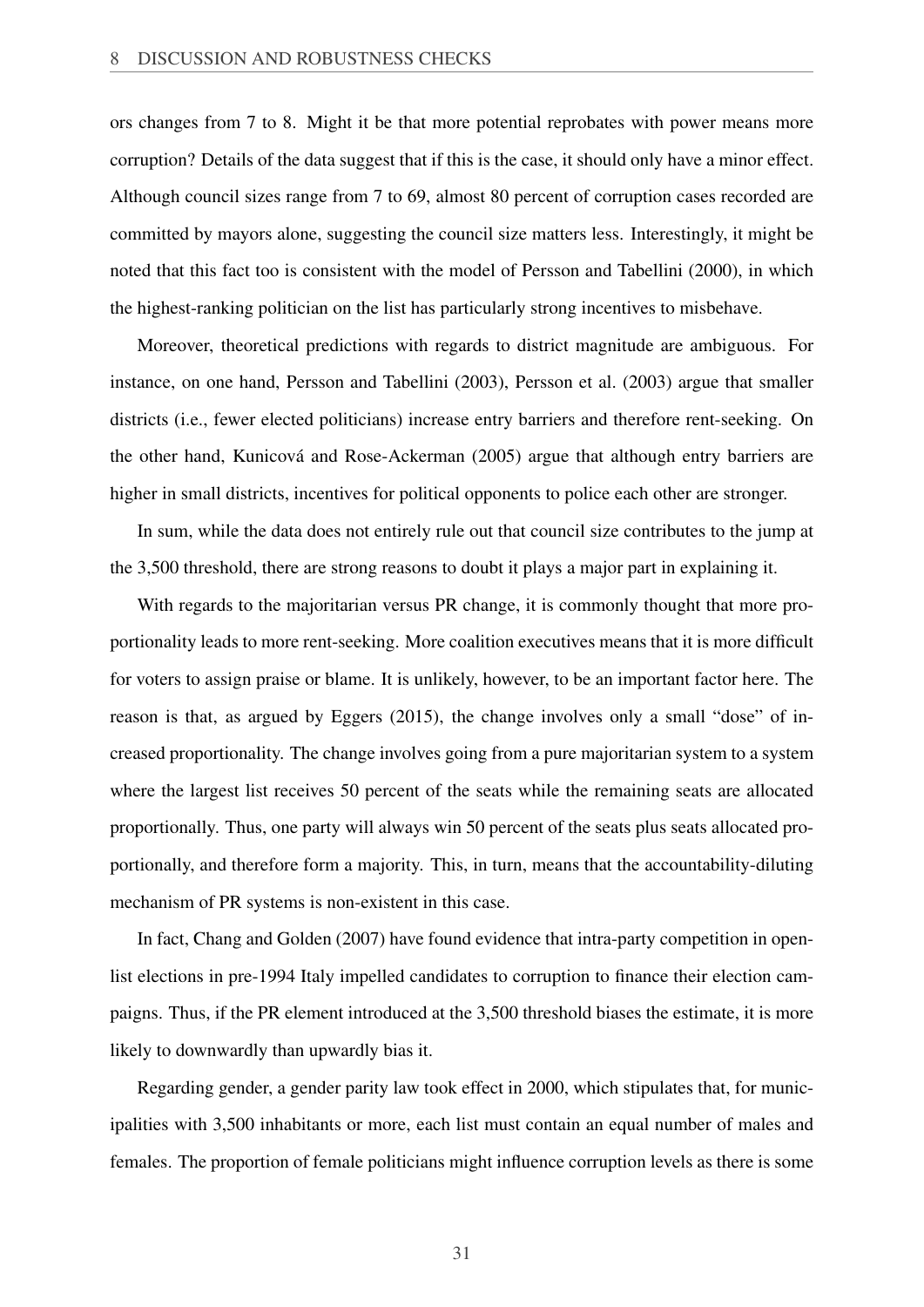evidence that females are less likely to be corrupt, as discussed in section [2.](#page-5-0) Unfortunately, corruption data prior to year 2000 is poor and so there is no way of testing whether gender plays a major role for corruption levels in this context. However, as with wages, gender parity has been linked to lower rather than higher levels of corruption. Thus, if gender does play a role, it is likely to suppress rather than inflate the causal estimate.

The same is true of points 7. through 10. on the list. It is impossible to examine empirically whether they play a role in corruption levels. Yet, they are all factors that one would a priori think would mitigate the adverse effects of lower accountability, not amplify them.

As a final note, it is worth mentioning a subtly different causal story, which is less theoretically developed in this particular context, but might nevertheless be a competing explanation for the estimate. Rent-seeking among politicians can be generalized by applying the public good logic (Olson, [1965/2003;](#page-41-12) Persson et al., [2003\)](#page-41-2). A brief exposition of the argument suffices for our purposes. In a system where politicians are held individually accountable, political office is a private good in the sense that the politicians' efforts to appeal to the electorate benefits her alone. In systems where politicians are to varying degrees held accountable together with other politicians, political office a public good: the effort one of one politician benefits her party colleagues or otherwise politicians that may be associated with her.

Thus, the particular mechanism of the career concern model is a sufficient but not necessary condition for free-riding behaviour among incumbents. Within the general public goods framework, free-riding incentives among politicians might be generated by a host of factors. Under the assumptions of the career concern model, the *closedness* of the list and the probabilistic nature of elections generate higher rent-seeking. However, under certain conditions, other mechanisms might be important. If voters lack information about individual politicians' efforts; do not care about politics much and vote based on vague criteria; or vote according to ideology, free-riding may become possible when when several politicians appear as "teams" for instance, by representing the same ideology or social group. In these situations, individual politicians might free-ride on the reputation and clout of the party. Worryingly for the current study: if using closed-list ballots strengthens the salience of parties (for instance by strength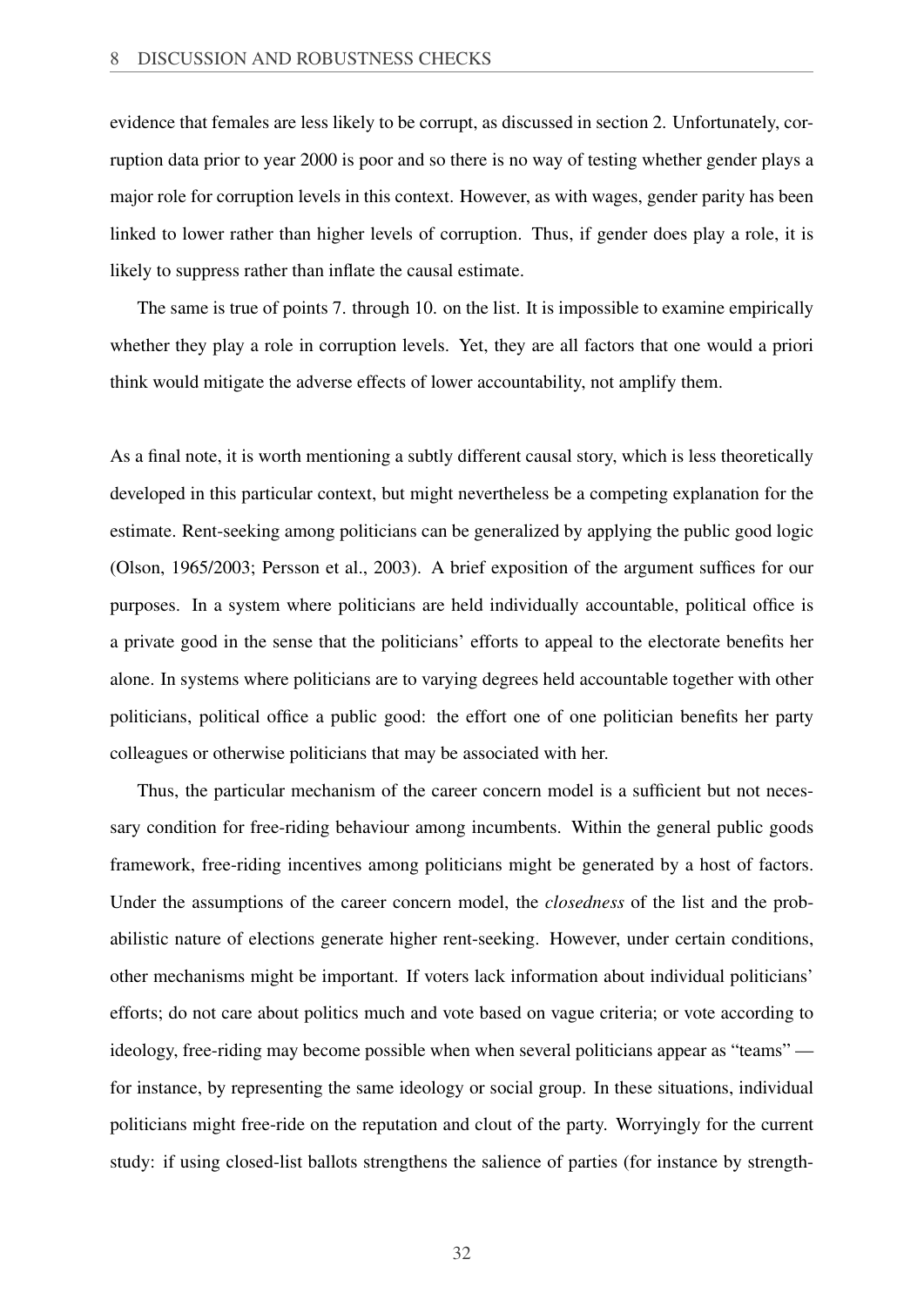ening the party leadership) in the eyes of the voters, going from a open to a closed list system might generate more rent-seeking although the closing of the lists itself has no influence on politicians' perceived probability of being re-elected due to ranking on the list.

Empirical evidence suggests that, in practice, it is likely that both causal mechanisms play partial roles (Persson et al., [2003\)](#page-41-2), although the high degree of collinearity between open-lists ballots and individualized elections and conversely closed-list ballots and partisan elections at national levels, cross-country data make these findings unreliable.

The same is true in the current case. In municipalities below the threshold, elections are unpredictable for every candidate. Mayors may suddenly find their leadership challenged by outsiders for personal reasons, and so the local political elites are completely dependent on nurturing their personal reputations of competence and trustworthiness (Le Bart, [2003\)](#page-40-12). In municipalities above the threshold, on the other hand, elections are highly partisan and the party leader is a lot more powerful since her leadership is not at the mercy of the electorate alone. Le Bart [\(2003\)](#page-40-12) argues that these elections are highly personalized in the sense that as far as the electorate is concerned, it is choosing between mayors. This suggests that the perceived performance of one local government is largely a public good for incumbents: on the one hand, the mayor may free-ride on the efforts of the rest of the party and the rest of the party may free-ride on the reputation of the mayor.

Due to the size of the estimated effect (about a threefold increase in the probability of corruption) and the particular nature of local politics in municipalities above the threshold as outlined in section [4,](#page-15-0) it is likely that both mechanisms play partial roles.

Elections is just one of many constraints on politicians. However, the present analysis indicates that even in a country with strong institutions and legal traditions and where corruption levels are not especially high, electoral incentives play an important role in constraining corruption. In 2013, the threshold for when municipalities must use closed-list PR was lowered. This has allowed French reformers to attain higher degree of gender parity and, as Eggers [\(2015\)](#page-38-10) find, provide better conditions for higher voter turnout. Unfortunately, however, this study suggests that such reforms come at a cost.

33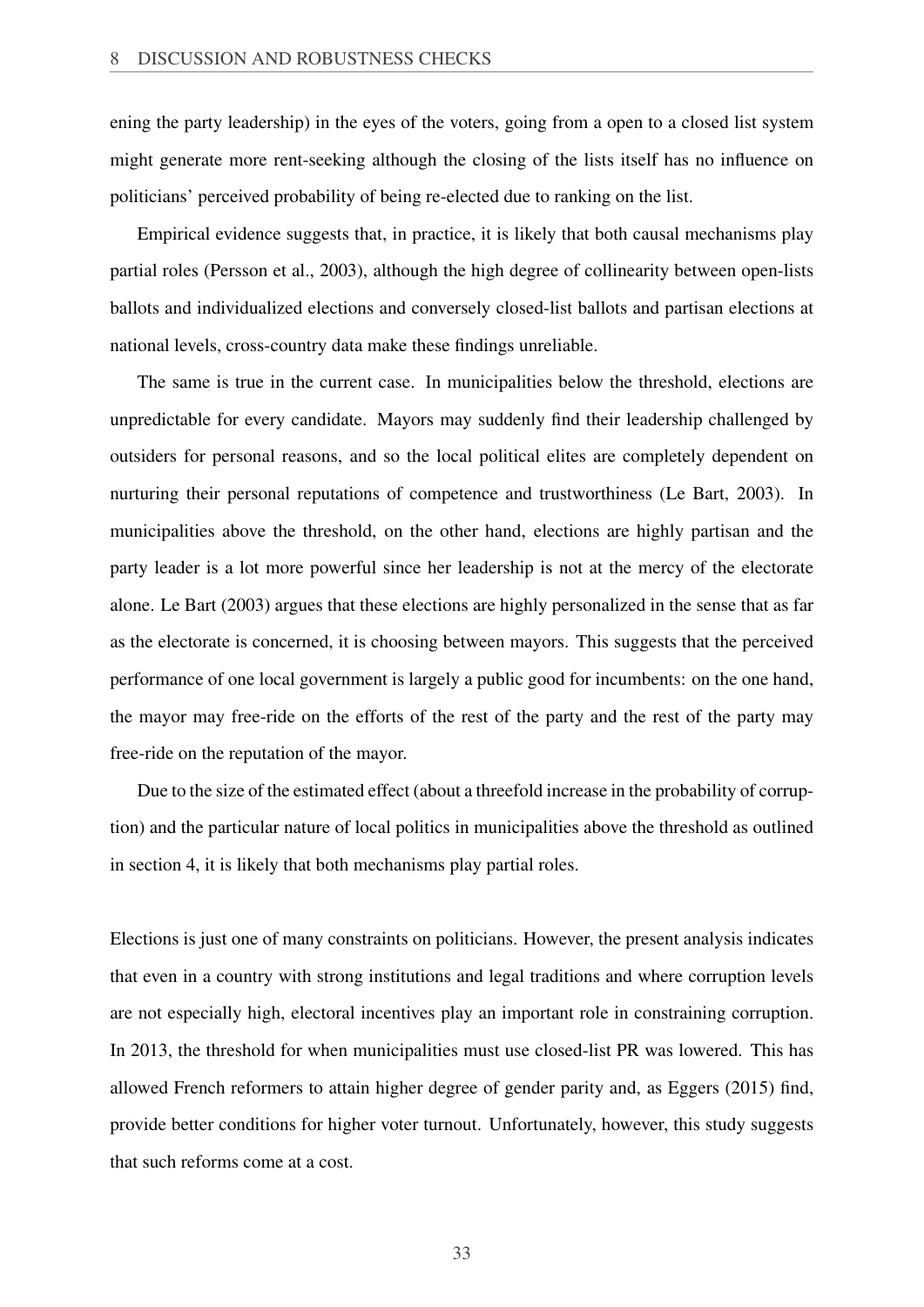To what extent do these results help us understand the role of ballot structure in explaining corruption outside the specific context of small French municipalities? Firstly, it is a strength that this study is unique in presenting evidence that is relevant in the European context. The findings presented here might be more relevant to reformers in other European countries who seek to reform their local governments. So far, other studies on corruption have often focused on developing countries. Ferraz and Finan [\(2011\)](#page-39-7), though they are able to argue very convincingly that they find a causal effect, analyse Brazil, which is a very different country from the European ones. Secondly, the finding presented here claims to measure the effect of a universal model. Everything else equal, the model finds that the equilibrium outcome is more corruption in closed-list elections. Factors such as for example culture, climate, and other administrative structures do not feature in the model. Hence it should be true anywhere that, everything else equal, closed-list elections should increase corruption — the present study find empirical support for this argument.

Nevertheless, "everything else equal" is a strong caveat. In practice, we need a better understanding of how the effect of accountability interacts with other features such as district size and other institutional features. As mentioned, some evidence indicate that heightened accountability can, in some contexts, generate perverse incentives such as committing crimes to fund the electoral campaign (Chang & Golden, [2007\)](#page-38-11). Another important thing to consider is that, in France, local parties are very weakly organized, and so party strength matters little regardless of electoral system. In other contexts where strong parties are important for the functioning of the democratic system, open-list ballots might have a destructive effect by weakening the ability of the party leadership to control its members. In other words, ballot structure might interact with a series of other cultural or institutional factors. In general, the local average treatment effect is not generalizable to outside the immediate neighbourhood of the threshold. This means, in practice, not only that the effect might be different or non-existent for other levels of governments, but also for larger or smaller municipalities. Ultimately, these considerations highlight the need to continue to accrue more narrow and well-identified analyses from various different contexts in order to draw a more comprehensive picture of the effect of ballot structure on rent-seeking.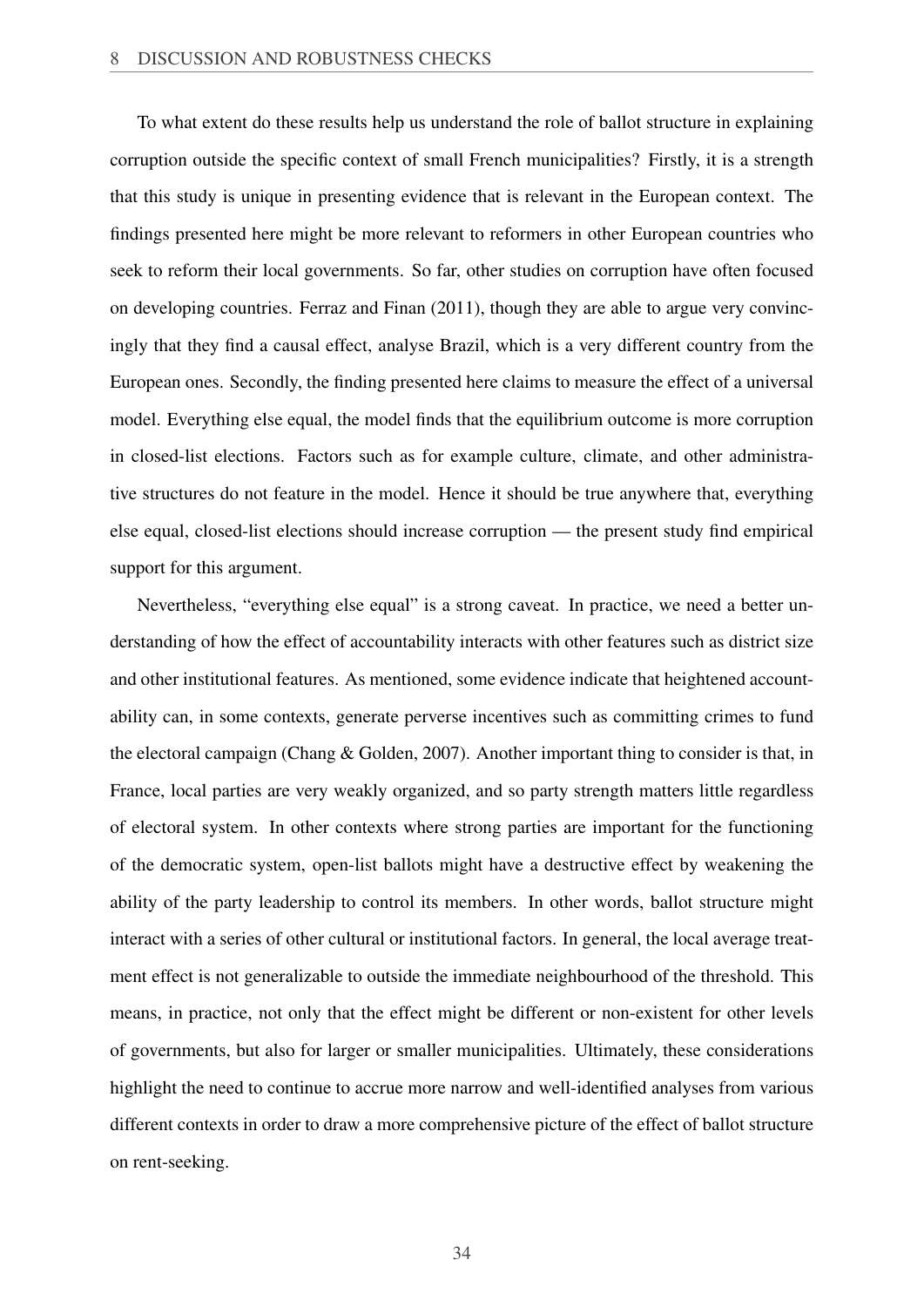Interesting directions for future research would be to find natural experiments of the career concern model at different levels of government and in countries with different political cultures. Another interesting avenue for future research might be to continue in the vain of Eggers [\(2015\)](#page-38-10) and explore other consequences of ballot structure such as the strength of political parties or more generally the consequences for voters' welfare.

## <span id="page-36-0"></span>9 Conclusion

This article has utilized a rare natural experiment in small French municipalities that has made it possible to investigate the causal effect of closed- versus open-list ballots on corruption. Using a regression discontinuity design, I find that the probability of serious visible corruption is higher in small municipalities that use closed-list ballots than in similarly sized municipalities that use open-list ballots. I also find that the result is robust to bandwidth selection, conceptual framework, and various robustness checks.

The finding suggests that reformers who seek to attain various social goals by stipulating that local elections must use a closed-list system should consider this cost as well as the benefits. As with most things, there is no such thing as a free lunch.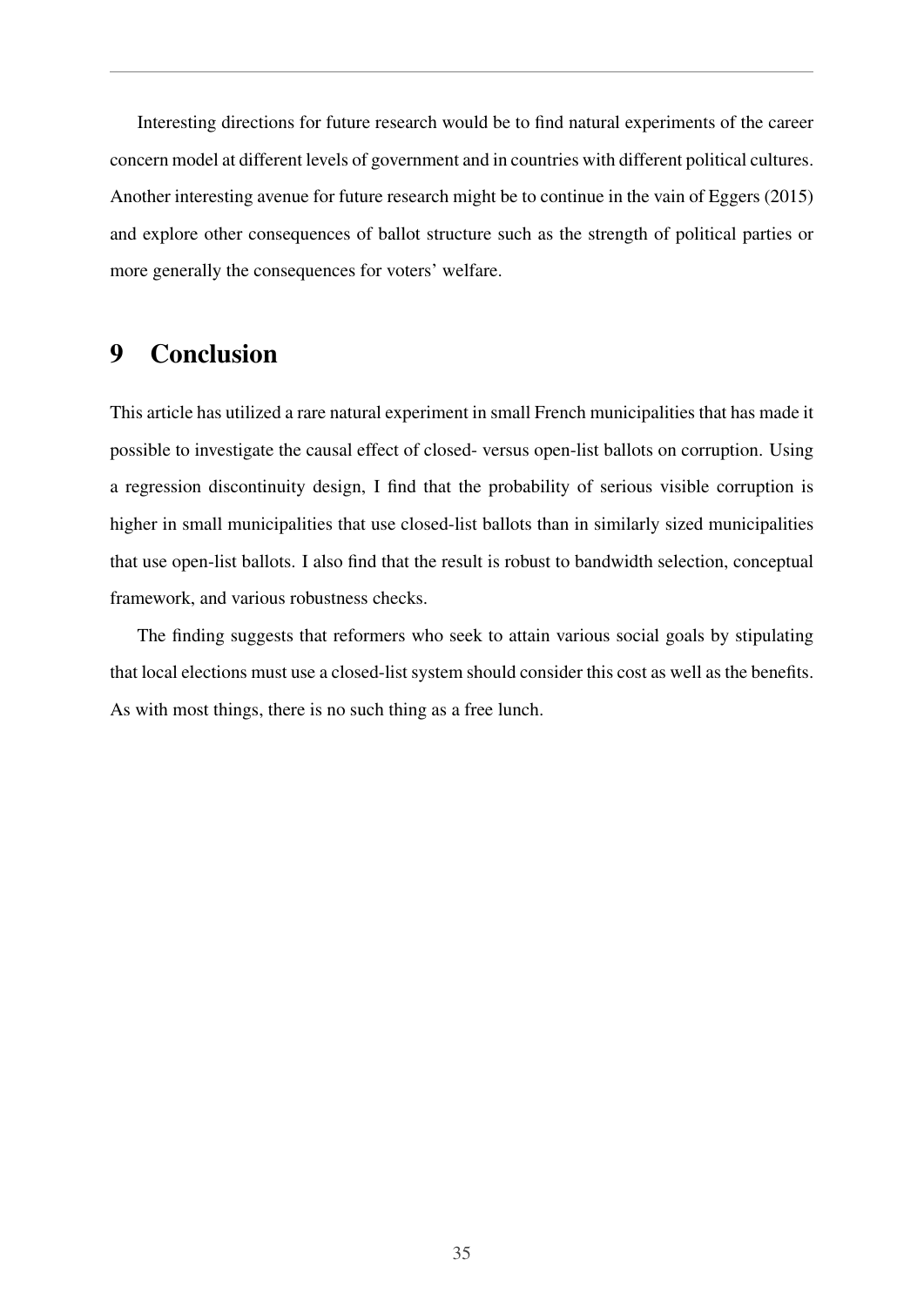## References

- <span id="page-37-4"></span>Abramo, C. (2008). How much do perceptions of corruption really tell us? *Economics: The Open-Access, Open-Assessment E-Journal*, *2*(2008-3), 1–56.
- <span id="page-37-0"></span>Ades, A. & Di Tella, R. (1999). Rents, Competition, and Corruption. *The American Economic Review*, *89*(4), 982–993. JSTOR: [117169](http://www.jstor.org/stable/117169)
- <span id="page-37-6"></span>Alliès, P. (1995). Un mode de scrutin exemplaire? *Pouvoirs: revue française d'études constitutionnelles et politiques*, *73*, 41–52.
- <span id="page-37-7"></span>Angrist, J. D. & Pischke, J.-S. (2009). *Mostly harmless econometrics: An empiricist's companion*. OCLC: ocn231586808. Princeton: Princeton University Press.
- <span id="page-37-5"></span>Arkwright, E., Baron, F., Boeuf, J.-L., Delamarre, M. S., Lazerges, R., David, P., ... Verpeaux, M. (2018). Découverte des institutions: Quelles sont les compétences exercées par les communes?
- <span id="page-37-2"></span>Bailey, J. & Valenzuela, A. (1997). The Shape of the Future. *Journal of Democracy*, *8*(4), 43– 57.
- <span id="page-37-11"></span>Besley, T. (2004). Joseph Schumpeter Lecture: Paying Politicians: Theory and Evidence. *Journal of the European Economic Association*, *2*(2/3), 193–215. JSTOR: [40004897](http://www.jstor.org/stable/40004897)
- <span id="page-37-3"></span>Besley, T. (2006). *Principled agents? the political economy of good government*. The Lindahl lectures. OCLC: ocm56655923. Oxford ; New York: Oxford University Press.
- <span id="page-37-1"></span>Brunetti, A. & Weder, B. (2003). A free press is bad news for corruption. *Journal of Public economics*, *87*(7), 1801–1824.
- <span id="page-37-8"></span>Calonico, S., Cattaneo, M. D., Farrell, M. H., & Titiunik, R. (2018). Rdrobust: Robust Data-Driven Statistical Inference in Regression-Discontinuity Designs (Version 0.99.3).
- <span id="page-37-9"></span>Calonico, S., Cattaneo, M. D., & Titiunik, R. (2014). Robust nonparametric confidence intervals for regression-discontinuity designs. *Econometrica*, *82*(6), 2295–2326. JSTOR: [43616914](http://www.jstor.org/stable/43616914)
- <span id="page-37-10"></span>Cattaneo, M. D., Jansson, M., & Ma, X. (2017). Rddensity: Manipulation Testing Based on Density Discontinuity (Version 0.2.2).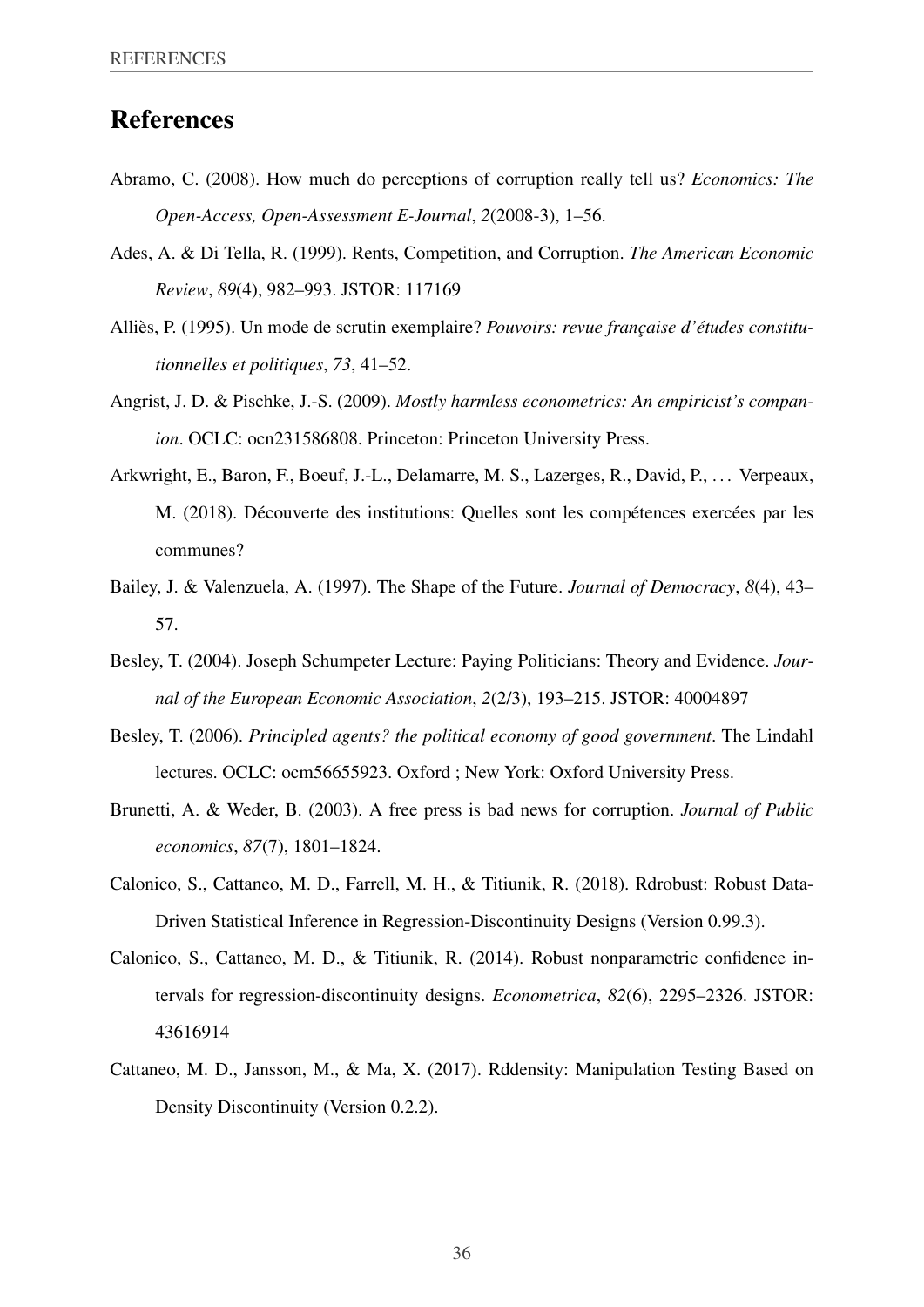- <span id="page-38-8"></span>Cattaneo, M. D., Titiunik, R., & Vazquez-Bare, G. (2017). Comparing Inference Approaches for RD Designs: A Reexamination of the Effect of Head Start on Child Mortality. *Journal of Policy Analysis & Management*, *36*(3), 643–681.
- <span id="page-38-6"></span>Cattaneo, M. D., Idrobo, N., & Titiunik, R. (2018a). A Practical Introduction to Regression Discontinuity Designs: Volume I. *Cambridge University Press*. Cambridge Elements: Quantitative and Computational Methods for Social Science.
- <span id="page-38-7"></span>Cattaneo, M. D., Idrobo, N., & Titiunik, R. (2018b). A Practical Introduction to Regression Discontinuity Designs: Volume II. *Cambridge University Press*. Cambridge Elements: Quantitative and Computational Methods for Social Science.
- <span id="page-38-11"></span>Chang, E. C. & Golden, M. A. (2007). Electoral systems, district magnitude and corruption. *British Journal of Political Science*, *37*(1), 115–137.

<span id="page-38-5"></span><span id="page-38-4"></span>Code Électoral - Article L264. (1983).

- Di Tella, R. & Schargrodsky, E. (2003). The Role of Wages and Auditing during a Crackdown on Corruption in the City of Buenos Aires. *The Journal of Law and Economics*, *46*(1), 269–292.
- <span id="page-38-1"></span>Djankov, S., McLiesh, C., Nenova, T., & Shleifer, A. (2003). Who owns the media? *The Journal of Law and Economics*, *46*(2), 341–382.
- <span id="page-38-0"></span>Dollar, D., Fisman, R., & Gatti, R. (2001). Are women really the "fairer" sex? Corruption and women in government. *Journal of Economic Behavior & Organization*, *46*(4), 423–429.
- <span id="page-38-3"></span>Duggan, M. & Levitt, S. D. (2002). Winning Isn't Everything: Corruption in Sumo Wrestling. *The American Economic Review*, *92*(5), 1594–1605.
- <span id="page-38-10"></span>Eggers, A. C. (2015). Proportionality and Turnout. *Comparative Political Studies*, *48*(2), 135– 167.
- <span id="page-38-9"></span>Eggers, A. C., Freier, R., Grembi, V., & Nannicini, T. (2018). Regression Discontinuity Designs Based on Population Thresholds: Pitfalls and Solutions. *American Journal of Political Science*, *62*(1), 210–229.
- <span id="page-38-2"></span>Fackler, T. & Lin, T.-m. (1995). Political Corruption and Presidential Elections, 1929-1992. *The Journal of Politics*, *57*(4), 971–993. JSTOR: [2960398](http://www.jstor.org/stable/2960398)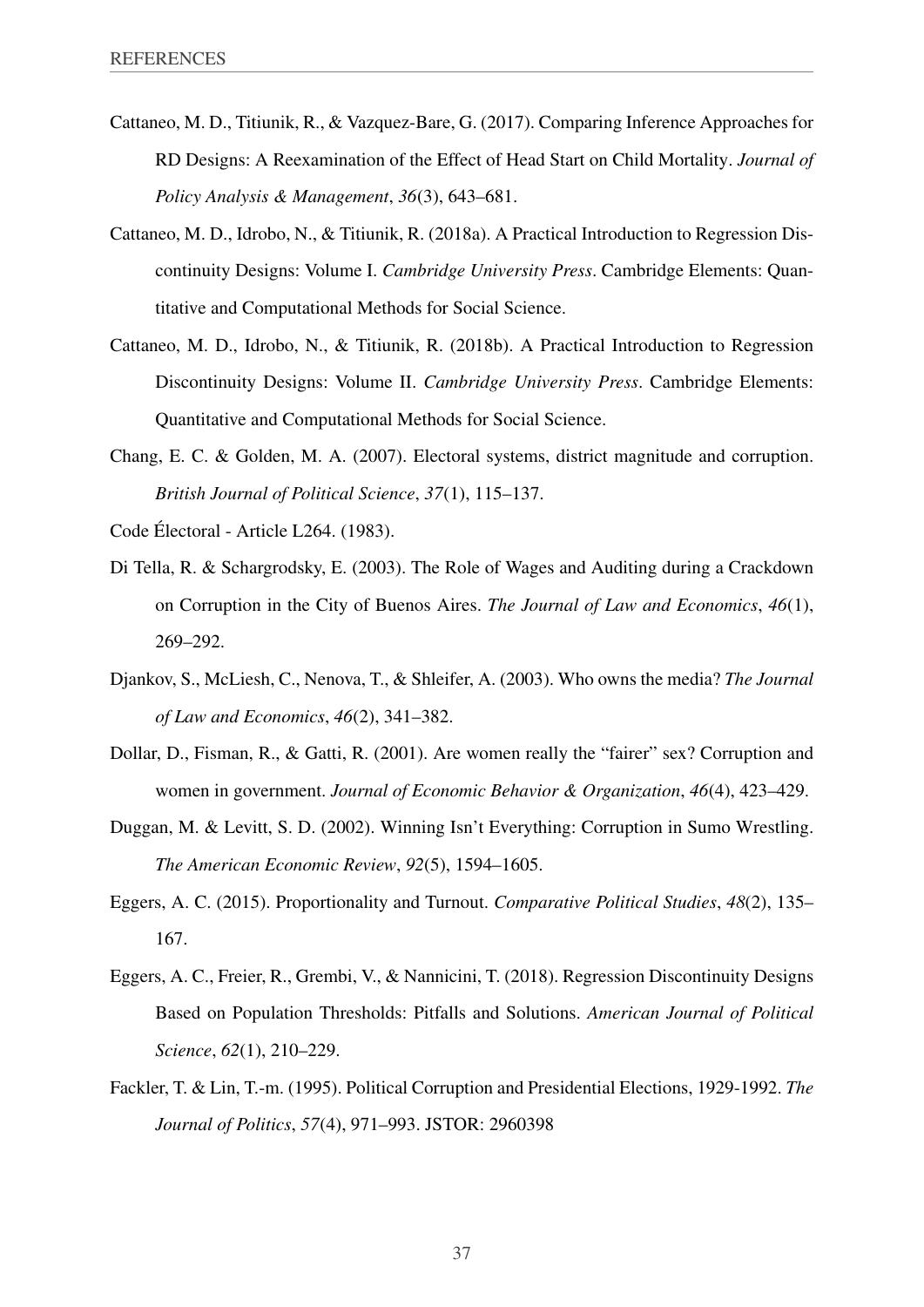- <span id="page-39-7"></span>Ferraz, C. & Finan, F. (2011). Electoral Accountability and Corruption: Evidence from the Audits of Local Governments. *The American Economic Review*, *101*(4), 1274–1311. JSTOR: [23045899](http://www.jstor.org/stable/23045899)
- <span id="page-39-8"></span>Fisman, R. (2001). Estimating the Value of Political Connections. *The American Economic Review*, *91*(4), 1095–1102.
- <span id="page-39-3"></span>Fisman, R. & Gatti, R. (2002). Decentralization and corruption: Evidence across countries. *Journal of Public Economics*, *83*(3), 325–345.
- <span id="page-39-9"></span>Fisman, R. & Wei, S. (2004). Tax Rates and Tax Evasion: Evidence from "Missing Imports" in China. *Journal of Political Economy*, *112*(2), 471–496.
- <span id="page-39-11"></span>Gagliarducci, S. & Nannicini, T. (2013). Do better paid politicians perform better? Disentangling incentives from selection. *Journal of the European Economic Association*, *11*(2), 369–398.
- <span id="page-39-2"></span>Gerring, J. & Thacker, S. C. (2004). Political institutions and corruption: The role of unitarism and parliamentarism. *British Journal of Political Science*, *34*(2), 295–330.
- <span id="page-39-0"></span>Hafner, M., Taylor, J., Disley, E., Thebes, S., Barberi, M., Stepanek, M., & Levi, M. (2016). *The Cost of Non-Europe in the area of Organised Crime and Corruption: Annex II - Corruption*. RAND Corporation.
- <span id="page-39-1"></span>Huntington, S. P. (2006). Modernization and Corruption. In *Political order in changing societies* (pp. 59–71). New Haven, Connecticut: Yale University Press. (Original work published 1968)
- <span id="page-39-10"></span>Imbens, G. W. & Lemieux, T. (2008). Regression discontinuity designs: A guide to practice. *Journal of Econometrics*, *142*(2), 615–635.
- <span id="page-39-6"></span>Johnston, M. (1986). Right & Wrong in American Politics: Popular Conceptions of Corruption. *Polity*, *18*(3), 367–391. JSTOR: [3234766](http://www.jstor.org/stable/3234766)
- <span id="page-39-4"></span>Kaufmann, D., Kraay, A., & Zoido-Lobatón, P. (1999). *Aggregating Governance Indicators* (Policy Research Working Paper No. 2195). The World Bank. Washington, D.C.
- <span id="page-39-5"></span>Knack, S. (2007). Measuring Corruption: A Critique of Indicators in Eastern Europe and Central Asia. *Journal of Public Policy*, *27*(3), 255–291. JSTOR: [40072027](http://www.jstor.org/stable/40072027)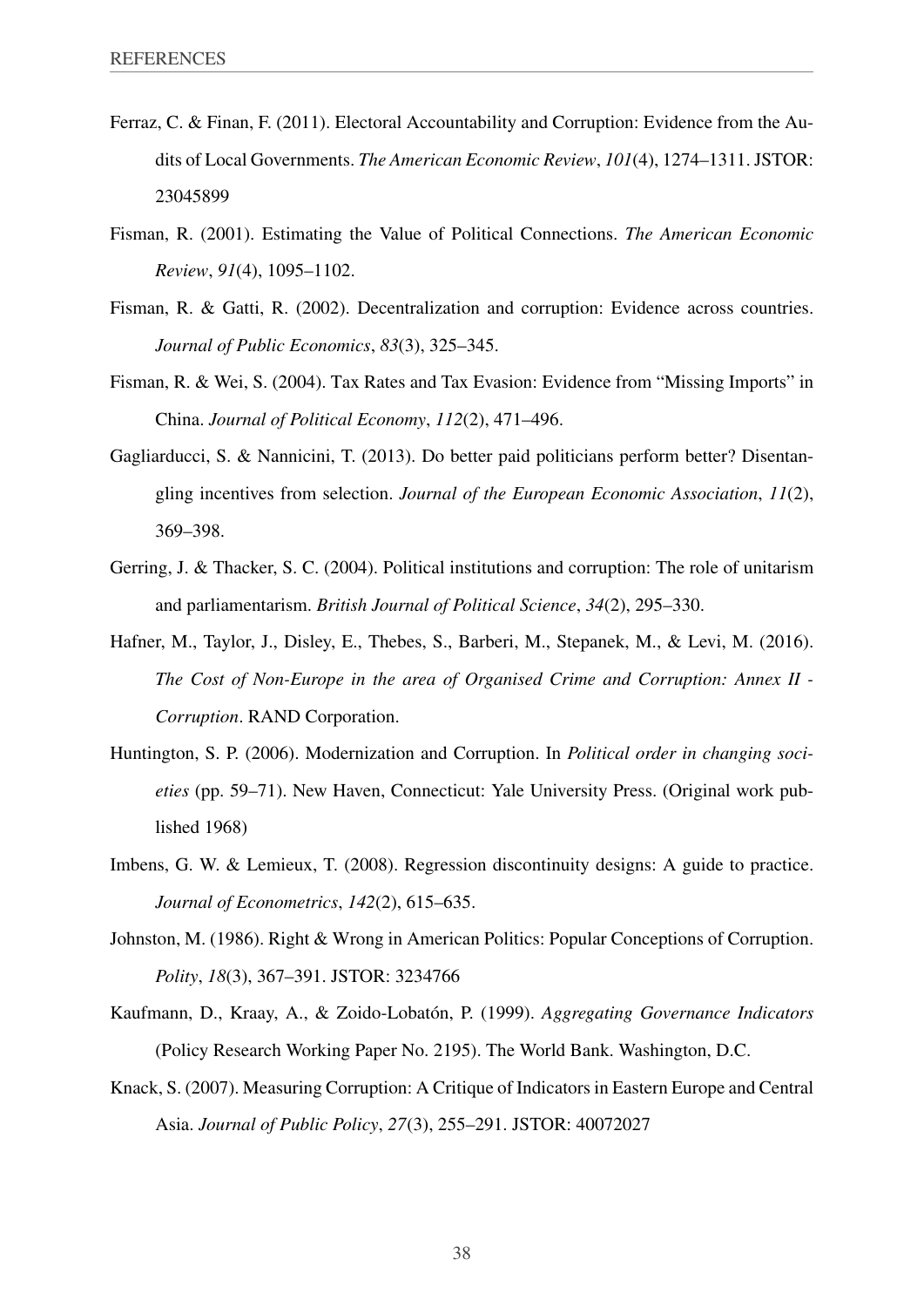- <span id="page-40-1"></span>Knack, S. & Keefer, P. (1995). Institutions and Economic Performance: Cross-Country Tests Using Alternative Institutional Measures. *Economics & Politics*, *7*(3), 207–227.
- <span id="page-40-4"></span>Kunicová, J. & Rose-Ackerman, S. (2005). Electoral Rules and Constitutional Structures as Constraints on Corruption. *British Journal of Political Science*, *35*(4), 573–606. JSTOR: [4092413](http://www.jstor.org/stable/4092413)
- <span id="page-40-2"></span>La Porta, R., Lopez-de-Silanes, F., Shleifer, A., & Vishny, R. (1999). The quality of government. *The Journal of Law, Economics, and Organization*, *15*(1), 222–279.
- <span id="page-40-12"></span>Le Bart, C. (2003). *Les maires: sociologie d'un rôle*. Espaces politiques. OCLC: 250074094. Villeneuve d'Ascq: Presses Univ. du Septentrion.
- <span id="page-40-5"></span>Lederman, D., Loayza, N. V., & Soares, R. R. (2005). Accountability and Corruption: Political Institutions Matter. *Economics & Politics*, *17*(1), 1–35.
- <span id="page-40-9"></span>Lee, D. S. & Lemieux, T. (2010). Regression Discontinuity Designs in Economics. *Journal of Economic Literature*, *48*(2), 281–355. JSTOR: [20778728](http://www.jstor.org/stable/20778728)
- <span id="page-40-8"></span>Lenglet, R. & Touly, J.-L. (2013). *Syndicats corruption, dérives, trahisons*. OCLC: 863158629. Paris: First éd.
- <span id="page-40-10"></span>Lepinard, E. & Lieber, M. (2015). *The Policy on Gender Equality in France* (No. PE 510.024). European Parliament: Committee on Women's Rights and Gender Equality.
- <span id="page-40-3"></span>Linz, J. J. ( J. & Stepan, A. (1996). Toward Consolidated Democracies. *Journal of Democracy*, *7*(2), 14–31.
- <span id="page-40-6"></span>Lipset, S. M. & Lenz, G. S. (2000). Corruption, Culture, and Markets. In S. P. Huntington & L. E. Harrison (Eds.), *Culture matters: How values shape human progress*. New York: Basic Books.
- <span id="page-40-7"></span>Loughlin, J. (2007). *Subnational government: The French experience*. French politics, society, and culture. New York: Palgrave Macmillan.
- <span id="page-40-11"></span>Mattozzi, A. & Merlo, A. (2008). Political careers or career politicians? *Journal of Public Economics*, *92*(3-4), 597–608.
- <span id="page-40-0"></span>Mauro, P. (1995). Corruption and Growth. *The Quarterly Journal of Economics*, *110*(3), 681– 712. JSTOR: [2946696](http://www.jstor.org/stable/2946696)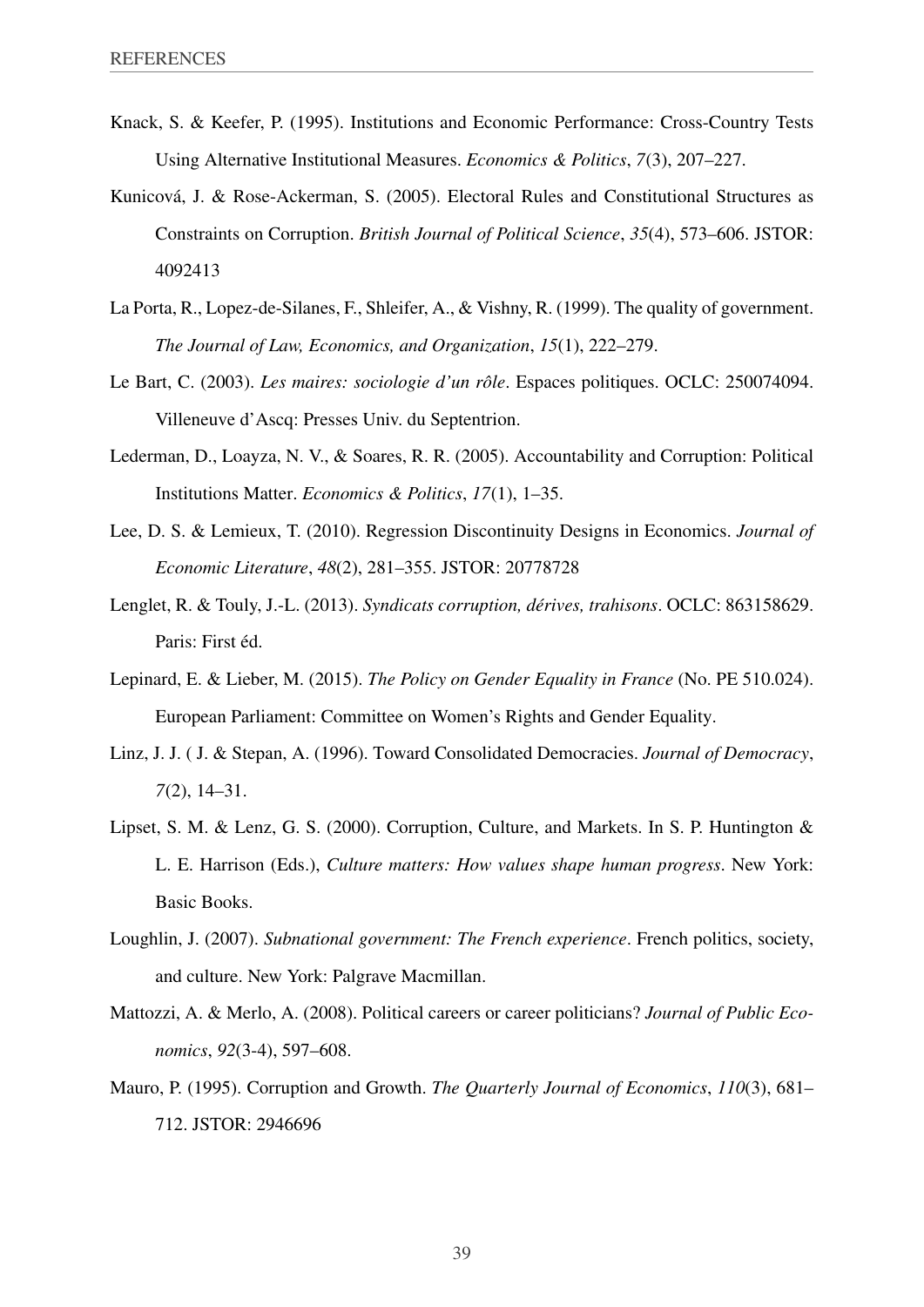- <span id="page-41-11"></span>McCrary, J. (2008). Manipulation of the running variable in the regression discontinuity design: A density test. *Journal of Econometrics*, *142*(2), 698–714.
- <span id="page-41-8"></span>Mény, Y. (1992). La République des fiefs. *Pouvoirs: revue française d'études constitutionnelles et politiques*, *60*, 17–24.
- <span id="page-41-3"></span>Myerson, R. B. (1993). Effectiveness of Electoral Systems for Reducing Government Corruption: A Game-Theoretic Analysis. *Games and Economic Behavior*, *5*(1), 118–132.
- <span id="page-41-7"></span>Olken, B. A. (2007). Monitoring Corruption: Evidence from a Field Experiment in Indonesia. *Journal of Political Economy*, *115*(2), 200–249.
- <span id="page-41-12"></span>Olson, M. (2003). *The logic of collective action: Public goods and the theory of groups* (21. printing). Harvard economic studies. Cambridge, Massachusetts: Harvard University Press. (Original work published 1965)
- <span id="page-41-10"></span>Pascot, P. & Riou Harchaoui, G. (2014). *Délits d'élus: 400 politiques aux prises avec la justice*. Paris: Milo.
- <span id="page-41-1"></span>Persson, T., Roland, G., & Tabellini, G. (1997). Separation of Powers and Political Accountability. *The Quarterly Journal of Economics*, *112*(4), 1163–1202. JSTOR: [2951269](http://www.jstor.org/stable/2951269)
- <span id="page-41-4"></span>Persson, T., Roland, G., & Tabellini, G. (2000). Comparative Politics and Public Finance. *Journal of Political Economy*, *108*(6), 1121–1161.
- <span id="page-41-5"></span>Persson, T. & Tabellini, G. (1998). *The Size and Scope of Government: Comparative Politics with Rational Politicians* (No. w6848). National Bureau of Economic Research. Cambridge, Massachusetts.
- <span id="page-41-0"></span>Persson, T. & Tabellini, G. E. (2000). *Political economics: Explaining economic policy*. OCLC: 62416555. Cambridge, Massachusetts: MIT Press.
- <span id="page-41-6"></span>Persson, T. & Tabellini, G. E. (2003). *The economic effects of constitutions*. Munich lectures in economics. Cambridge, Massachusetts: MIT Press.
- <span id="page-41-2"></span>Persson, T., Tabellini, G., & Trebbi, F. (2003). Electoral rules and corruption. *journal of the European Economic Association*, *1*(4), 958–989.
- <span id="page-41-9"></span>Phélippeau, E., Bastard, J., Lalevée, T., Le Berre, C., & Belle, S. B. (2011). *Système National D'intégrité Transparence Et D'intégrité De La Vie Publique Et Économique*. Transparency International France.